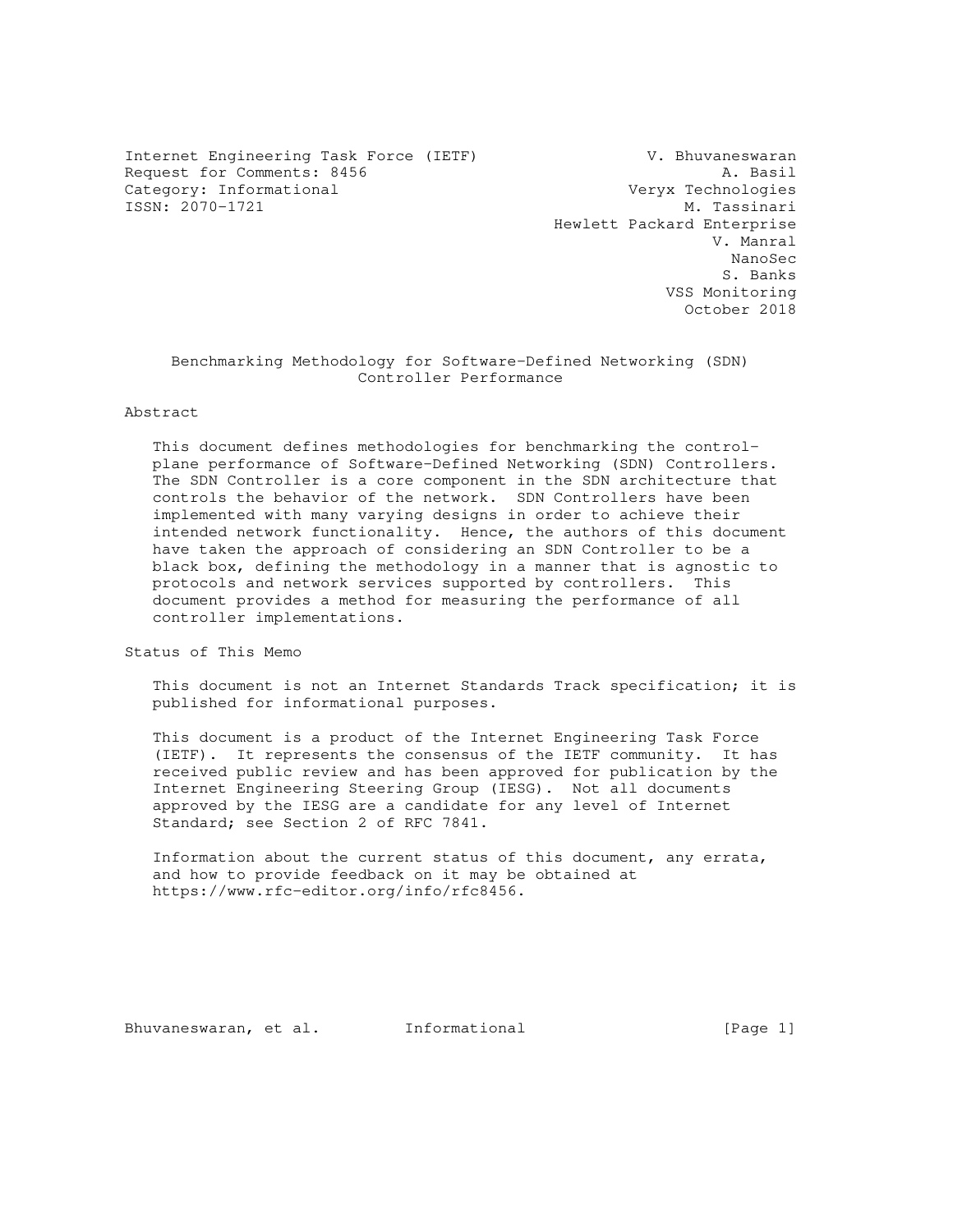## Copyright Notice

 Copyright (c) 2018 IETF Trust and the persons identified as the document authors. All rights reserved.

 This document is subject to BCP 78 and the IETF Trust's Legal Provisions Relating to IETF Documents

 (https://trustee.ietf.org/license-info) in effect on the date of publication of this document. Please review these documents carefully, as they describe your rights and restrictions with respect to this document. Code Components extracted from this document must include Simplified BSD License text as described in Section 4.e of the Trust Legal Provisions and are provided without warranty as described in the Simplified BSD License.

Table of Contents

| 1.1. Conventions Used in This Document 4                     |
|--------------------------------------------------------------|
|                                                              |
|                                                              |
| 3.1. Test Setup - Controller Operating in Standalone Mode  5 |
| 3.2. Test Setup - Controller Operating in Cluster Mode  6    |
|                                                              |
|                                                              |
|                                                              |
|                                                              |
|                                                              |
| 4.5. Measurement Point Specification and Recommendation  9   |
|                                                              |
|                                                              |
|                                                              |
|                                                              |
|                                                              |
| $5.1.1.$ Network Topology Discovery Time 11                  |
| 5.1.2. Asynchronous Message Processing Time 13               |
| 5.1.3. Asynchronous Message Processing Rate 14               |
| 5.1.4. Reactive Path Provisioning Time 17                    |
| 5.1.5. Proactive Path Provisioning Time 19                   |
| 5.1.6. Reactive Path Provisioning Rate 21                    |
| 5.1.7. Proactive Path Provisioning Rate 23                   |
| 5.1.8. Network Topology Change Detection Time 25             |
|                                                              |
| 5.2.1. Control Sessions Capacity 26                          |
| 5.2.2. Network Discovery Size 27                             |
| 5.2.3. Forwarding Table Capacity 29                          |

Bhuvaneswaran, et al. Informational [Page 2]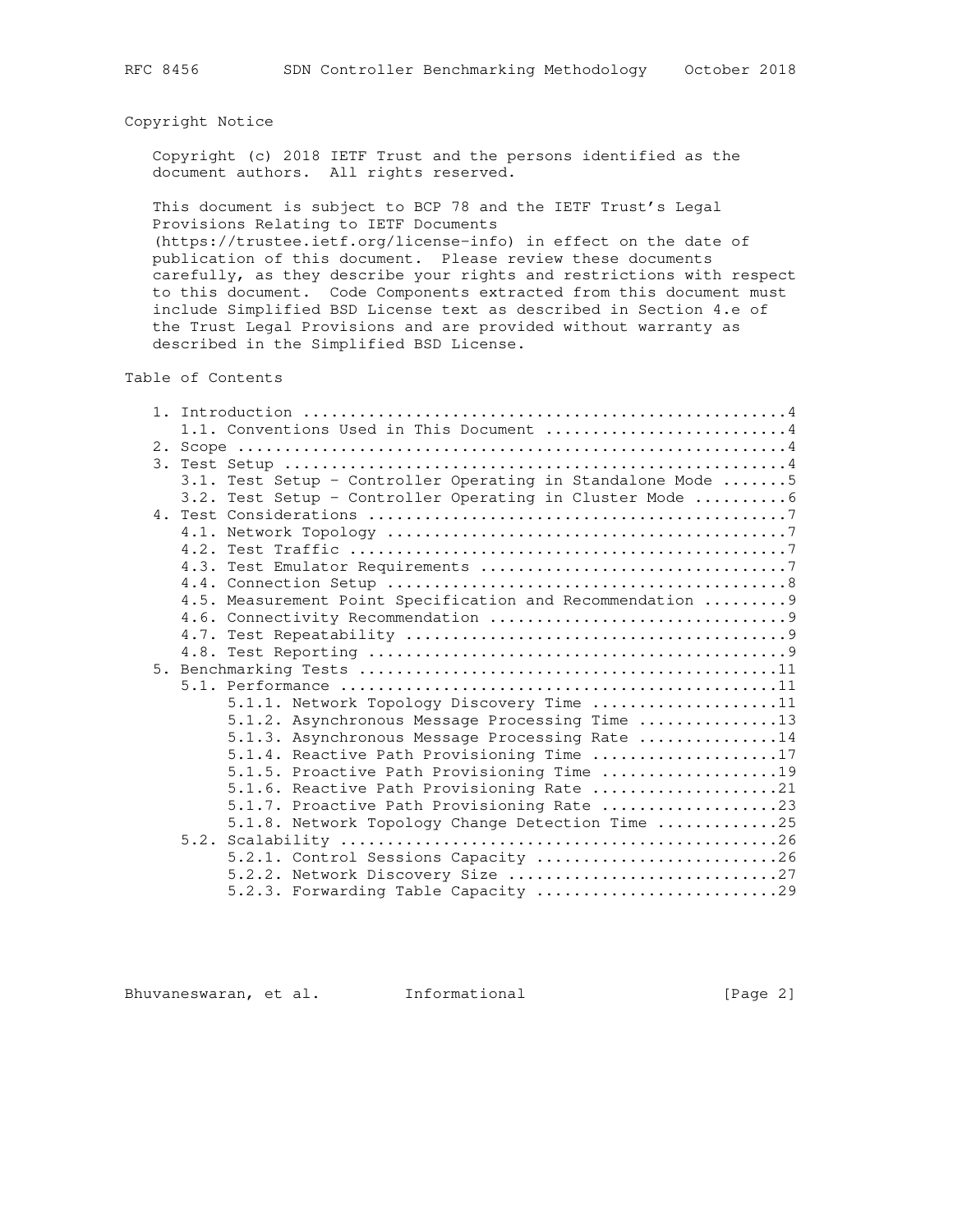| FC 8456 |  |
|---------|--|
|         |  |

| 5.3.2. Handling Denial-of-Service Attacks 32                       |
|--------------------------------------------------------------------|
|                                                                    |
| 5.4.1. Controller Failover Time 34                                 |
| 5.4.2. Network Re-provisioning Time 36                             |
|                                                                    |
|                                                                    |
|                                                                    |
|                                                                    |
|                                                                    |
| Appendix A. Benchmarking Methodology Using OpenFlow Controllers 39 |
|                                                                    |
|                                                                    |
|                                                                    |
| A.4. Performance Benchmarking Tests 40                             |
| A.4.1. Network Topology Discovery Time 40                          |
| A.4.2. Asynchronous Message Processing Time 42                     |
| A.4.3. Asynchronous Message Processing Rate 43                     |
| A.4.4. Reactive Path Provisioning Time 44                          |
| A.4.5. Proactive Path Provisioning Time 46                         |
| A.4.6. Reactive Path Provisioning Rate 47                          |
| A.4.7. Proactive Path Provisioning Rate 49                         |
| A.4.8. Network Topology Change Detection Time 50                   |
|                                                                    |
| A.5.1. Control Sessions Capacity 51                                |
| A.5.3. Forwarding Table Capacity 54                                |
|                                                                    |
|                                                                    |
| A.6.2. Handling Denial-of-Service Attacks 57                       |
|                                                                    |
|                                                                    |
|                                                                    |
|                                                                    |
|                                                                    |
|                                                                    |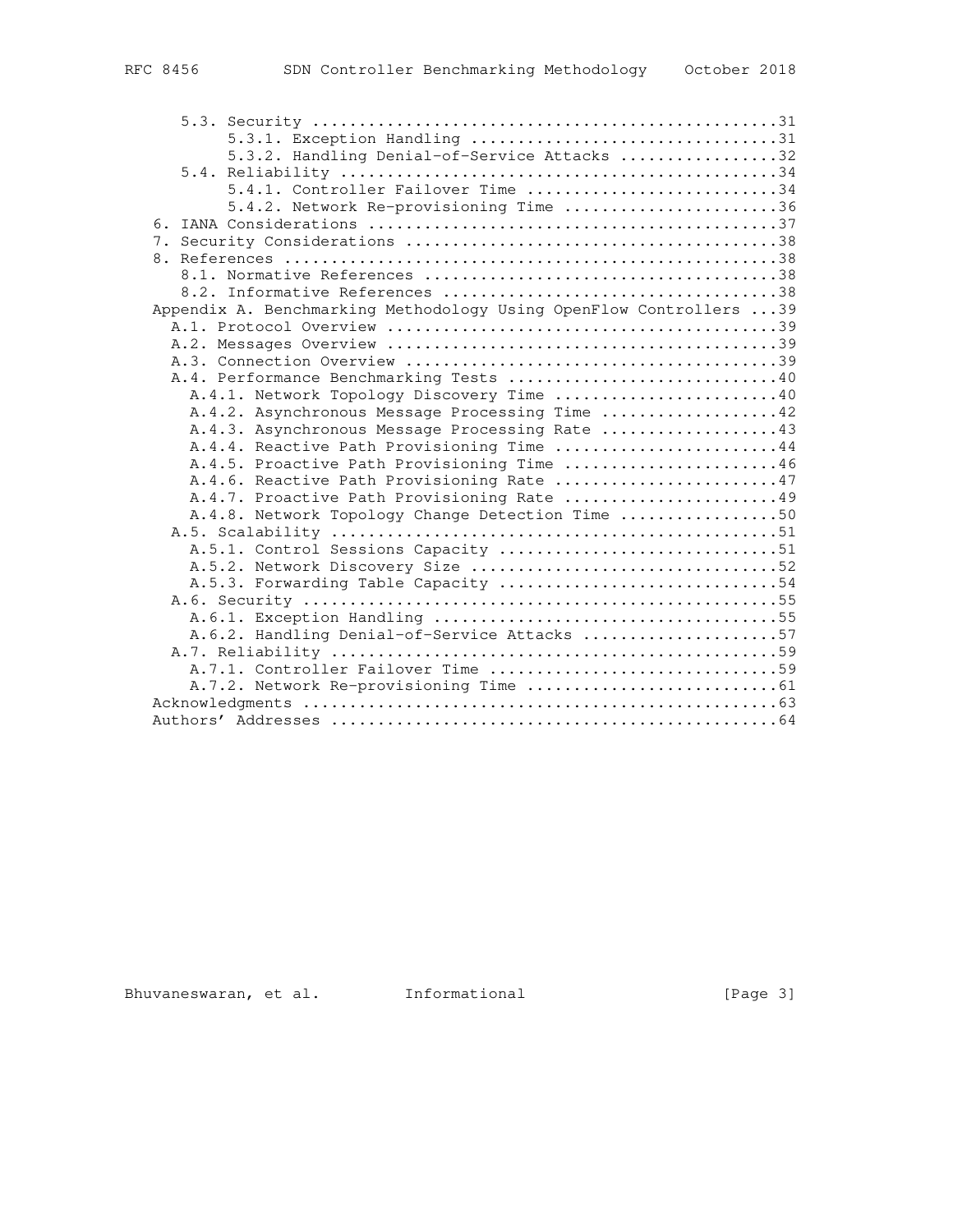## 1. Introduction

 This document provides generic methodologies for benchmarking Software-Defined Networking (SDN) Controller performance. To achieve the desired functionality, an SDN Controller may support many northbound and southbound protocols, implement a wide range of applications, and work either alone or as part of a group. This document considers an SDN Controller to be a black box, regardless of design and implementation. The tests defined in this document can be used to benchmark an SDN Controller for performance, scalability, reliability, and security, independently of northbound and southbound protocols. Terminology related to benchmarking SDN Controllers is described in the companion terminology document [RFC8455]. These tests can be performed on an SDN Controller running as a virtual machine (VM) instance or on a bare metal server. This document is intended for those who want to measure an SDN Controller's performance as well as compare the performance of various SDN Controllers.

## 1.1. Conventions Used in This Document

 The key words "MUST", "MUST NOT", "REQUIRED", "SHALL", "SHALL NOT", "SHOULD", "SHOULD NOT", "RECOMMENDED", "NOT RECOMMENDED", "MAY", and "OPTIONAL" in this document are to be interpreted as described in BCP 14 [RFC2119] [RFC8174] when, and only when, they appear in all capitals, as shown here.

2. Scope

 This document defines a methodology for measuring the networking metrics of SDN Controllers. For the purpose of this memo, the SDN Controller is a function that manages and controls Network Devices. Any SDN Controller without a control capability is out of scope for this memo. The tests defined in this document enable the benchmarking of SDN Controllers in two ways: standalone mode (a standalone controller) and cluster mode (a cluster of homogeneous controllers). These tests are recommended for execution in lab environments rather than in live network deployments. Performance benchmarking of a federation of controllers (i.e., a set of SDN Controllers) managing different domains, is beyond the scope of this document.

#### 3. Test Setup

 As noted above, the tests defined in this document enable the measurement of an SDN Controller's performance in standalone mode and cluster mode. This section defines common reference topologies that are referred to in individual tests described later in this document.

Bhuvaneswaran, et al. Informational (Page 4)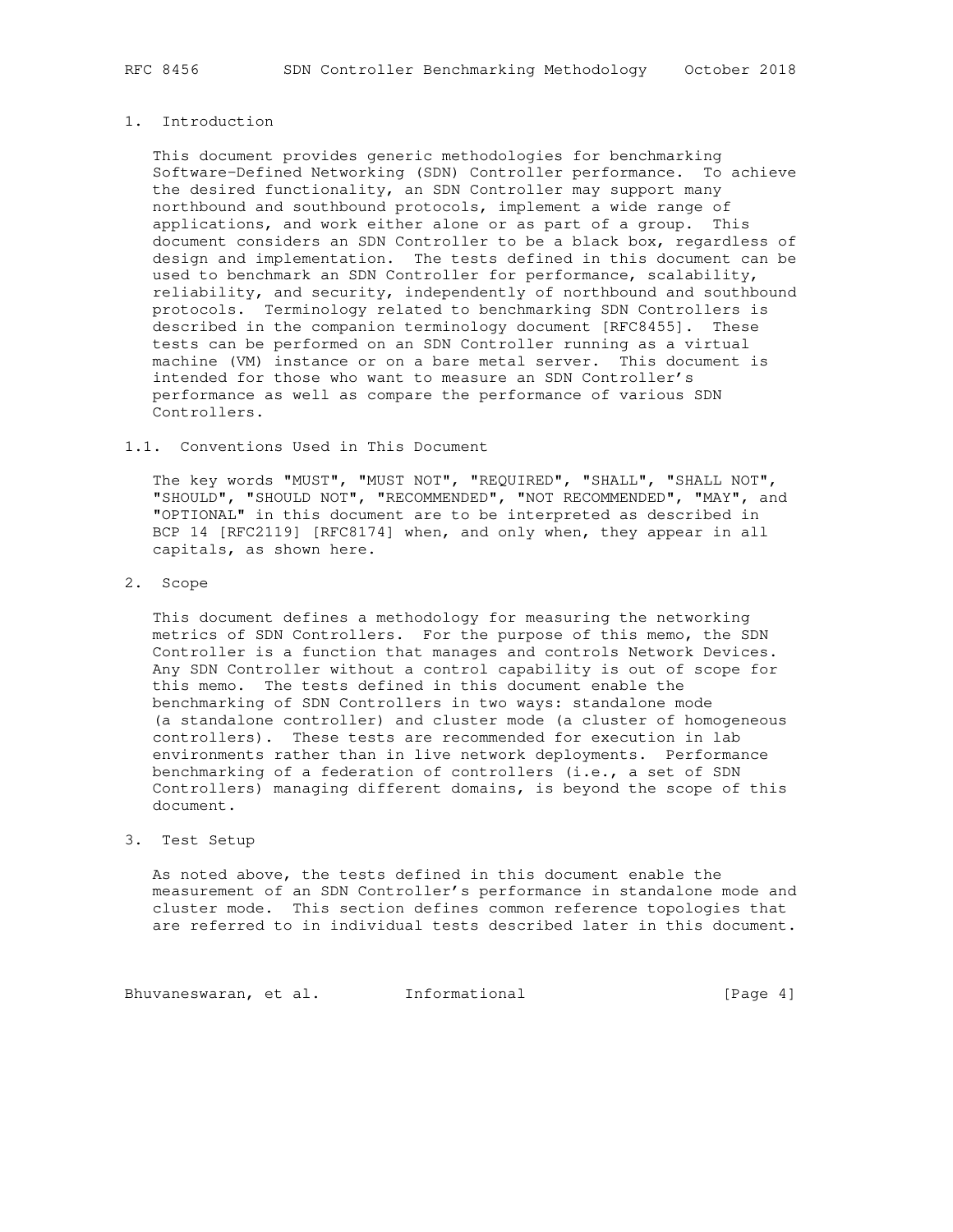# 3.1. Test Setup - Controller Operating in Standalone Mode



Figure 1

Bhuvaneswaran, et al. 1nformational 1999 [Page 5]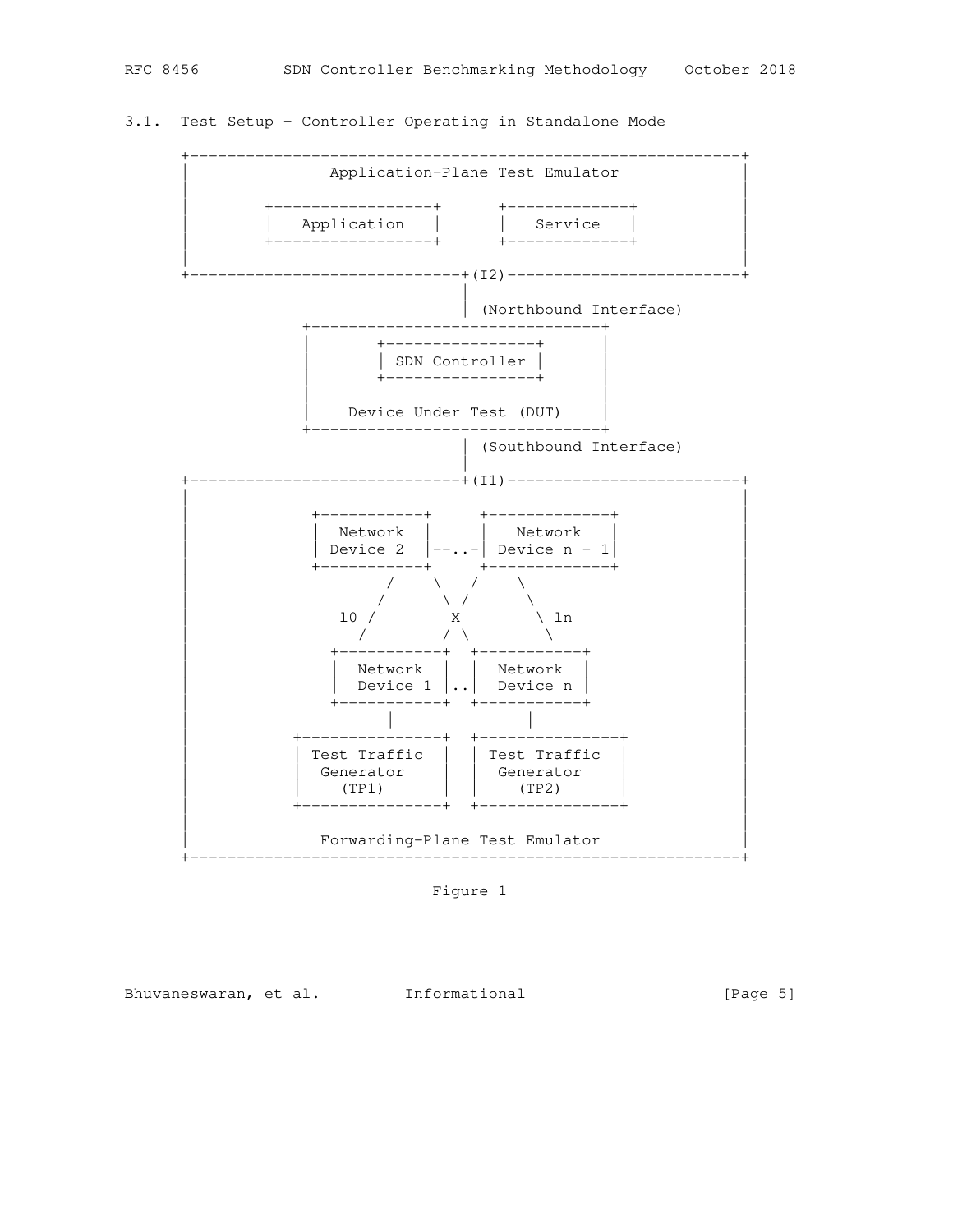# 3.2. Test Setup - Controller Operating in Cluster Mode



Figure 2

Bhuvaneswaran, et al. 1nformational 1999 [Page 6]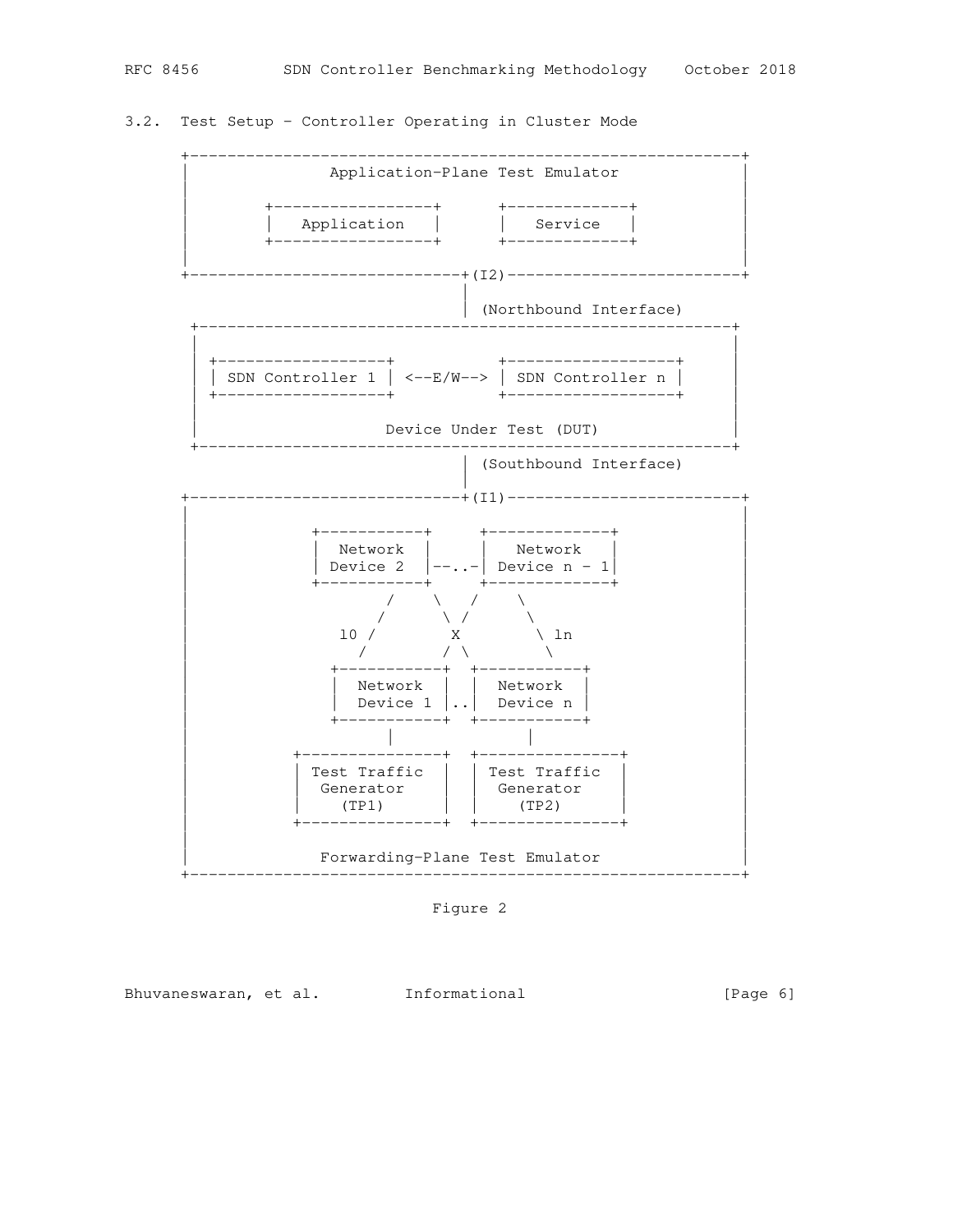## 4. Test Considerations

## 4.1. Network Topology

 The test cases SHOULD use Leaf-Spine topology with at least two Network Devices in the topology for benchmarking. Test traffic generators TP1 and TP2 SHOULD be connected to the leaf Network Device 1 and the leaf Network Device n. To achieve a complete performance characterization of the SDN Controller, it is recommended that the controller be benchmarked for many network topologies and a varying number of Network Devices. Further, care should be taken to make sure that a loop-prevention mechanism is enabled in either the SDN Controller or the network when the topology contains redundant network paths.

## 4.2. Test Traffic

 Test traffic is used to notify the controller about the asynchronous arrival of new flows. The test cases SHOULD use frame sizes of 128, 512, and 1508 bytes for benchmarking. Tests using jumbo frames are optional.

#### 4.3. Test Emulator Requirements

 The test emulator SHOULD timestamp the transmitted and received control messages to/from the controller on the established network connections. The test cases use these values to compute the controller processing time.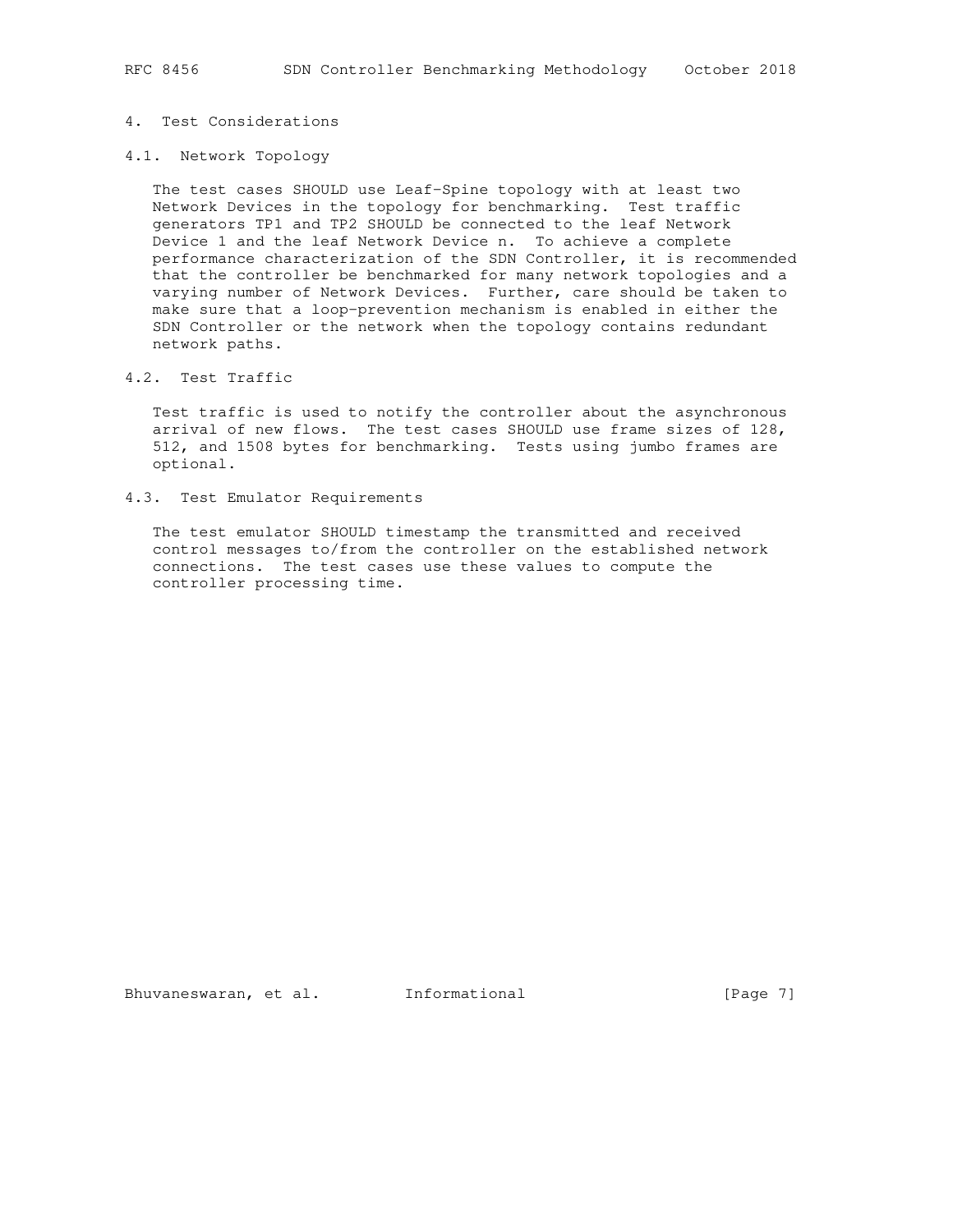#### 4.4. Connection Setup

 There may be controller implementations that support unencrypted and encrypted network connections with Network Devices. Further, the controller may be backward compatible with Network Devices running older versions of southbound protocols. It may be useful to measure the controller's performance with one or more applicable connection setup methods defined below. For cases with encrypted communications between the controller and the switch, key management and key exchange MUST take place before any performance or benchmark measurements.

- 1. Unencrypted connection with Network Devices, running the same protocol version.
- 2. Unencrypted connection with Network Devices, running different protocol versions.

Examples:

- a. Controller running current protocol version and switch running older protocol version.
- b. Controller running older protocol version and switch running current protocol version.
- 3. Encrypted connection with Network Devices, running the same protocol version.
- 4. Encrypted connection with Network Devices, running different protocol versions.

Examples:

- a. Controller running current protocol version and switch running older protocol version.
- b. Controller running older protocol version and switch running current protocol version.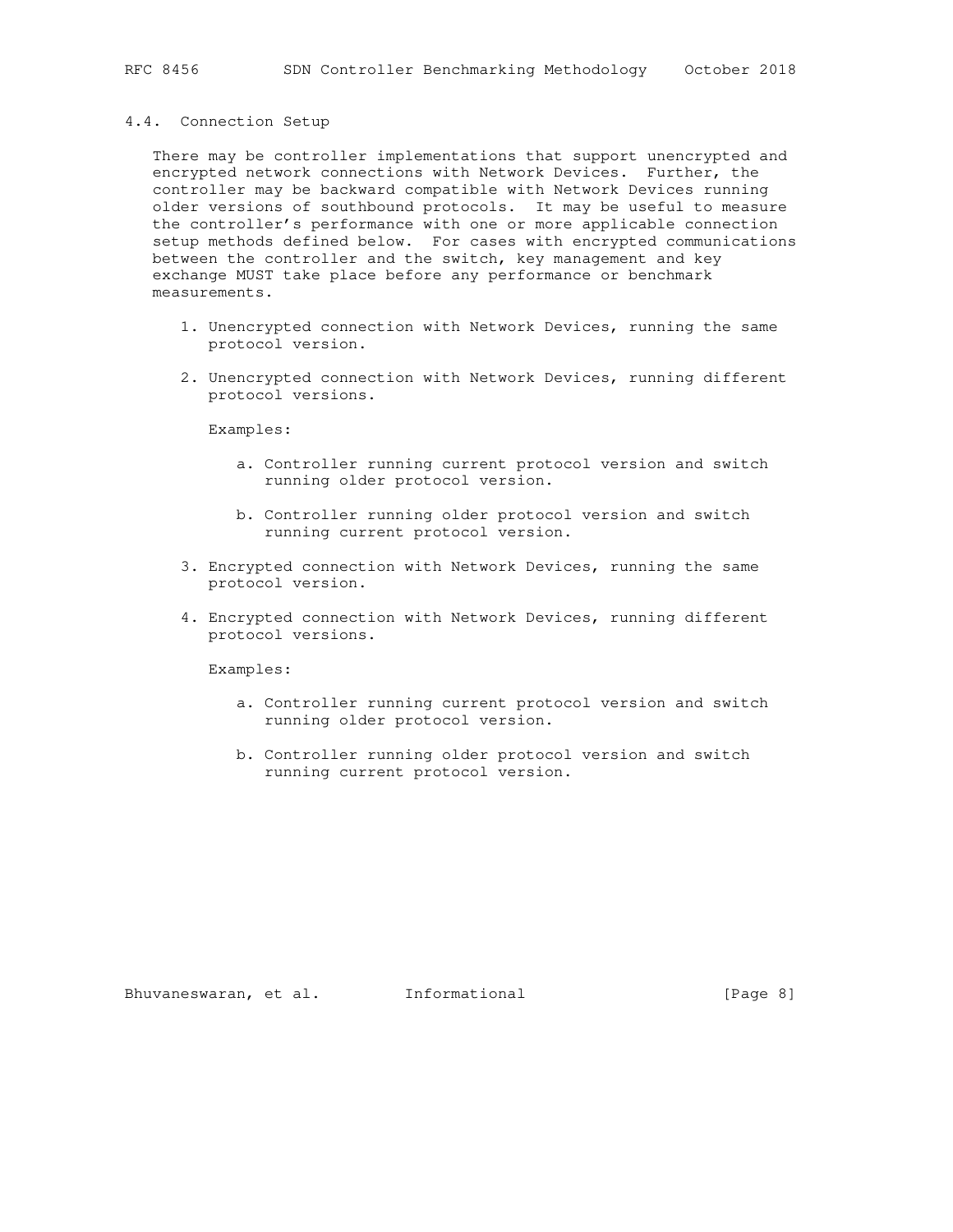## 4.5. Measurement Point Specification and Recommendation

 The accuracy of the measurements depends on several factors, including the point of observation where the indications are captured. For example, the notification can be observed at the controller or test emulator. The test operator SHOULD make the observations/measurements at the interfaces of the test emulator, unless explicitly specified otherwise in the individual test. In any case, the locations of measurement points MUST be reported.

#### 4.6. Connectivity Recommendation

 The SDN Controller in the test setup SHOULD be connected directly with the forwarding-plane and management-plane test emulators to avoid any delays or failure introduced by the intermediate devices during benchmarking tests. When the controller is implemented as a virtual machine, details of the physical and logical connectivity MUST be reported.

4.7. Test Repeatability

 To increase confidence in the measured results, it is recommended that each test SHOULD be repeated a minimum of 10 times.

4.8. Test Reporting

 Each test has a reporting format that contains some global and identical reporting components, and some individual components that are specific to individual tests. The following parameters for test configuration and controller settings MUST be reflected in the test report.

Test Configuration Parameters:

- 1. Controller name and version
- 2. Northbound protocols and versions
- 3. Southbound protocols and versions
- 4. Controller redundancy mode (standalone or cluster mode)
- 5. Connection setup (unencrypted or encrypted)
- 6. Network Device type (physical, virtual, or emulated)
- 7. Number of nodes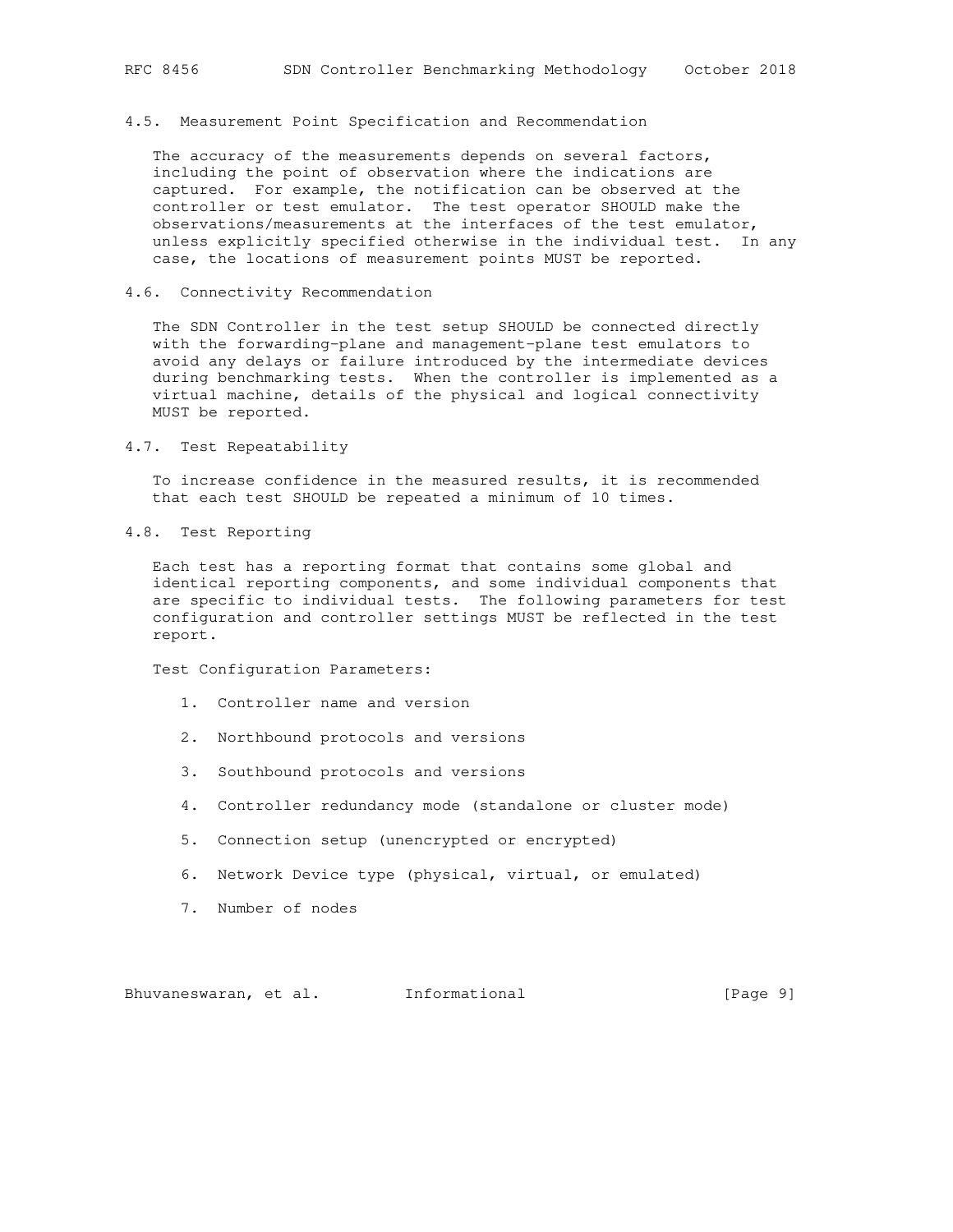- - 8. Number of links
	- 9. Data-plane test traffic type
	- 10. Controller system configuration (e.g., physical or virtual machine, CPU, memory, caches, operating system, interface speed, storage)
	- 11. Reference test setup (e.g., the setup shown in Section 3.1)

Parameters for Controller Settings:

- 1. Topology rediscovery timeout
- 2. Controller redundancy mode (e.g., active-standby)
- 3. Controller state persistence enabled/disabled

 To ensure the repeatability of the test, the following capabilities of the test emulator SHOULD be reported:

- 1. Maximum number of Network Devices that the forwarding plane emulates
- 2. Control message processing time (e.g., topology discovery messages)

 One way to determine the above two values is to simulate the required control sessions and messages from the control plane.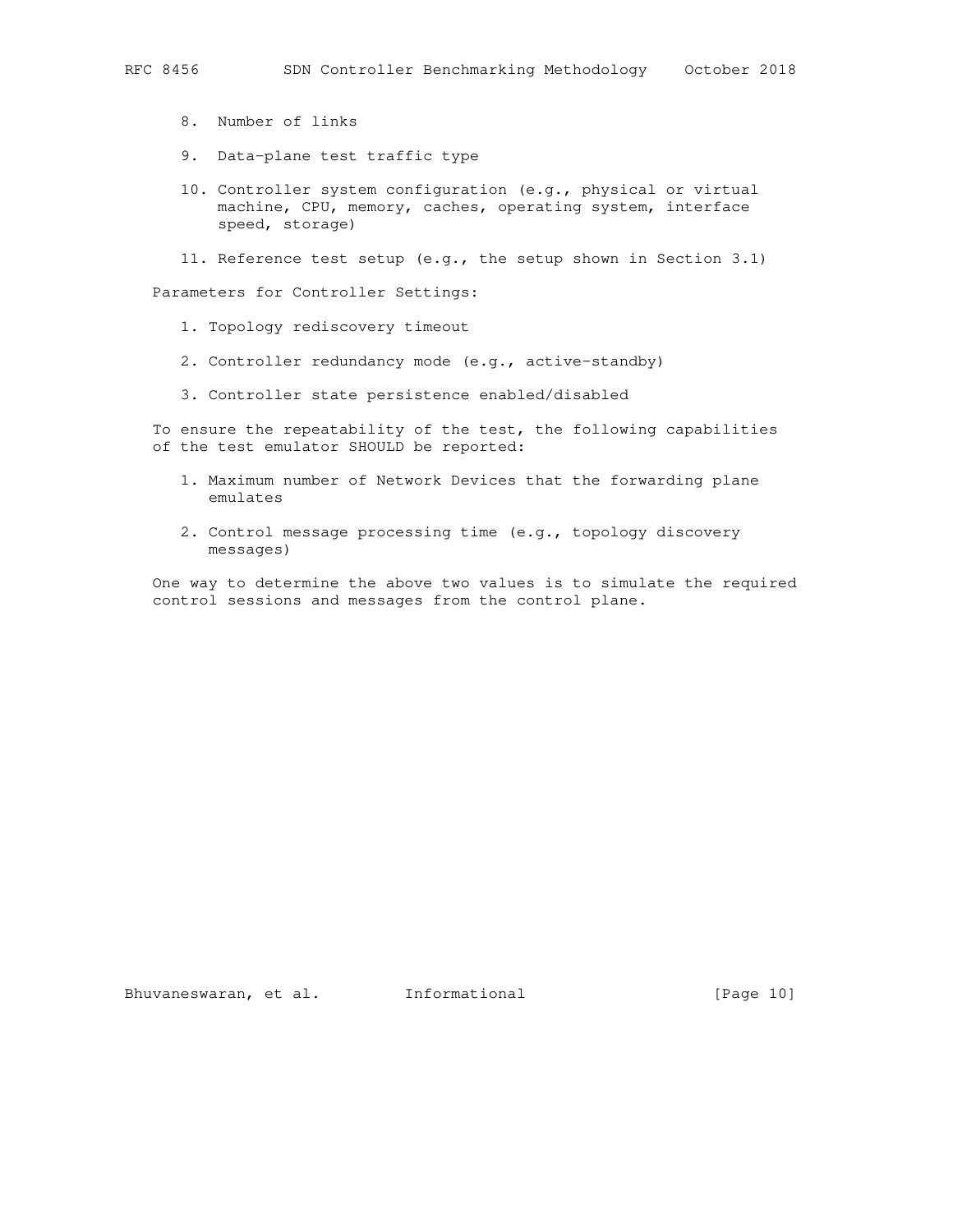#### 5. Benchmarking Tests

## 5.1. Performance

5.1.1. Network Topology Discovery Time

Objective:

 Measure the time taken by the controller(s) to determine the complete network topology, defined as the interval starting with the first discovery message from the controller(s) at its southbound interface and ending with all features of the static topology determined.

Reference Test Setup:

 This test SHOULD use one of the test setups illustrated in Section 3.1 or Section 3.2 of this document.

#### Prerequisites:

- 1. The controller MUST support network discovery.
- 2. The tester should be able to retrieve the discovered topology information through either the controller's management interface or northbound interface to determine if the discovery was successful and complete.
- 3. Ensure that the controller's topology rediscovery timeout has been set to the maximum value, to avoid initiation of the rediscovery process in the middle of the test.

#### Procedure:

- 1. Ensure that the controller is operational and that its network applications, northbound interface, and southbound interface are up and running.
- 2. Establish the network connections between the controller and the Network Devices.
- 3. Record the time for the first discovery message (Tm1) received from the controller at the forwarding-plane test emulator interface (I1).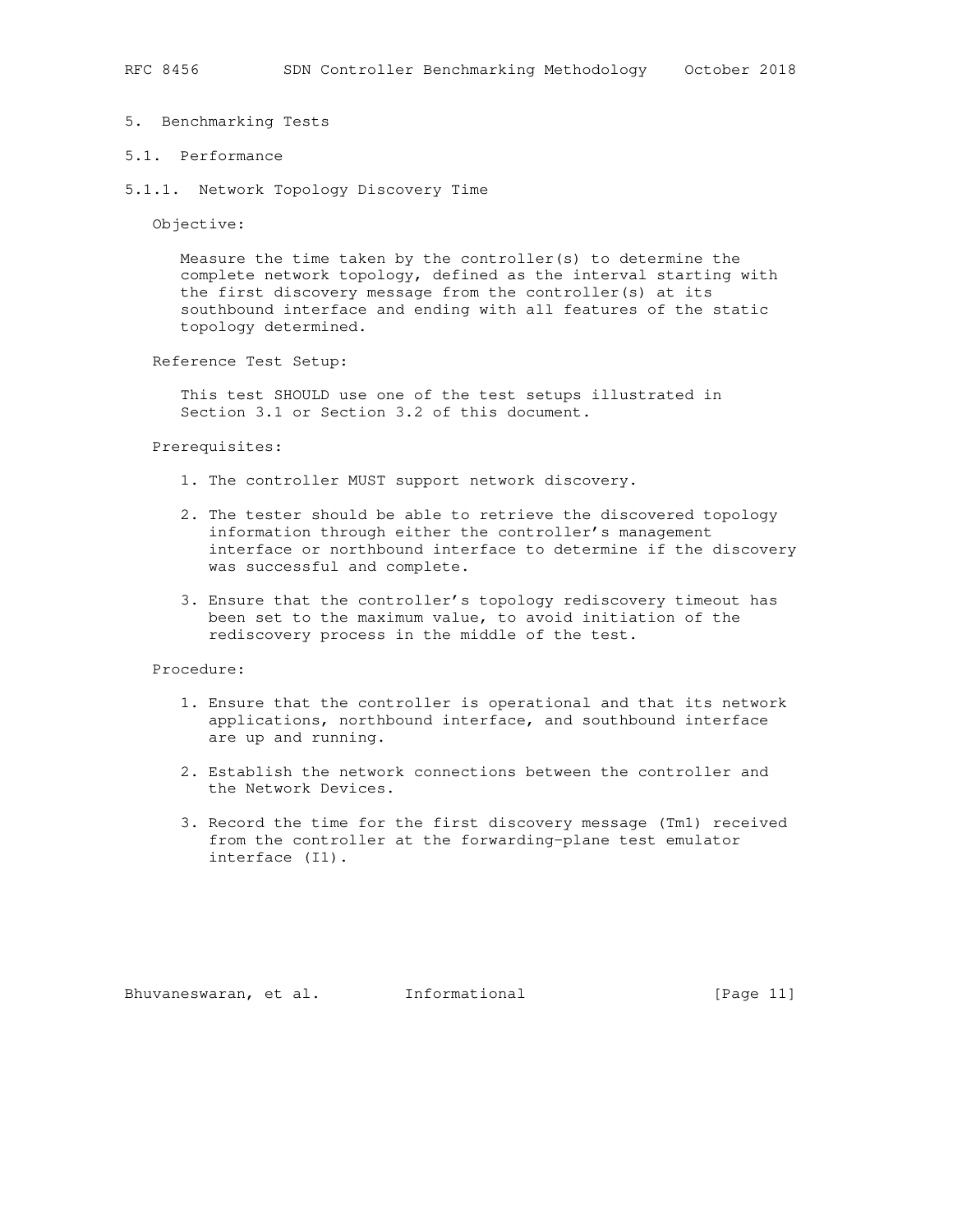- 4. Query the controller every t seconds (the RECOMMENDED value for t is 3) to obtain the discovered network topology information through the northbound interface or the management interface, and compare it with the deployed network topology information.
- 5. Stop the trial when the discovered topology information matches the deployed network topology or when the discovered topology information returns the same details for three consecutive queries.
- 6. Record the time for the last discovery message (Tmn) sent to the controller from the forwarding-plane test emulator interface (I1) when the trial completes successfully (e.g., when the topology matches).

Measurements:

Topology Discovery Time (DT1) = Tmn - Tm1

 DT1 + DT2 + DT3 .. DTn Average Topology Discovery Time (TDm) = ------------------------Total Trials

SUM[SQUAREOF(DTi - TDm)] Topology Discovery Time Variance (TDv) = ------------------------ Total Trials - 1

## Reporting Format:

 The Topology Discovery Time results MUST be reported in tabular format, with a row for each successful iteration. The last row of the table indicates the Topology Discovery Time variance, and the previous row indicates the Average Topology Discovery Time.

 If this test is repeated with a varying number of nodes over the same topology, the results SHOULD be reported in the form of a graph. The X coordinate SHOULD be the number of nodes (N), and the Y coordinate SHOULD be the Average Topology Discovery Time.

Bhuvaneswaran, et al. 1nformational 1999 [Page 12]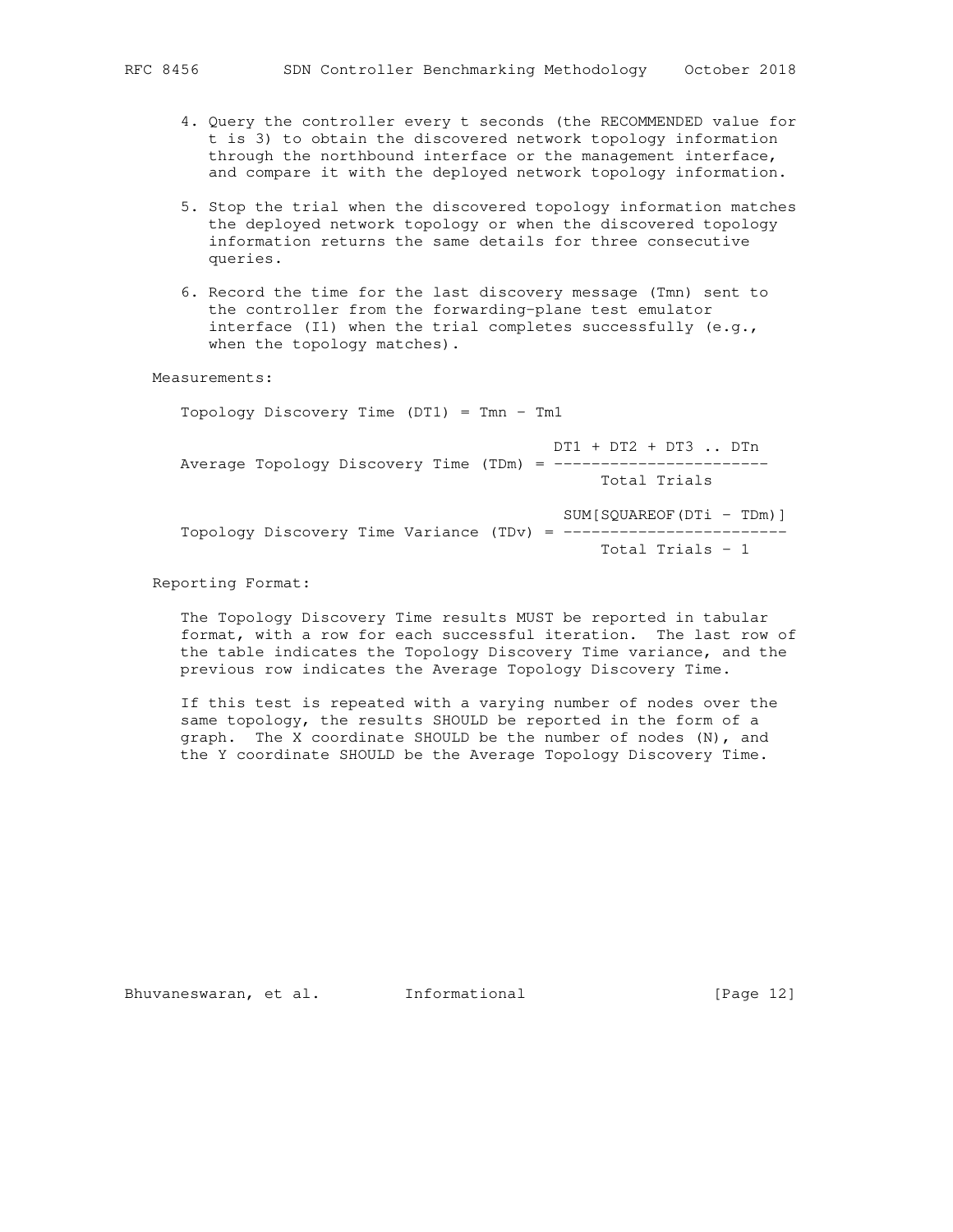#### 5.1.2. Asynchronous Message Processing Time

#### Objective:

 Measure the time taken by the controller(s) to process an asynchronous message, defined as the interval starting with an asynchronous message from a Network Device after the discovery of all the devices by the controller(s) and ending with a response message from the controller(s) at its southbound interface.

Reference Test Setup:

 This test SHOULD use one of the test setups illustrated in Section 3.1 or Section 3.2 of this document.

Prerequisite:

 The controller MUST have successfully completed the network topology discovery for the connected Network Devices.

#### Procedure:

- 1. Generate asynchronous messages from every connected Network Device to the SDN Controller, one at a time in series from the forwarding-plane test emulator for the Trial Duration.
- 2. Record every request transmit time (T1) and the corresponding response received time (R1) at the forwarding-plane test emulator interface (I1) for every successful message exchange.

#### Measurements:

Asynchronous Message Processing Time (APT1) =

 $SUM{Ri}$  -  $SUM{Ti}$ -----------------------

Nrx 3. Nrx

Where Nrx is the total number of successful messages exchanged.

Average Asynchronous Message Processing Time =

 APT1 + APT2 + APT3 .. APTn --------------------------

Total Trials

Bhuvaneswaran, et al. 1nformational 1999 [Page 13]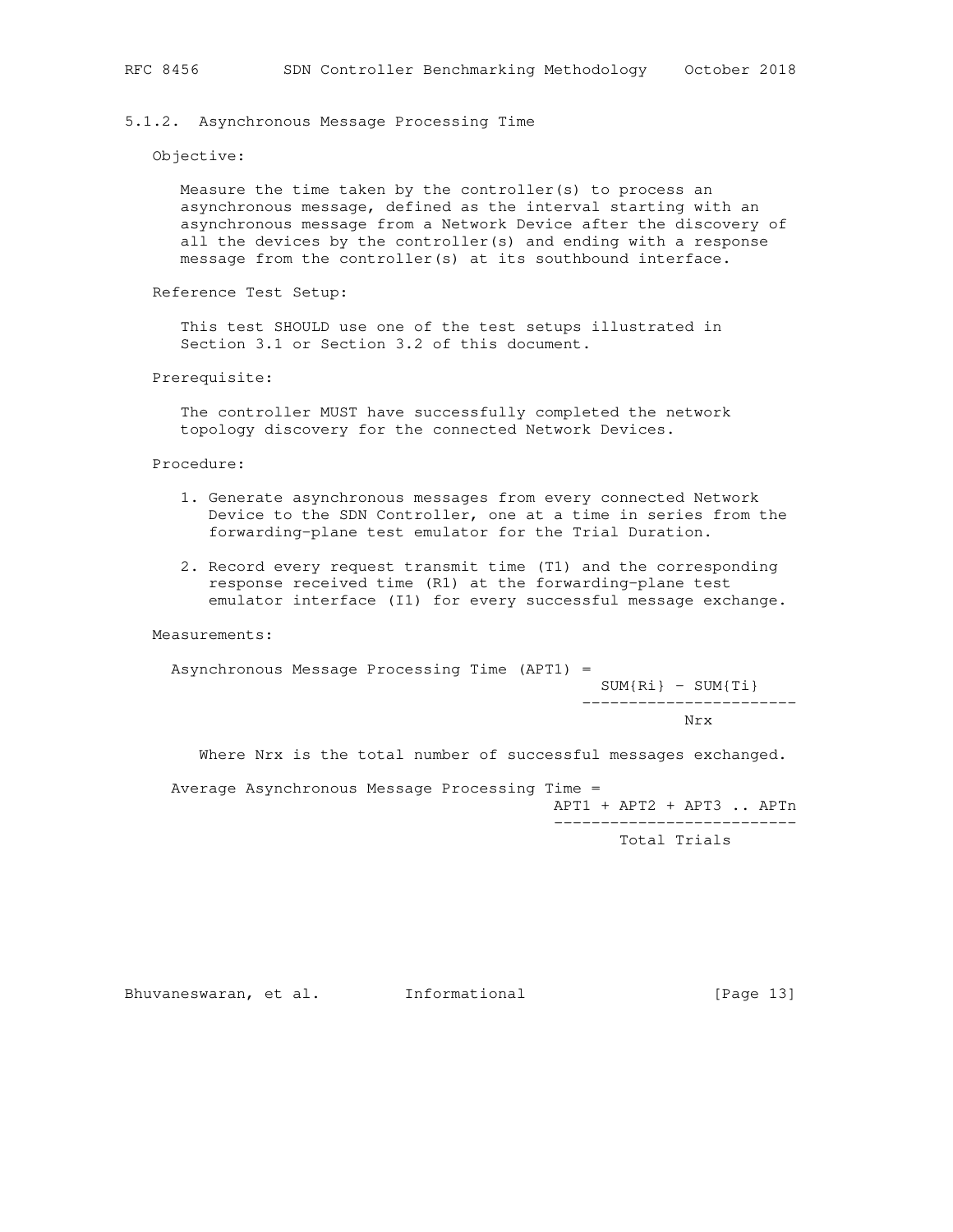Asynchronous Message Processing Time Variance (TAMv) = SUM[SQUAREOF(APTi - TAMm)]

Total Trials - 1

--------------------------

Where TAMm is the Average Asynchronous Message Processing Time.

Reporting Format:

 The Asynchronous Message Processing Time results MUST be reported in tabular format, with a row for each iteration. The last row of the table indicates the Asynchronous Message Processing Time variance, and the previous row indicates the Average Asynchronous Message Processing Time.

 The report SHOULD capture the following information, in addition to the configuration parameters captured per Section 4.8:

- Successful messages exchanged (Nrx)
- Percentage of unsuccessful messages exchanged, computed using the formula ((1 - Nrx/Ntx)  $*$  100), where Ntx is the total number of messages transmitted to the controller

 If this test is repeated with a varying number of nodes with the same topology, the results SHOULD be reported in the form of a graph. The X coordinate SHOULD be the number of nodes (N), and the Y coordinate SHOULD be the Average Asynchronous Message Processing Time.

5.1.3. Asynchronous Message Processing Rate

Objective:

 Measure the number of responses to asynchronous messages (a new flow arrival notification message, link down, etc.) for which the controller(s) performed processing and replied with a valid and productive (non-trivial) response message.

 Using a single procedure, this test will measure the following two benchmarks on the Asynchronous Message Processing Rate (see Section 2.3.1.3 of [RFC8455]):

- 1. Maximum Asynchronous Message Processing Rate
- 2. Loss-Free Asynchronous Message Processing Rate

Bhuvaneswaran, et al. 1nformational 1999 [Page 14]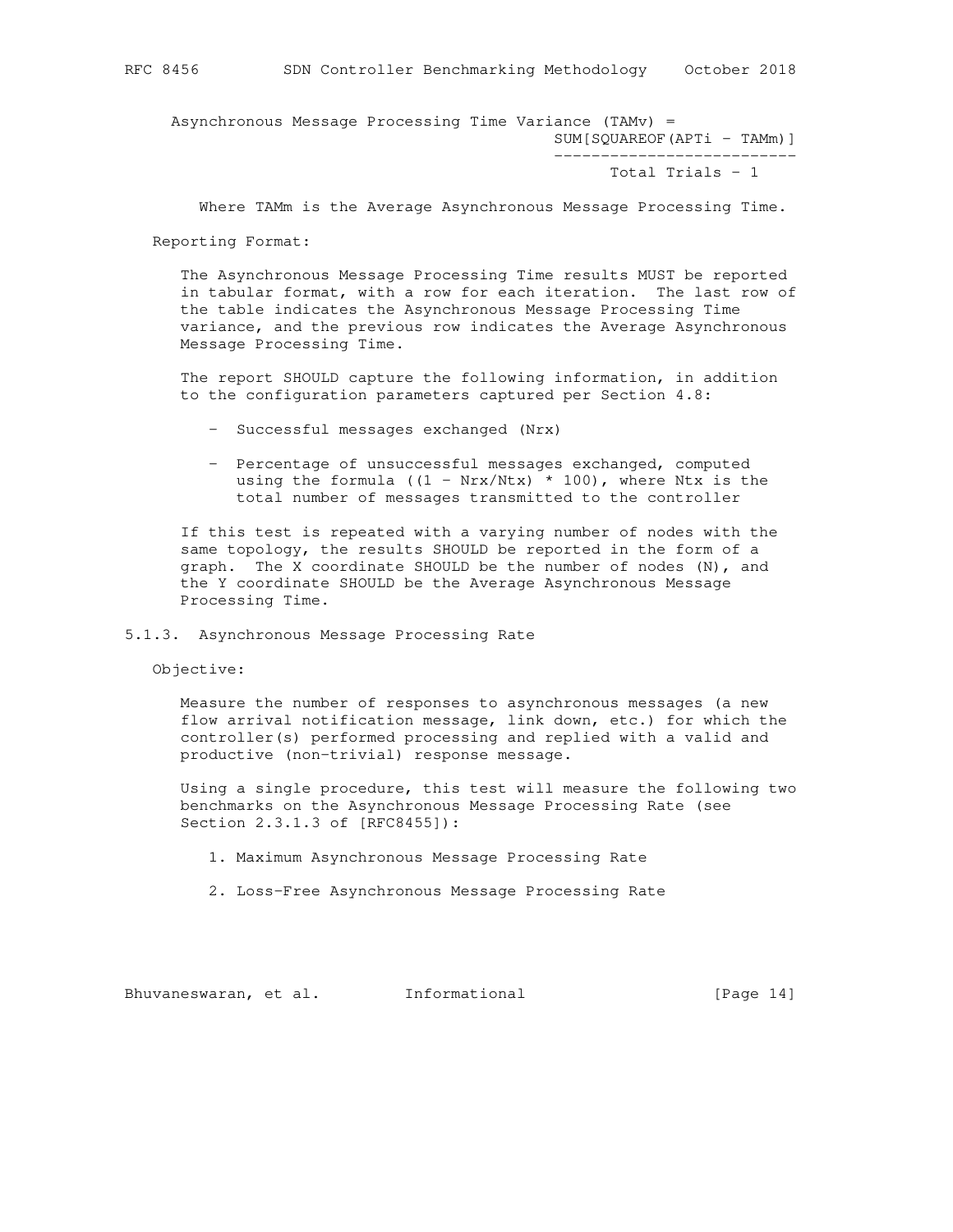Here, two benchmarks are determined through a series of trials where the number of messages sent to the controller(s) and the responses received from the controller(s) are counted over the Trial Duration. The message response rate and the Message Loss Ratio are calculated for each trial.

Reference Test Setup:

 This test SHOULD use one of the test setups illustrated in Section 3.1 or Section 3.2 of this document.

Prerequisites:

- 1. The controller(s) MUST have successfully completed the network topology discovery for the connected Network Devices.
- 2. Choose and record the Trial Duration (Td), the sending rate STEP size, the tolerance on equality for two consecutive trials (P%), and the maximum possible message-sending rate (Ntx1/Td).

Procedure:

- 1. Generate asynchronous messages continuously at the maximum possible rate on the established connections from all the emulated/simulated Network Devices for the given Trial Duration (Td).
- 2. Record the total number of responses received (Nrx1) from the controller as well as the number of messages sent (Ntx1) to the controller within the Trial Duration (Td).
- 3. Calculate the Asynchronous Message Processing Rate (APR1) and the Message Loss Ratio (Lr1). Ensure that the controller(s) has returned to normal operation.
- 4. Repeat the trial by reducing the asynchronous message-sending rate used in the last trial by the STEP size.
- 5. Continue repeating the trials and reducing the sending rate until both the maximum value of Nrxn (number of responses received from the controller) and the Nrxn corresponding to a Loss Ratio of zero have been found.

Bhuvaneswaran, et al. 1nformational 1999 [Page 15]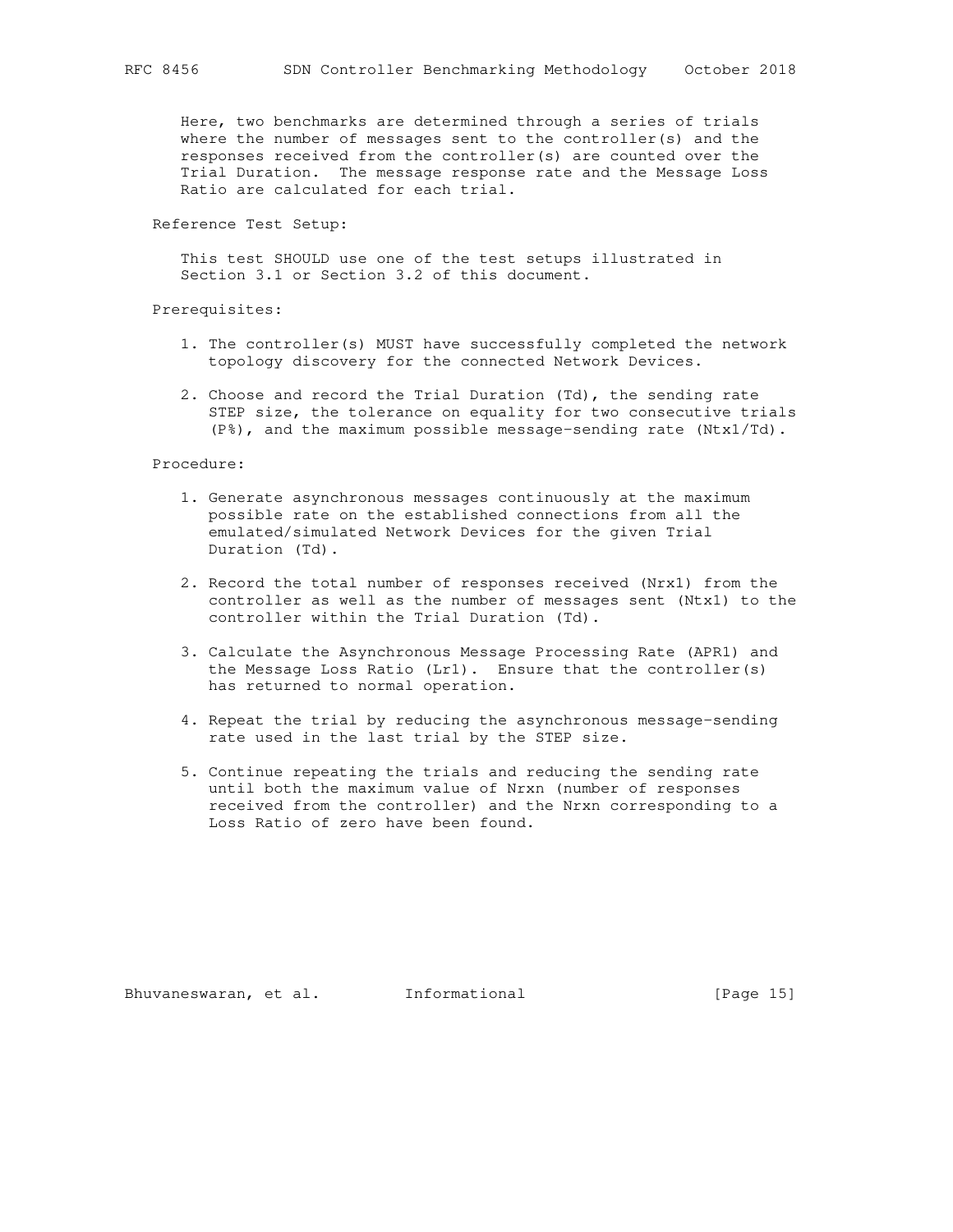- 6. The trials corresponding to the benchmark levels MUST be repeated using the same asynchronous message rates until the responses received from the controller are equal (+/-P%) for two consecutive trials.
- 7. Record the number of responses received (Nrxn) from the controller as well as the number of messages sent (Ntxn) to the controller in the last trial.

Measurements:

 Nrxn Asynchronous Message Processing Rate (APRn) =  $---$ Td

Maximum Asynchronous Message Processing Rate = MAX(APRn) for all n

 Nrxn Asynchronous Message Loss Ratio (Lrn) =  $1 -$ ----Ntxn

> Loss-Free Asynchronous Message Processing Rate = MAX(APRn) given Lrn = 0

Reporting Format:

 The Asynchronous Message Processing Rate results MUST be reported in tabular format, with a row for each trial.

 The table should report the following information, in addition to the configuration parameters captured per Section 4.8, with columns:

- Offered rate (Ntxn/Td)
- Asynchronous Message Processing Rate (APRn)
- Loss Ratio (Lr)
- Benchmark at this iteration (blank for none, Maximum Asynchronous Message Processing Rate, Loss-Free Asynchronous Message Processing Rate)

 The results MAY be presented in the form of a graph. The X axis SHOULD be the offered rate, and dual Y axes would represent the Asynchronous Message Processing Rate and the Loss Ratio, respectively.

Bhuvaneswaran, et al. 1nformational 1999 [Page 16]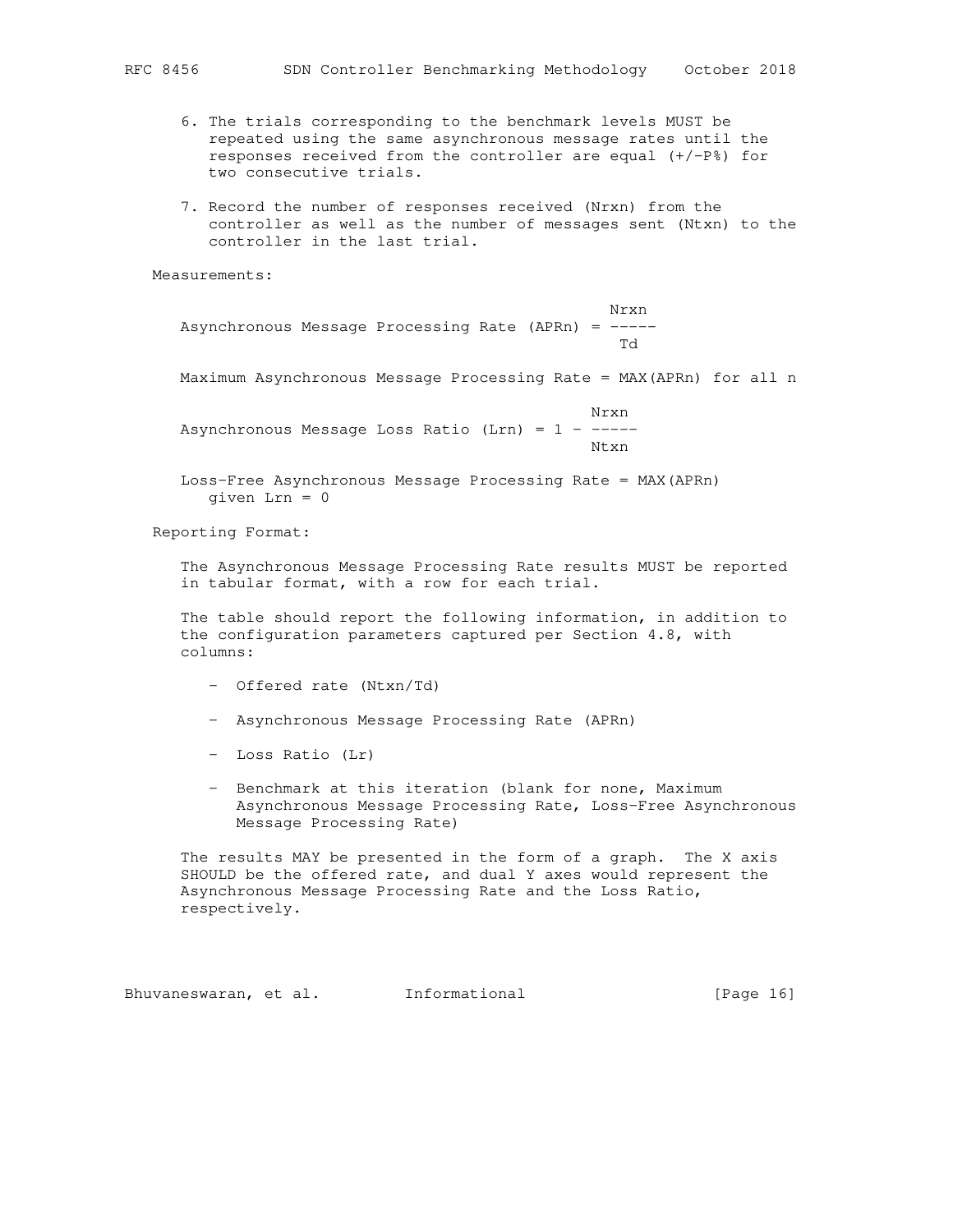If this test is repeated with a varying number of nodes over the same topology, the results SHOULD be reported in the form of a graph. The X axis SHOULD be the number of nodes (N), and the Y axis SHOULD be the Asynchronous Message Processing Rate. Both the Maximum Asynchronous Message Processing Rate and the Loss-Free Asynchronous Message Processing Rate should be plotted for each N.

#### 5.1.4. Reactive Path Provisioning Time

Objective:

 Measure the time taken by the controller to set up a path reactively between source and destination nodes, defined as the interval starting with the first flow provisioning request message received by the controller(s) at its southbound interface and ending with the last flow provisioning response message sent from the controller(s) at its southbound interface.

Reference Test Setup:

 This test SHOULD use one of the test setups illustrated in Section 3.1 or Section 3.2 of this document. The number of Network Devices in the path is a parameter of the test that may be varied from two to the maximum discovery size in repetitions of this test.

Prerequisites:

- 1. The controller MUST contain the network topology information for the deployed network topology.
- 2. The controller should know the location of the destination endpoint for which the path has to be provisioned. This can be achieved through dynamic learning or static provisioning.
- 3. Ensure that the default action for "flow miss" in the Network Device is configured to "send to controller".
- 4. Ensure that each Network Device in a path requires the controller to make the forwarding decision while paving the entire path.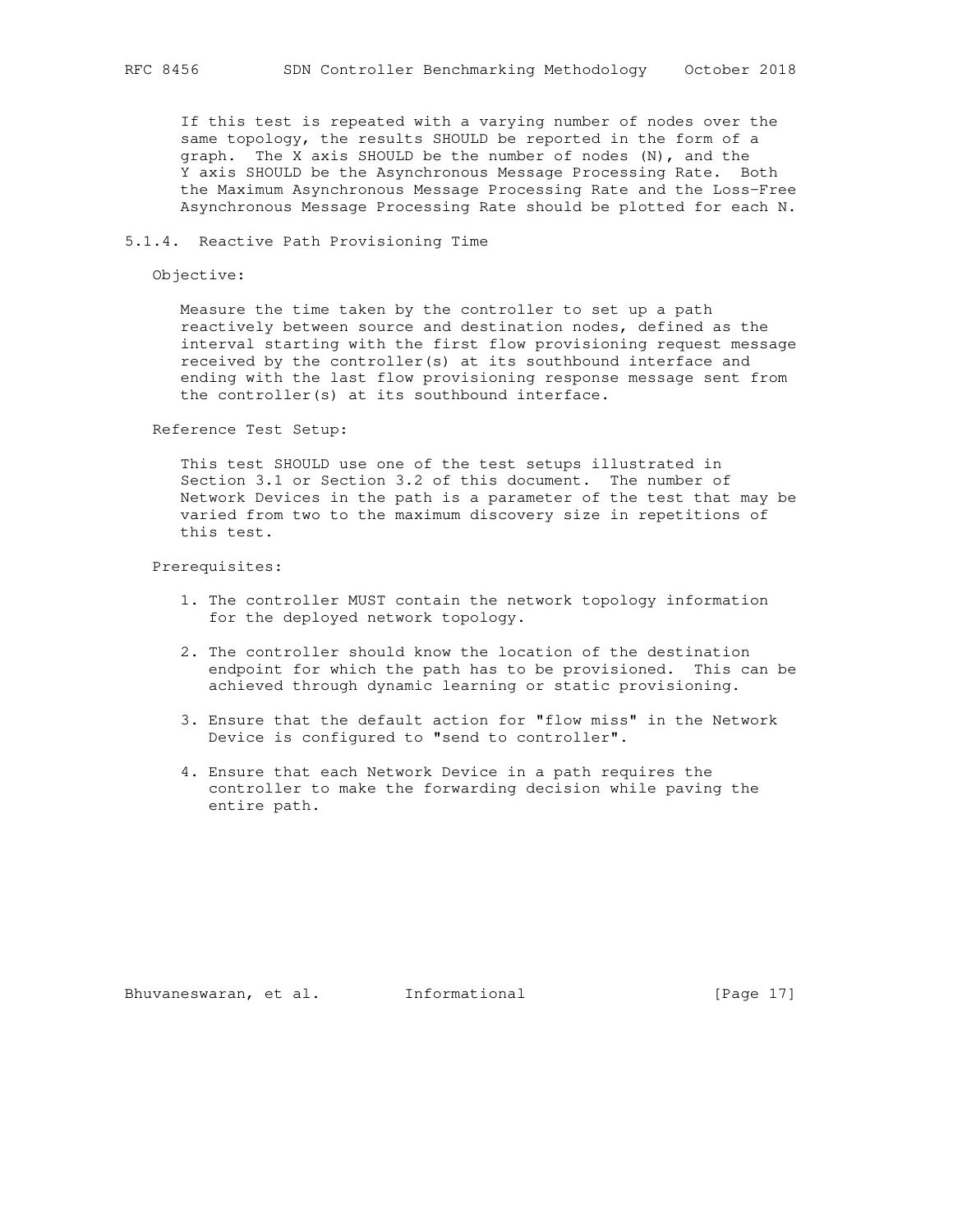Procedure:

- 1. Send a single traffic stream from test traffic generator TP1 to test traffic generator TP2.
- 2. Record the time of the first flow provisioning request message sent to the controller (Tsf1) from the Network Device at the forwarding-plane test emulator interface (I1).
- 3. Wait for the arrival of the first traffic frame at the endpoint (i.e., test traffic generator TP2) or the expiry of the Trial Duration (Td).
- 4. Record the time of the last flow provisioning response message received from the controller (Tdf1) to the Network Device at the forwarding-plane test emulator interface (I1).

Measurements:

Reactive Path Provisioning Time (RPT1) = Tdf1 - Tsf1

Average Reactive Path Provisioning Time =

RPT1 + RPT2 + RPT3 .. RPTn

 -------------------------- Total Trials

 Reactive Path Provisioning Time Variance (TRPv) = SUM[SQUAREOF(RPTi - TRPm)] --------------------------

Total Trials - 1

Where TRPm is the Average Reactive Path Provisioning Time.

Reporting Format:

 The Reactive Path Provisioning Time results MUST be reported in tabular format, with a row for each iteration. The last row of the table indicates the Reactive Path Provisioning Time variance, and the previous row indicates the Average Reactive Path Provisioning Time.

 The report should capture the following information, in addition to the configuration parameters captured per Section 4.8:

- Number of Network Devices in the path

Bhuvaneswaran, et al. 1nformational 1999 [Page 18]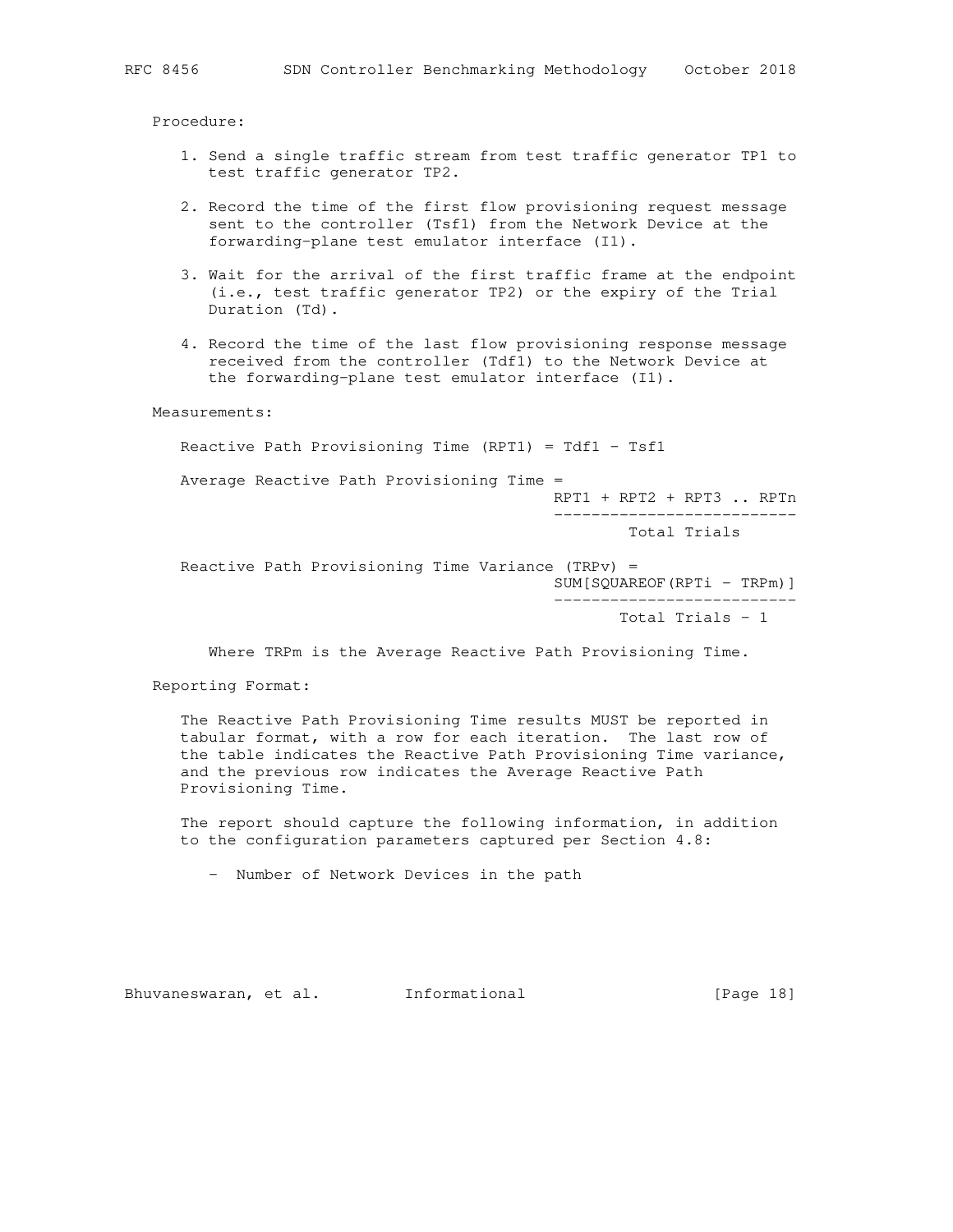## 5.1.5. Proactive Path Provisioning Time

Objective:

 Measure the time taken by the controller to set up a path proactively between source and destination nodes, defined as the interval starting with the first proactive flow provisioned in the controller(s) at its northbound interface and ending with the last flow provisioning response message sent from the controller(s) at its southbound interface.

Reference Test Setup:

 This test SHOULD use one of the test setups illustrated in Section 3.1 or Section 3.2 of this document.

Prerequisites:

- 1. The controller MUST contain the network topology information for the deployed network topology.
- 2. The controller should know the location of the destination endpoint for which the path has to be provisioned. This can be achieved through dynamic learning or static provisioning.
- 3. Ensure that the default action for "flow miss" in the Network Device is "drop".

Procedure:

- 1. Send a single traffic stream from test traffic generator TP1 to test traffic generator TP2.
- 2. Install the flow entries so that the traffic travels from test traffic generator TP1 until it reaches test traffic generator TP2 through the controller's northbound interface or management interface.
- 3. Wait for the arrival of the first traffic frame at test traffic generator TP2 or the expiry of the Trial Duration (Td).
- 4. Record the time when the proactive flow is provisioned in the controller (Tsf1) at the management-plane test emulator interface (I2).
- 5. Record the time of the last flow provisioning message received from the controller (Tdf1) at the forwarding-plane test emulator interface (I1).

Bhuvaneswaran, et al. 1nformational 1917 [Page 19]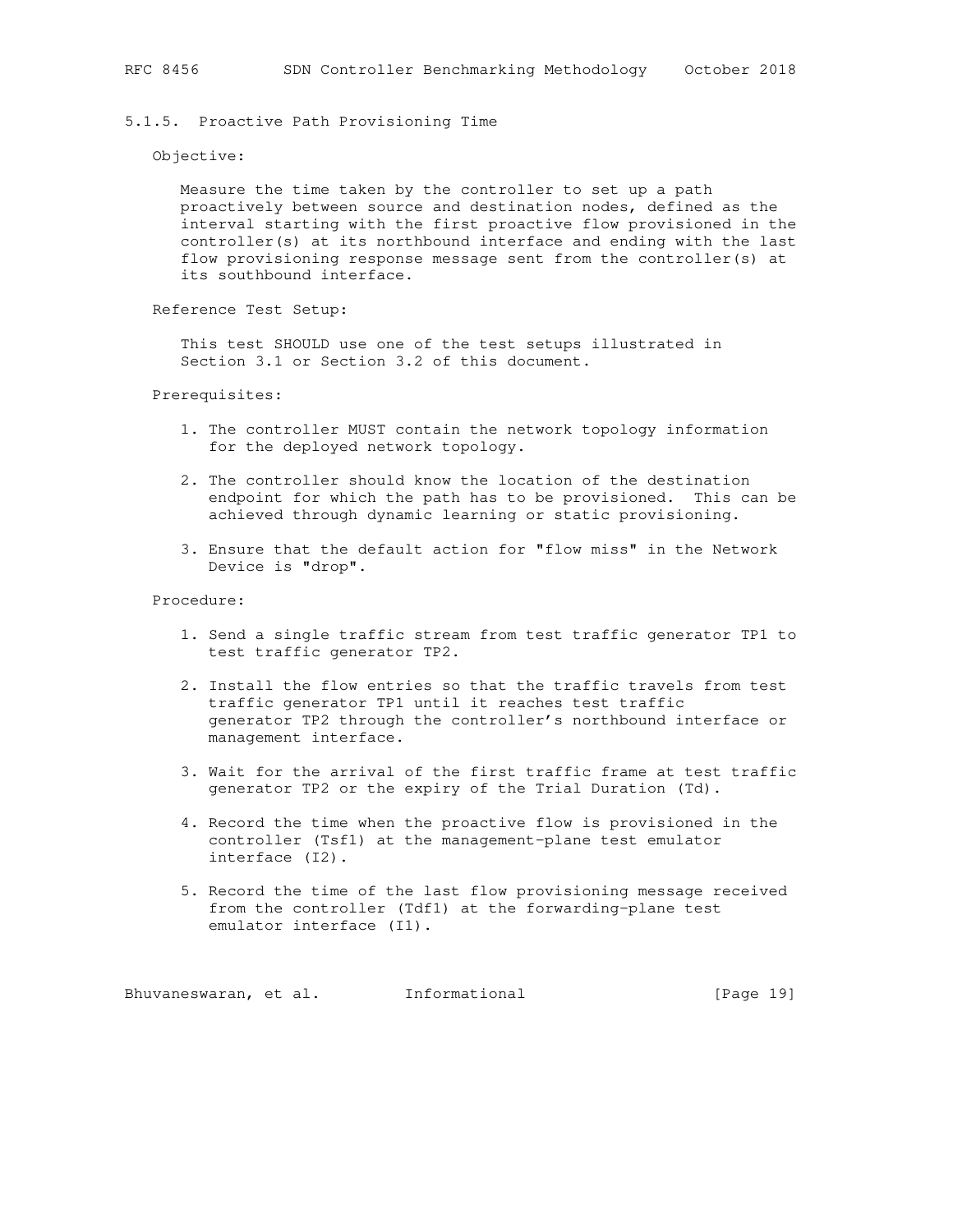Measurements:

Proactive Flow Provisioning Time (PPT1) = Tdf1 - Tsf1

Average Proactive Path Provisioning Time =

 PPT1 + PPT2 + PPT3 .. PPTn --------------------------

Total Trials

 Proactive Path Provisioning Time Variance (TPPv) = SUM[SQUAREOF(PPTi - TPPm)] --------------------------

Total Trials - 1

Where TPPm is the Average Proactive Path Provisioning Time.

Reporting Format:

 The Proactive Path Provisioning Time results MUST be reported in tabular format, with a row for each iteration. The last row of the table indicates the Proactive Path Provisioning Time variance, and the previous row indicates the Average Proactive Path Provisioning Time.

 The report should capture the following information, in addition to the configuration parameters captured per Section 4.8:

- Number of Network Devices in the path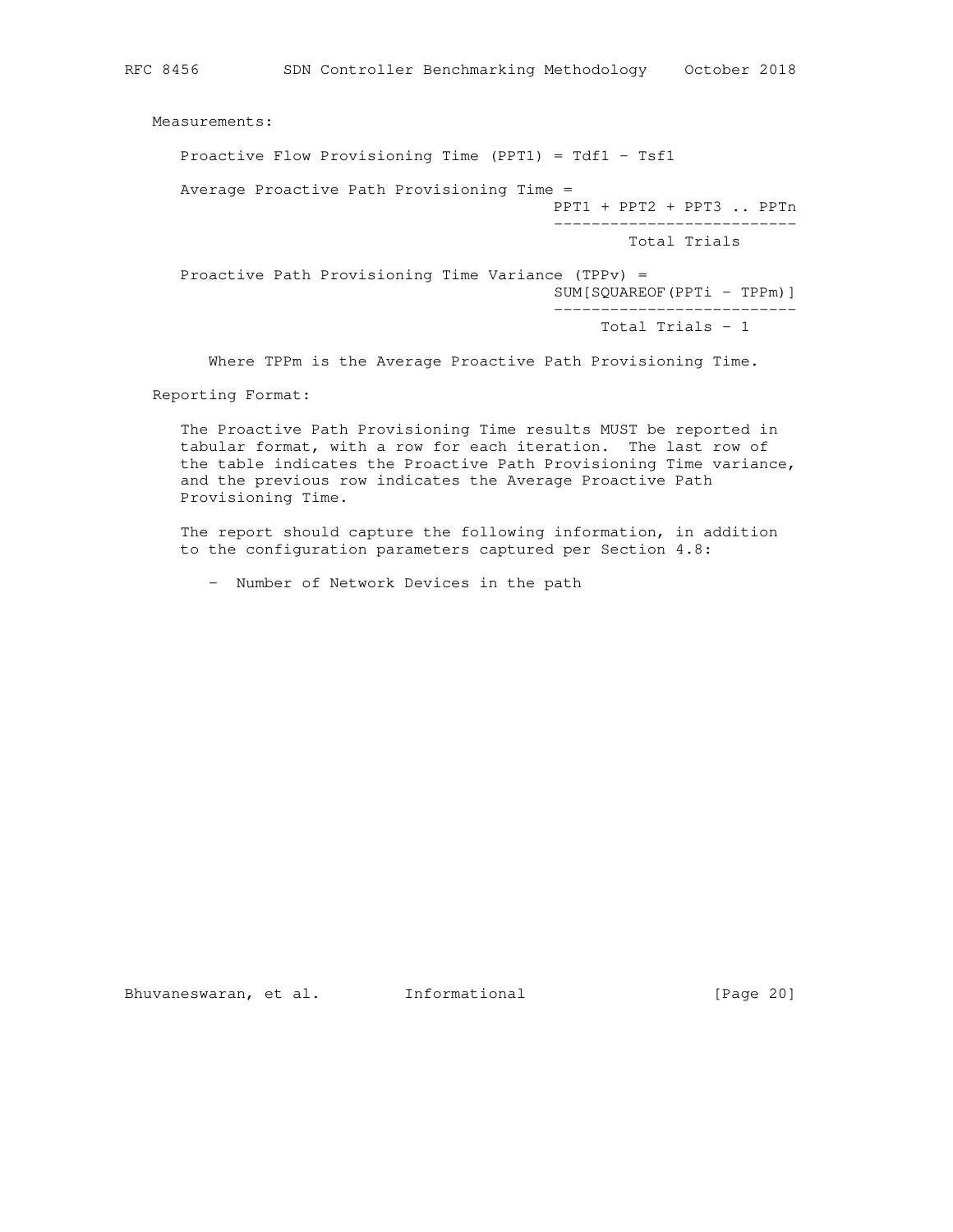## 5.1.6. Reactive Path Provisioning Rate

#### Objective:

 Measure the maximum number of independent paths a controller can concurrently establish per second between source and destination nodes reactively, defined as the number of paths provisioned per second by the controller(s) at its southbound interface for the flow provisioning requests received for path provisioning at its southbound interface between the start of the test and the expiry of the given Trial Duration.

Reference Test Setup:

 This test SHOULD use one of the test setups illustrated in Section 3.1 or Section 3.2 of this document.

#### Prerequisites:

- 1. The controller MUST contain the network topology information for the deployed network topology.
- 2. The controller should know the location of destination addresses for which the paths have to be provisioned. This can be achieved through dynamic learning or static provisioning.
- 3. Ensure that the default action for "flow miss" in the Network Device is configured to "send to controller".
- 4. Ensure that each Network Device in a path requires the controller to make the forwarding decision while provisioning the entire path.

Procedure:

- 1. Send traffic with unique source and destination addresses from test traffic generator TP1.
- 2. Record the total number of unique traffic frames (Ndf) received at test traffic generator TP2 within the Trial Duration (Td).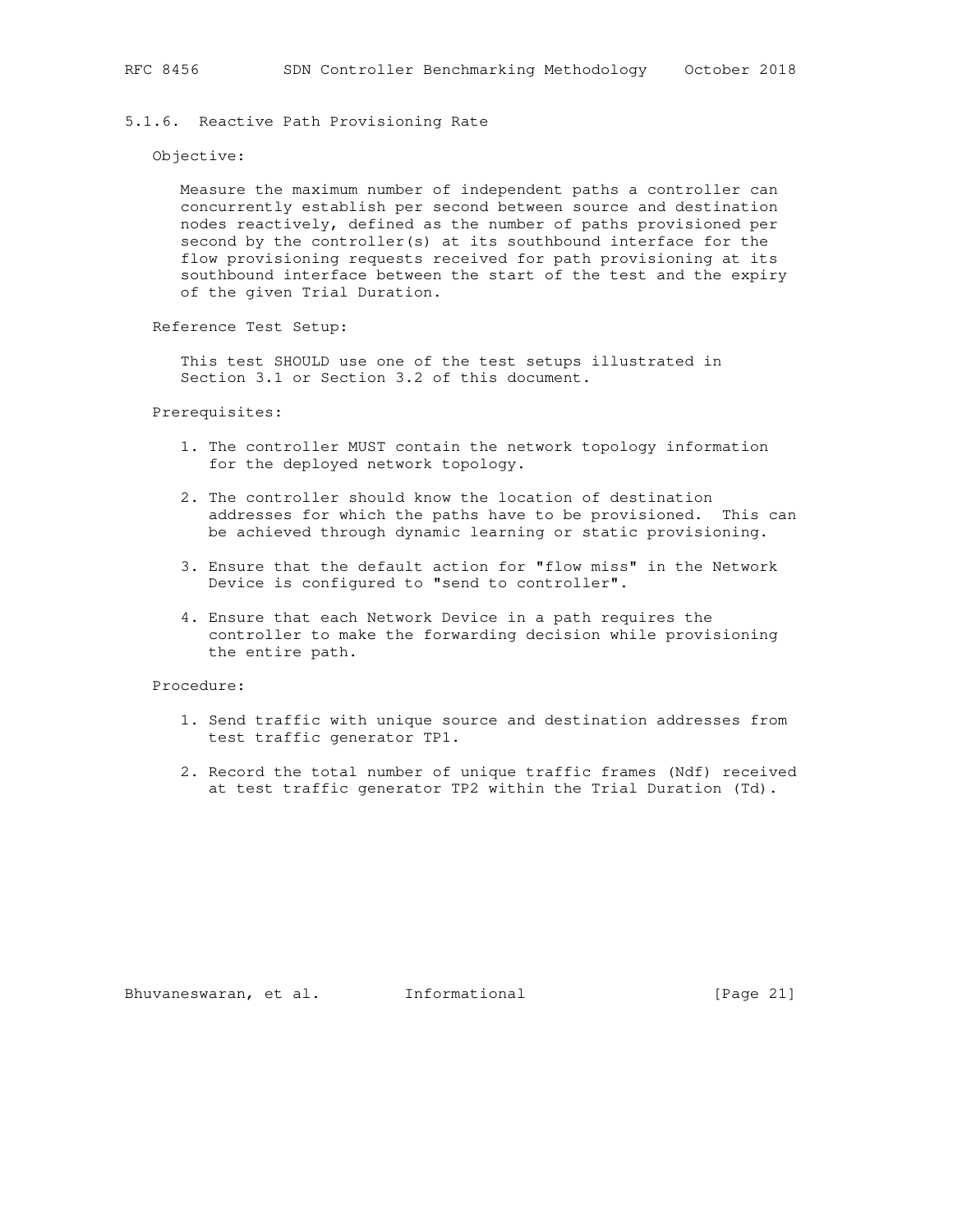Measurements:

 Ndf Reactive Path Provisioning Rate (RPR1) = ------ Td Average Reactive Path Provisioning Rate = RPR1 + RPR2 + RPR3 .. RPRn -------------------------- Total Trials Reactive Path Provisioning Rate Variance (RPPv) = SUM[SQUAREOF(RPRi - RPPm)] -------------------------- Total Trials - 1

Where RPPm is the Average Reactive Path Provisioning Rate.

Reporting Format:

 The Reactive Path Provisioning Rate results MUST be reported in tabular format, with a row for each iteration. The last row of the table indicates the Reactive Path Provisioning Rate variance, and the previous row indicates the Average Reactive Path Provisioning Rate.

 The report should capture the following information, in addition to the configuration parameters captured per Section 4.8:

- Number of Network Devices in the path
- Offered rate

Bhuvaneswaran, et al. Informational [Page 22]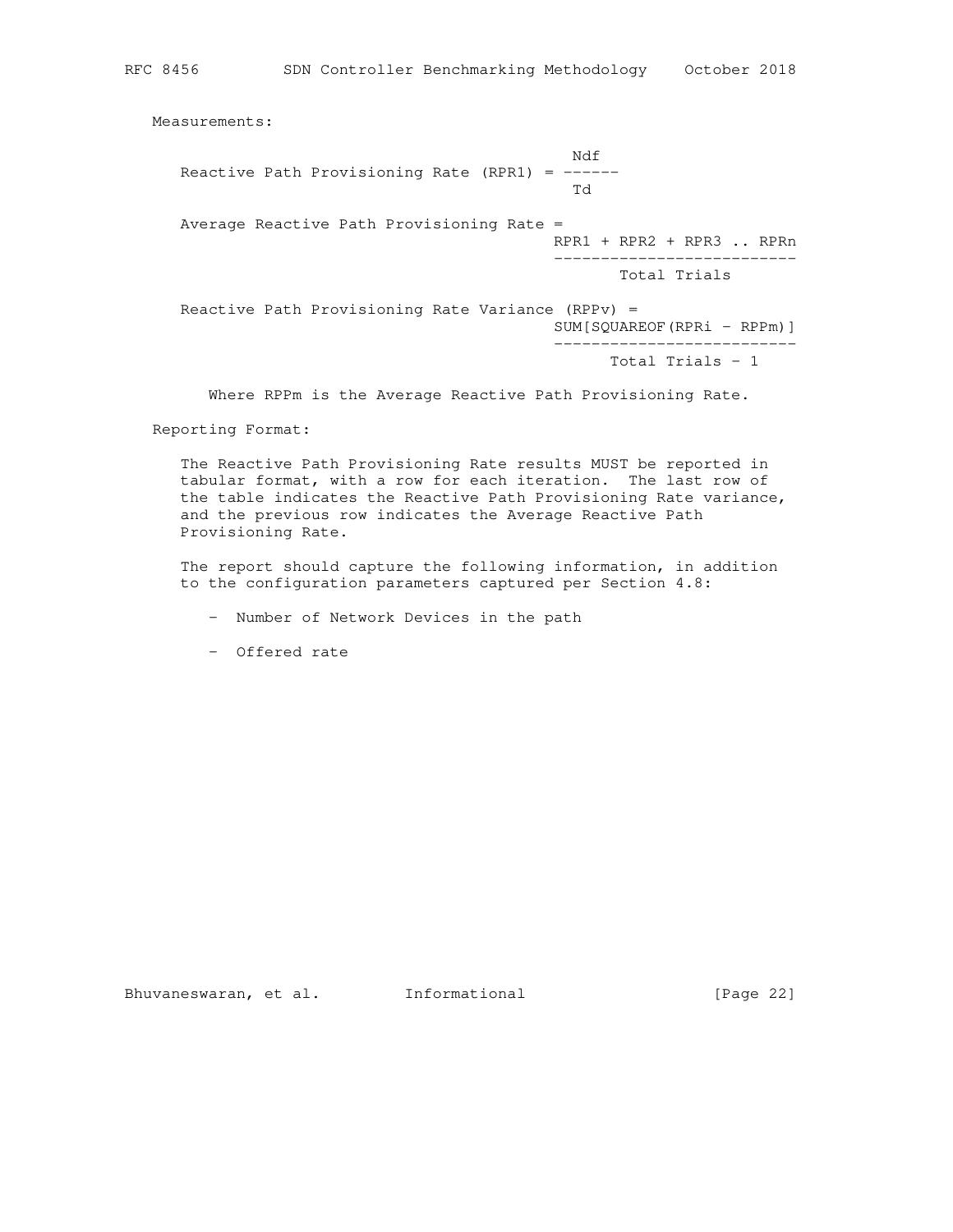5.1.7. Proactive Path Provisioning Rate

#### Objective:

 Measure the maximum number of independent paths a controller can concurrently establish per second between source and destination nodes proactively, defined as the number of paths provisioned per second by the controller(s) at its southbound interface for the paths requested in its northbound interface between the start of the test and the expiry of the given Trial Duration. The measurement is based on data-plane observations of successful path activation.

Reference Test Setup:

 This test SHOULD use one of the test setups illustrated in Section 3.1 or Section 3.2 of this document.

Prerequisites:

- 1. The controller MUST contain the network topology information for the deployed network topology.
- 2. The controller should know the location of destination addresses for which the paths have to be provisioned. This can be achieved through dynamic learning or static provisioning.
- 3. Ensure that the default action for "flow miss" in the Network Device is "drop".

Procedure:

- 1. Send traffic continuously with unique source and destination addresses from test traffic generator TP1.
- 2. Install corresponding flow entries so that the traffic travels from simulated sources at test traffic generator TP1 until it reaches the simulated destinations at test traffic generator TP2 through the controller's northbound interface or management interface.
- 3. Record the total number of unique traffic frames (Ndf) received at test traffic generator TP2 within the Trial Duration (Td).

Bhuvaneswaran, et al. Informational [Page 23]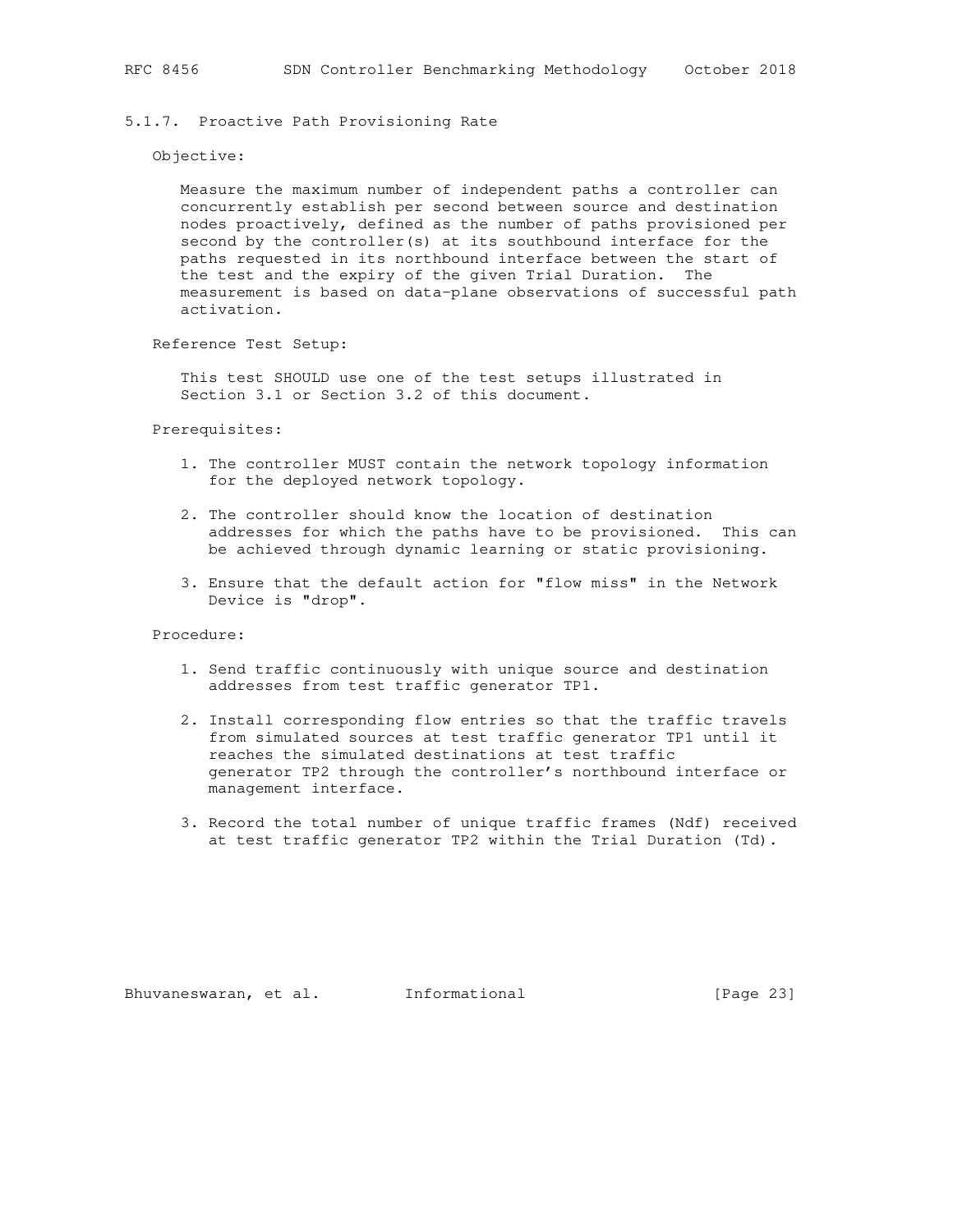RFC 8456 SDN Controller Benchmarking Methodology October 2018

Measurements:

 Ndf Proactive Path Provisioning Rate (PPR1) =  $---$  Td Average Proactive Path Provisioning Rate = PPR1 + PPR2 + PPR3 .. PPRn -------------------------- Total Trials Proactive Path Provisioning Rate Variance (PPPv) = SUM[SQUAREOF(PPRi - PPPm)] ------------------------- Total Trials - 1

Where PPPm is the Average Proactive Path Provisioning Rate.

Reporting Format:

 The Proactive Path Provisioning Rate results MUST be reported in tabular format, with a row for each iteration. The last row of the table indicates the Proactive Path Provisioning Rate variance, and the previous row indicates the Average Proactive Path Provisioning Rate.

 The report should capture the following information, in addition to the configuration parameters captured per Section 4.8:

- Number of Network Devices in the path
- Offered rate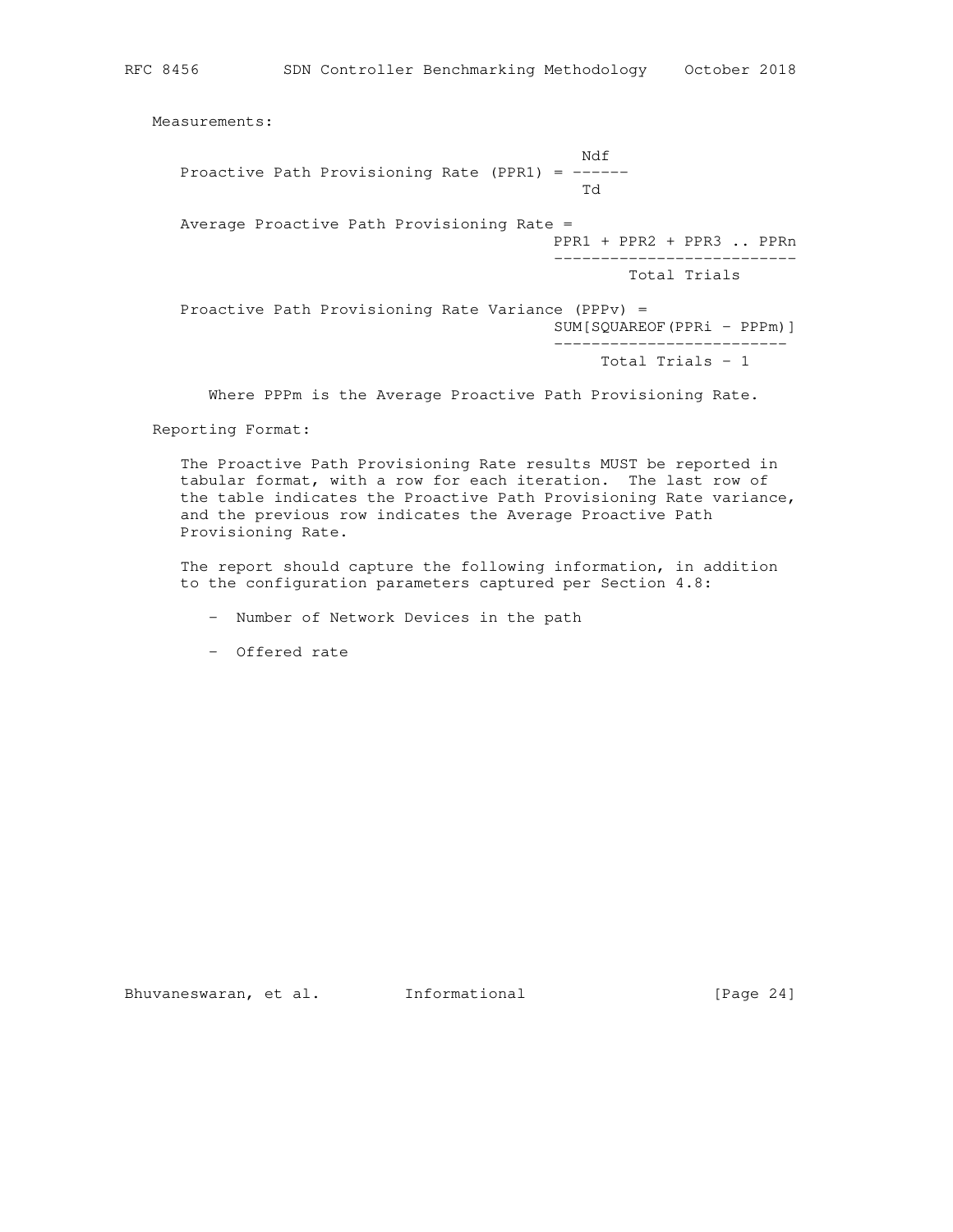Objective:

 Measure the amount of time taken by the controller to detect any changes in the network topology, defined as the interval starting with the notification message received by the controller(s) at its southbound interface and ending with the first topology rediscovery message sent from the controller(s) at its southbound interface.

Reference Test Setup:

 This test SHOULD use one of the test setups illustrated in Section 3.1 or Section 3.2 of this document.

Prerequisites:

- 1. The controller MUST have successfully discovered the network topology information for the deployed network topology.
- 2. The periodic network discovery operation should be configured to twice the Trial Duration (Td) value.

Procedure:

- 1. Trigger a topology change event by bringing down an active Network Device in the topology.
- 2. Record the time when the first topology change notification is sent to the controller (Tcn) at the forwarding-plane test emulator interface (I1).
- 3. Stop the trial when the controller sends the first topology rediscovery message to the Network Device or the expiry of the Trial Duration (Td).
- 4. Record the time when the first topology rediscovery message is received from the controller (Tcd) at the forwarding-plane test emulator interface (I1).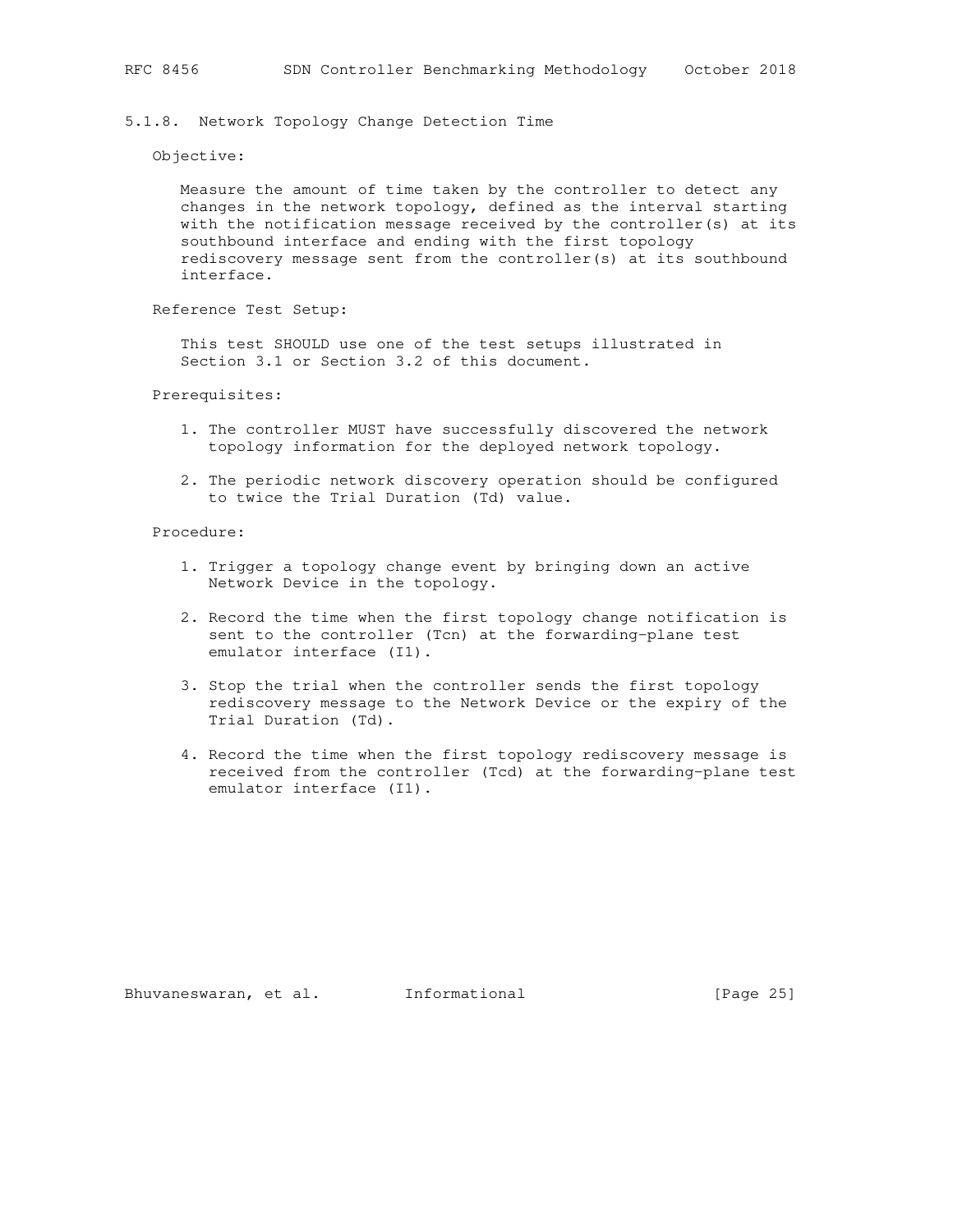Measurements:

Network Topology Change Detection Time (TDT1) = Tcd - Tcn

Average Network Topology Change Detection Time =

 TDT1 + TDT2 + TDT3 .. TDTn --------------------------

Total Trials

 Network Topology Change Detection Time Variance (NTDv) = SUM[SQUAREOF(TDTi - NTDm)] --------------------------

Total Trials - 1

 Where NTDm is the Average Network Topology Change Detection Time.

Reporting Format:

 The Network Topology Change Detection Time results MUST be reported in tabular format, with a row for each iteration. The last row of the table indicates the Network Topology Change Detection Time variance, and the previous row indicates the Average Network Topology Change Detection Time.

- 5.2. Scalability
- 5.2.1. Control Sessions Capacity

Objective:

 Measure the maximum number of control sessions the controller can maintain, defined as the number of sessions that the controller can accept from Network Devices, starting with the first control session and ending with the last control session that the controller(s) accepts at its southbound interface.

Reference Test Setup:

 This test SHOULD use one of the test setups illustrated in Section 3.1 or Section 3.2 of this document.

Prerequisites:

None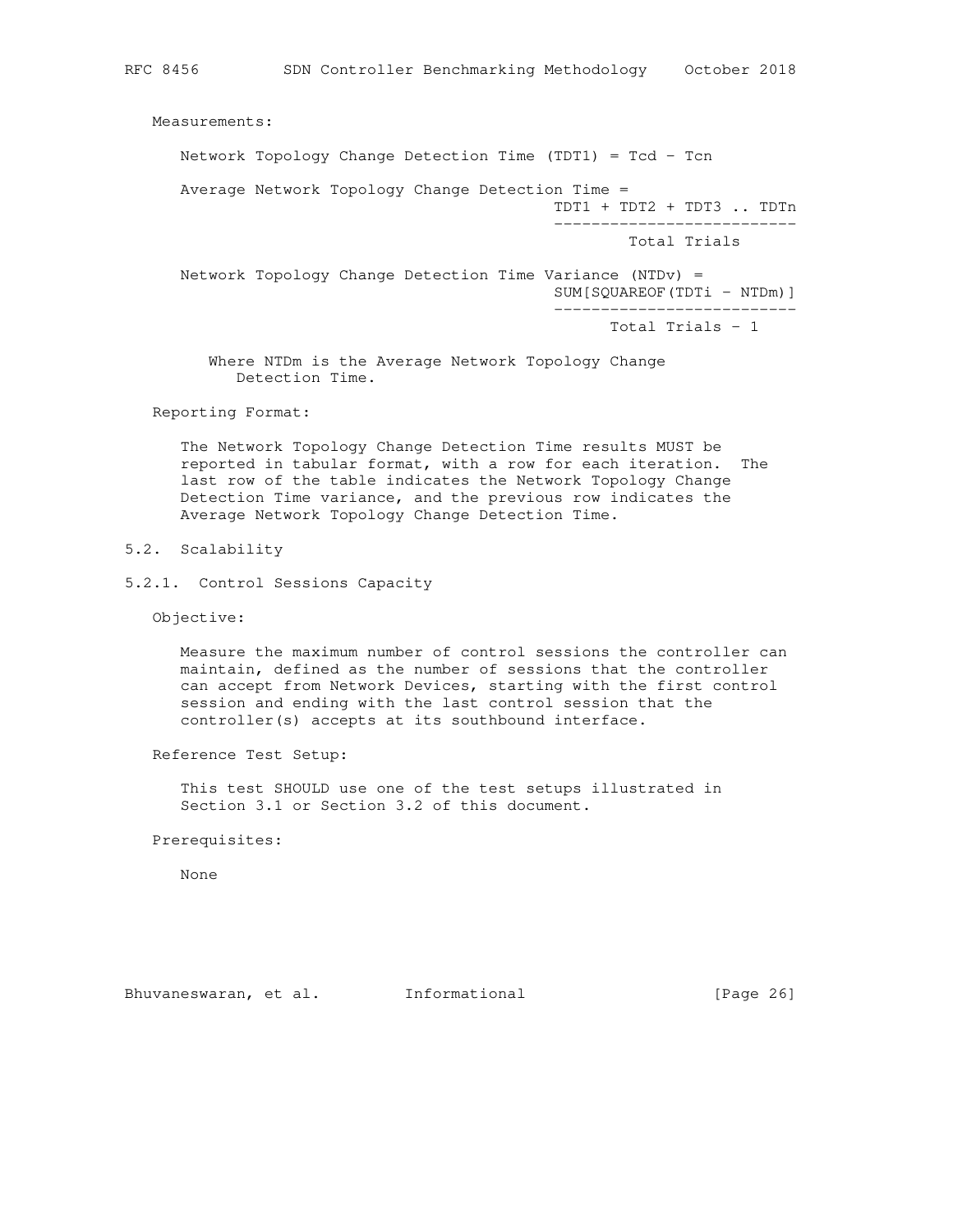Procedure:

- 1. Establish control connections with the controller from every Network Device emulated in the forwarding-plane test emulator.
- 2. Stop the trial when the controller starts dropping the control connections.
- 3. Record the number of successful connections established (CCn) with the controller at the forwarding-plane test emulator.

Measurement:

Control Sessions Capacity = CCn

Reporting Format:

 The Control Sessions Capacity results MUST be reported in addition to the configuration parameters captured per Section 4.8.

5.2.2. Network Discovery Size

#### Objective:

 Measure the network size (number of nodes, links, and hosts) that a controller can discover, defined as the size of a network that the controller(s) can discover, starting with a network topology provided by the user for discovery and ending with the number of nodes, links, and hosts that the controller(s) were able to successfully discover.

Reference Test Setup:

 This test SHOULD use one of the test setups illustrated in Section 3.1 or Section 3.2 of this document.

Prerequisites:

- 1. The controller MUST support automatic network discovery.
- 2. The tester should be able to retrieve the discovered topology information through either the controller's management interface or northbound interface.

Bhuvaneswaran, et al. Informational [Page 27]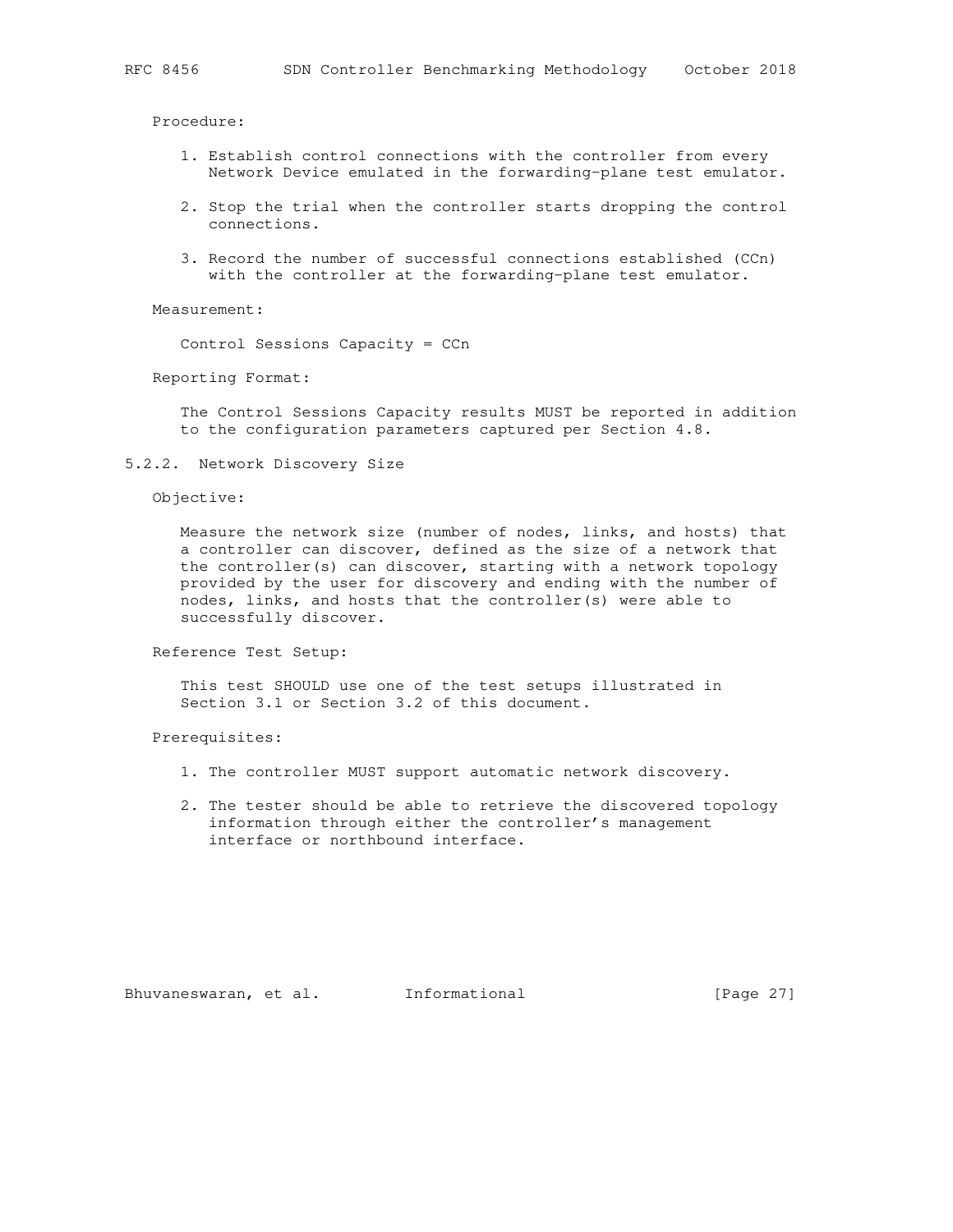Procedure:

- 1. Establish the network connections between the controller and the network nodes.
- 2. Query the controller every t seconds (the RECOMMENDED value for t is 30) to obtain the discovered network topology information through the northbound interface or the management interface.
- 3. Stop the trial when the discovered network topology information remains the same as that of the last two query responses.
- 4. Compare the obtained network topology information with the deployed network topology information.
- 5. If the comparison is successful, increase the number of nodes by 1 and repeat the trial. If the comparison is unsuccessful, decrease the number of nodes by 1 and repeat the trial.
- 6. Continue the trial until the comparison (step 5) is successful.
- 7. Record the number of nodes for the last trial run (Ns) where the topology comparison was successful.

Measurement:

Network Discovery Size = Ns

Reporting Format:

 The Network Discovery Size results MUST be reported in addition to the configuration parameters captured per Section 4.8.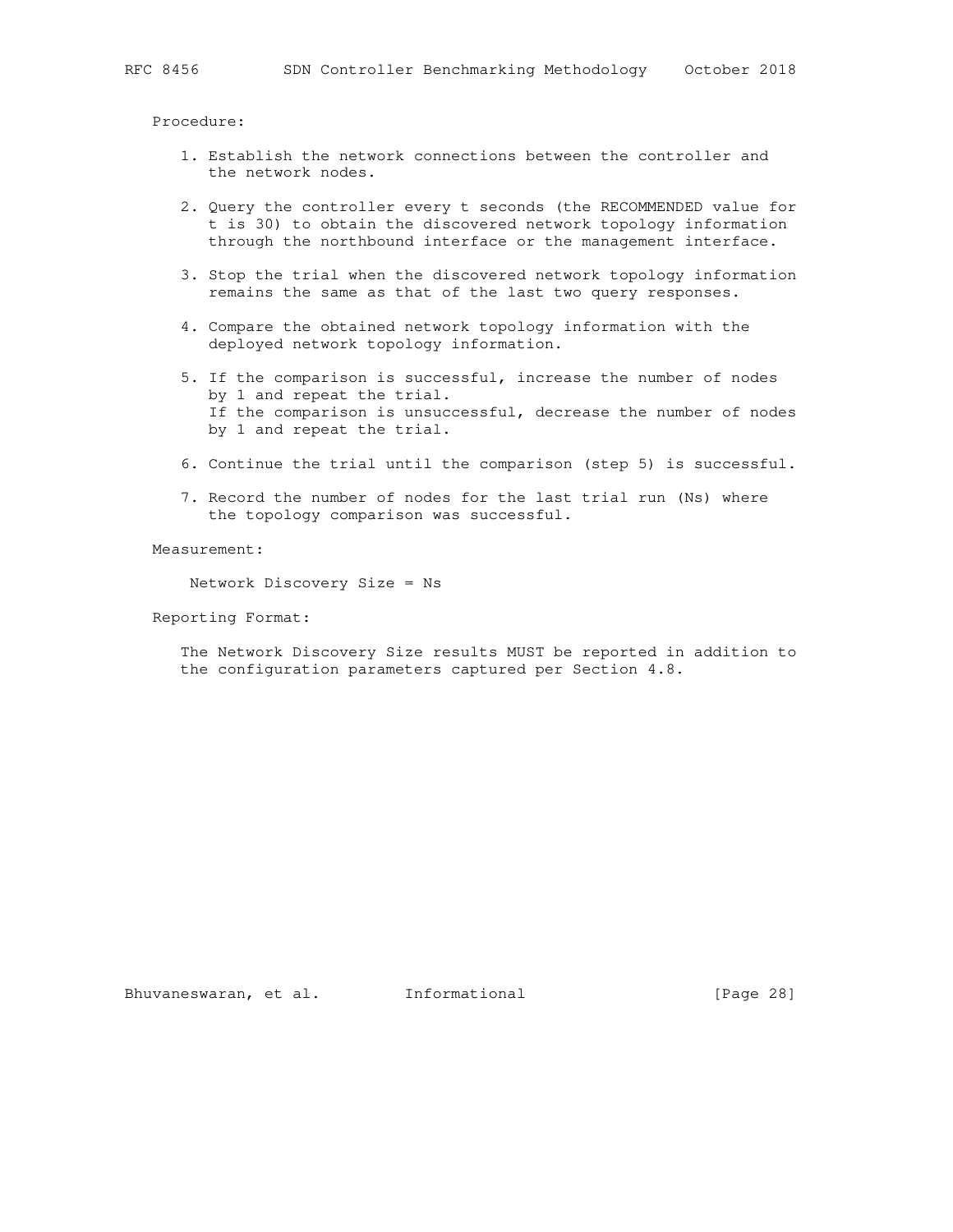## 5.2.3. Forwarding Table Capacity

#### Objective:

 Measure the maximum number of flow entries a controller can manage in its Forwarding Table.

Reference Test Setup:

 This test SHOULD use one of the test setups illustrated in Section 3.1 or Section 3.2 of this document.

Prerequisites:

- 1. The controller's Forwarding Table should be empty.
- 2. "Flow idle time" MUST be set to a higher or infinite value.
- 3. The controller MUST have successfully completed network topology discovery.
- 4. The tester should be able to retrieve the Forwarding Table information through either the controller's management interface or northbound interface.

Procedures:

- o Reactive Flow Provisioning Mode:
	- 1. Send bidirectional traffic continuously with unique source and destination addresses from test traffic generators TP1 and TP2 at the Asynchronous Message Processing Rate of the controller.
	- 2. Query the controller at a regular interval (e.g., every 5 seconds) for the number of learned flow entries from its northbound interface.
	- 3. Stop the trial when the retrieved value is constant for three consecutive iterations, and record the value received from the last query (Nrp).

Bhuvaneswaran, et al. Informational [Page 29]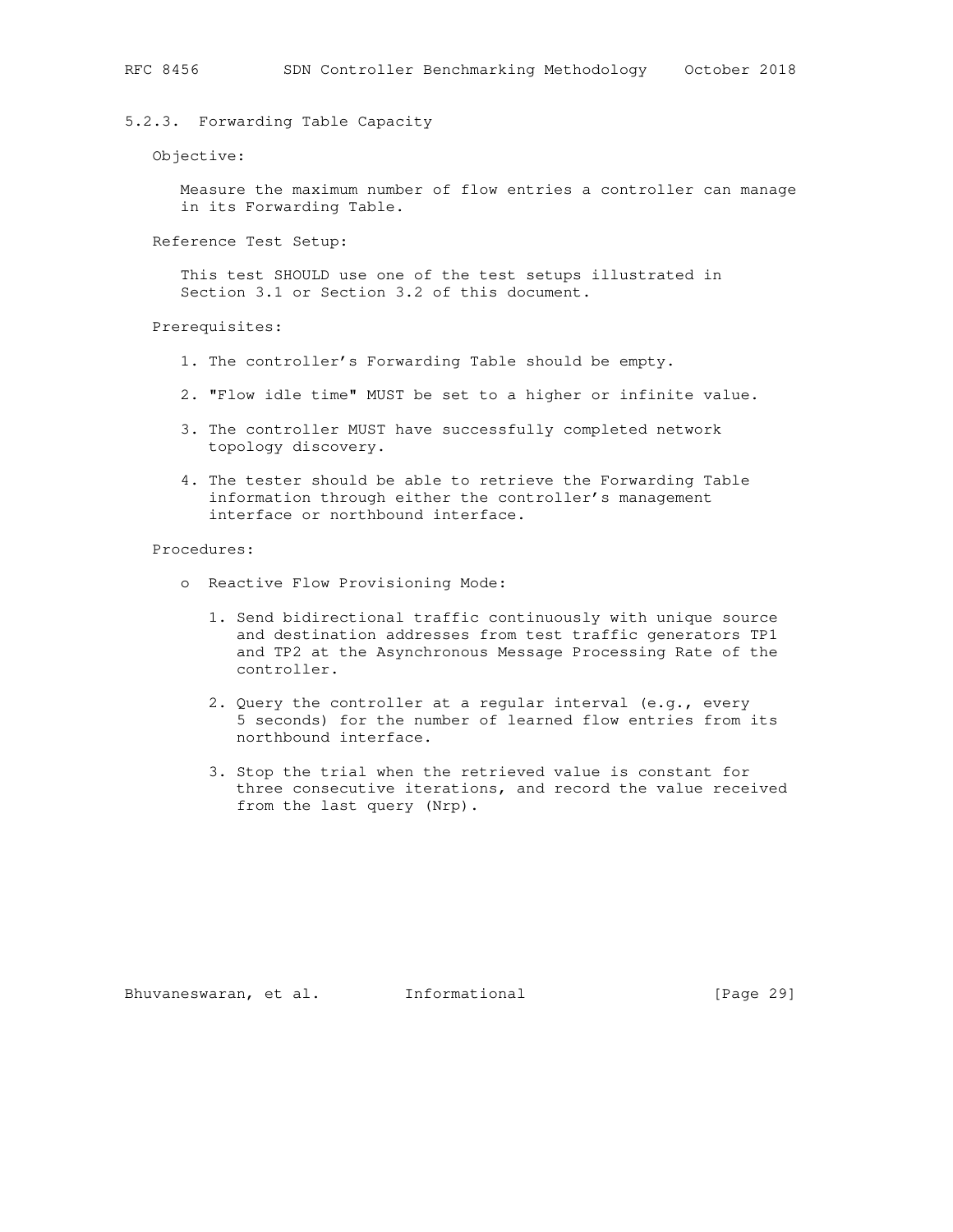- o Proactive Flow Provisioning Mode:
	- 1. Install unique flows continuously through the controller's northbound interface or management interface until a failure response is received from the controller.
	- 2. Record the total number of successful responses (Nrp).

Note:

 Some controller designs for Proactive Flow Provisioning mode may require the switch to send flow setup requests in order to generate flow setup responses. In such cases, it is recommended to generate bidirectional traffic for the provisioned flows.

#### Measurements:

Proactive Flow Provisioning Mode:

Max Flow Entries = Total number of flows provisioned (Nrp)

Reactive Flow Provisioning Mode:

Max Flow Entries = Total number of learned flow entries (Nrp)

Forwarding Table Capacity = Max Flow Entries

Reporting Format:

 The Forwarding Table Capacity results MUST be tabulated with the following information, in addition to the configuration parameters captured per Section 4.8:

- Provisioning Type (Proactive/Reactive)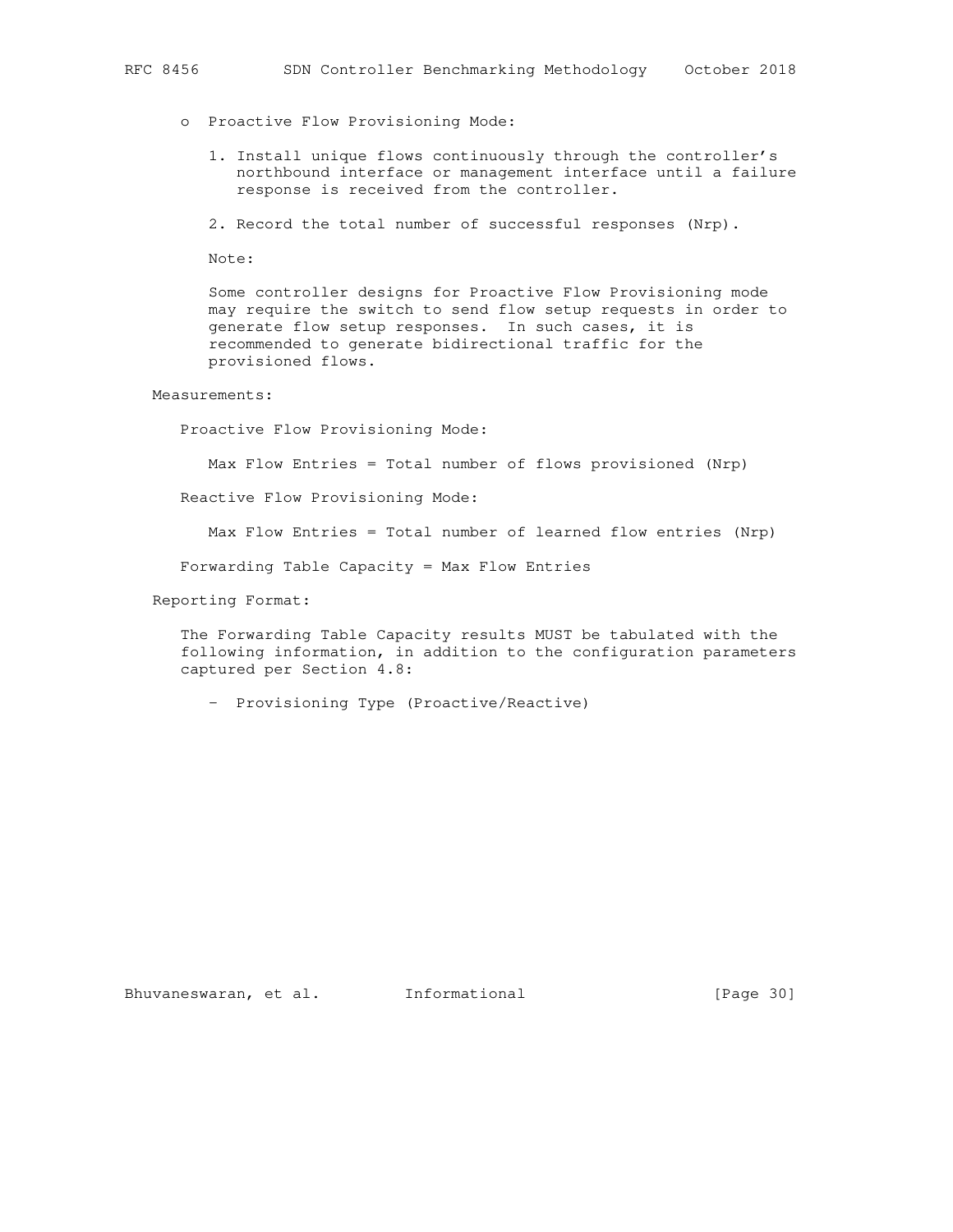#### 5.3. Security

5.3.1. Exception Handling

Objective:

 Determine the effects of handling error packets and notifications on performance tests. The impact MUST be measured for the following performance tests:

- 1. Path Provisioning Rate
- 2. Path Provisioning Time
- 3. Network Topology Change Detection Time

Reference Test Setup:

 This test SHOULD use one of the test setups illustrated in Section 3.1 or Section 3.2 of this document.

Prerequisites:

- 1. This test MUST be performed after obtaining the baseline measurement results for the performance tests listed above.
- 2. Ensure that the invalid messages are not dropped by the intermediate devices connecting the controller and Network Devices.

Procedure:

- 1. Perform the above-listed performance tests, and send 1% of the messages from the Asynchronous Message Processing Rate test (Section 5.1.3) as invalid messages from the connected Network Devices emulated at the forwarding-plane test emulator.
- 2. Perform the above-listed performance tests, and send 2% of the messages from the Asynchronous Message Processing Rate test (Section 5.1.3) as invalid messages from the connected Network Devices emulated at the forwarding-plane test emulator.

Note:

 Invalid messages can be frames with incorrect protocol fields or any form of failure notifications sent towards the controller.

Bhuvaneswaran, et al. Informational [Page 31]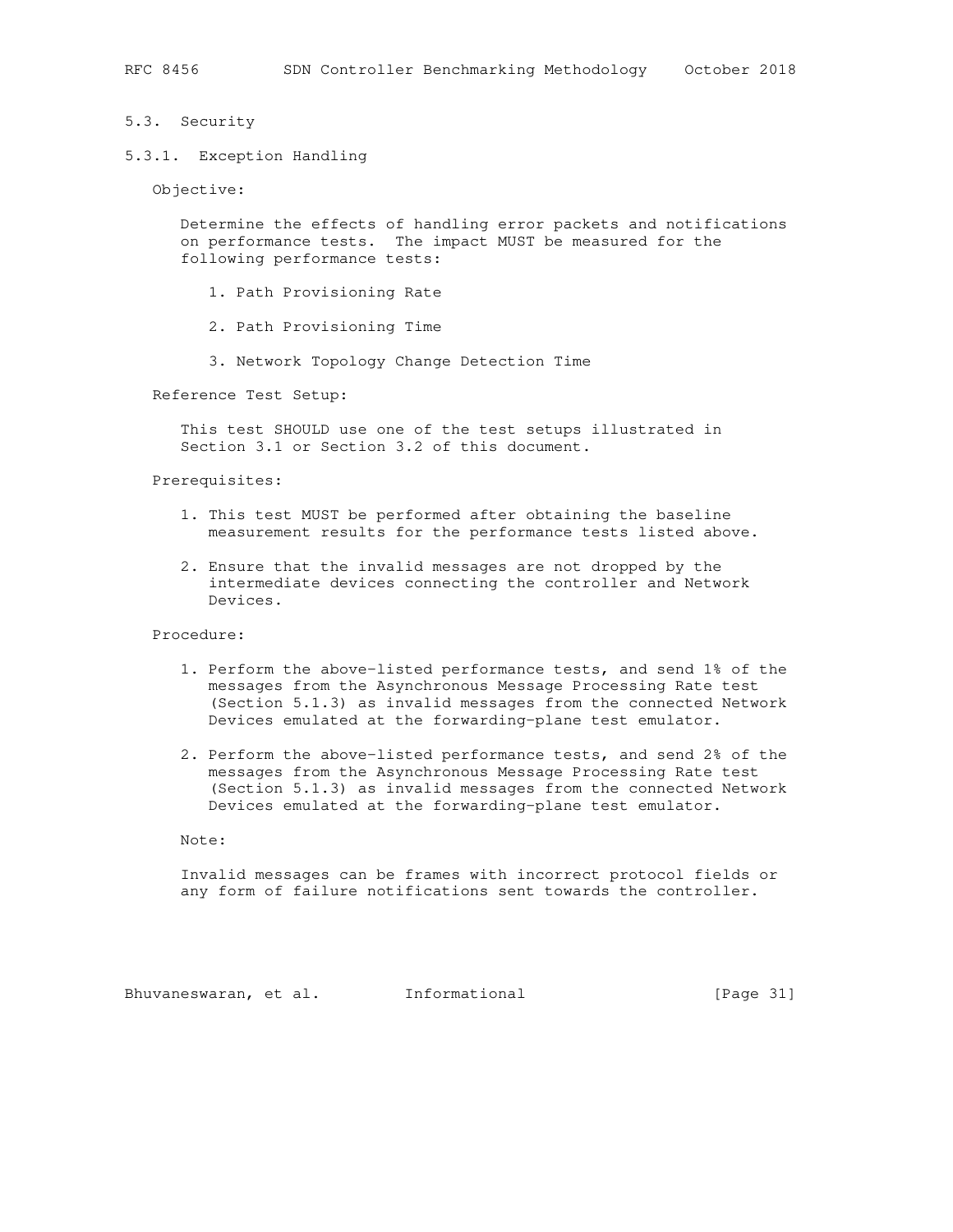Measurements:

 Measurements MUST be done as per the equation defined in the "Measurements" section of the corresponding test listed under "Objective".

Reporting Format:

 The Exception Handling results MUST be reported in tabular format, with a column for each of the below parameters and row for each of the above-listed performance tests:

- Without Exceptions
- With 1% Exceptions
- With 2% Exceptions
- 5.3.2. Handling Denial-of-Service Attacks

Objective:

 Determine the effects of handling DoS attacks on performance and scalability tests. The impact MUST be measured for the following tests:

- 1. Path Provisioning Rate
- 2. Path Provisioning Time
- 3. Network Topology Change Detection Time
- 4. Network Discovery Size

Reference Test Setup:

 This test SHOULD use one of the test setups illustrated in Section 3.1 or Section 3.2 of this document.

Prerequisite:

 This test MUST be performed after obtaining the baseline measurement results for the performance tests listed above.

Bhuvaneswaran, et al. Informational [Page 32]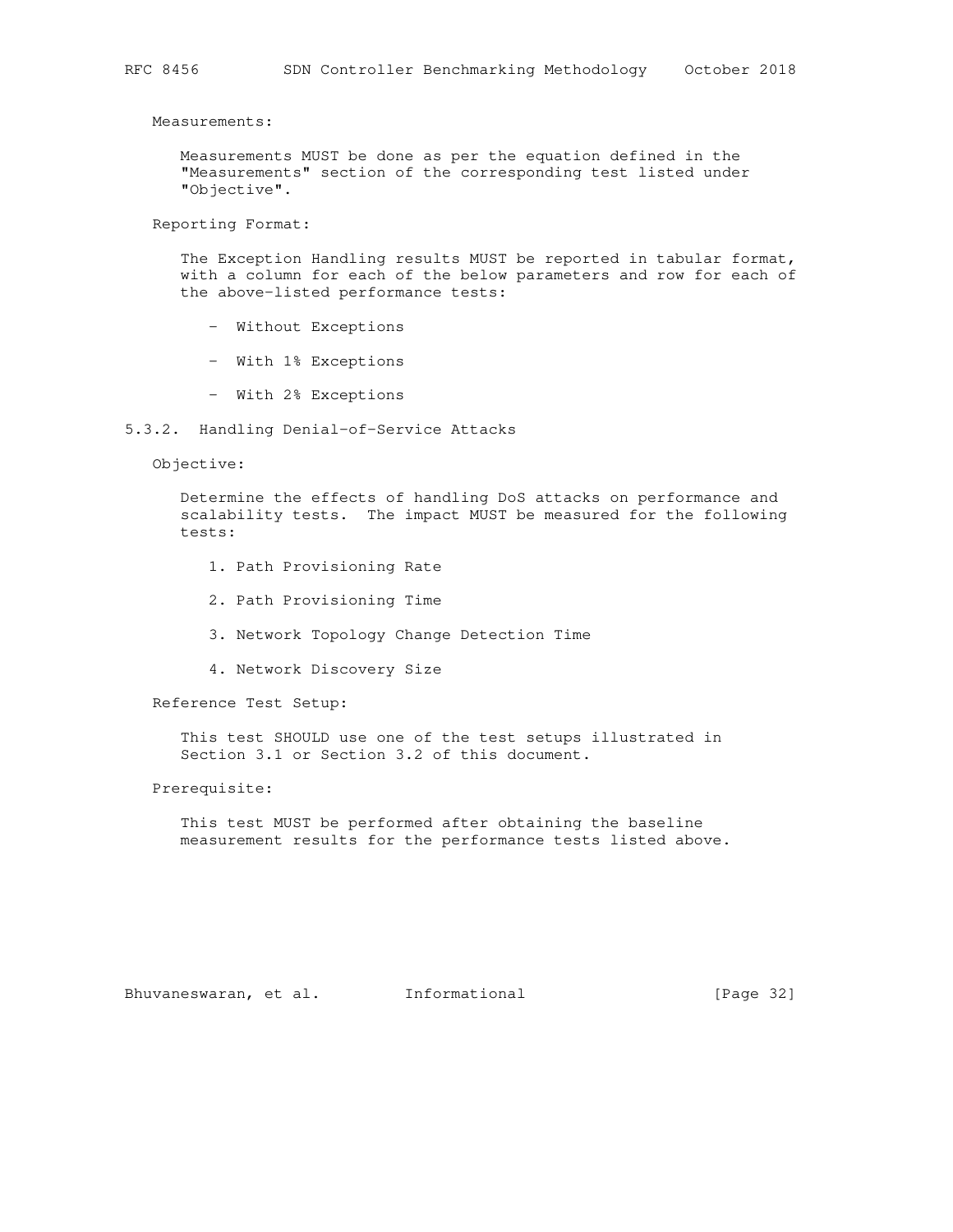Procedure:

 Perform the above-listed tests, and launch a DoS attack towards the controller while the trial is running.

 Note: DoS attacks can be launched on one of the following interfaces:

- 1. Northbound (e.g., query for flow entries continuously on the northbound interface)
- 2. Management (e.g., Ping requests to the controller's management interface)
- 3. Southbound (e.g., TCP SYN messages on the southbound interface)

Measurements:

 Measurements MUST be done as per the equation defined in the "Measurements" section of the corresponding test listed under "Objective".

Reporting Format:

 The results regarding the handling of DoS attacks MUST be reported in tabular format, with a column for each of the below parameters and a row for each of the above-listed tests.

- Without any attacks
- With attacks

 The report should also specify the nature of the attack and the interface in question.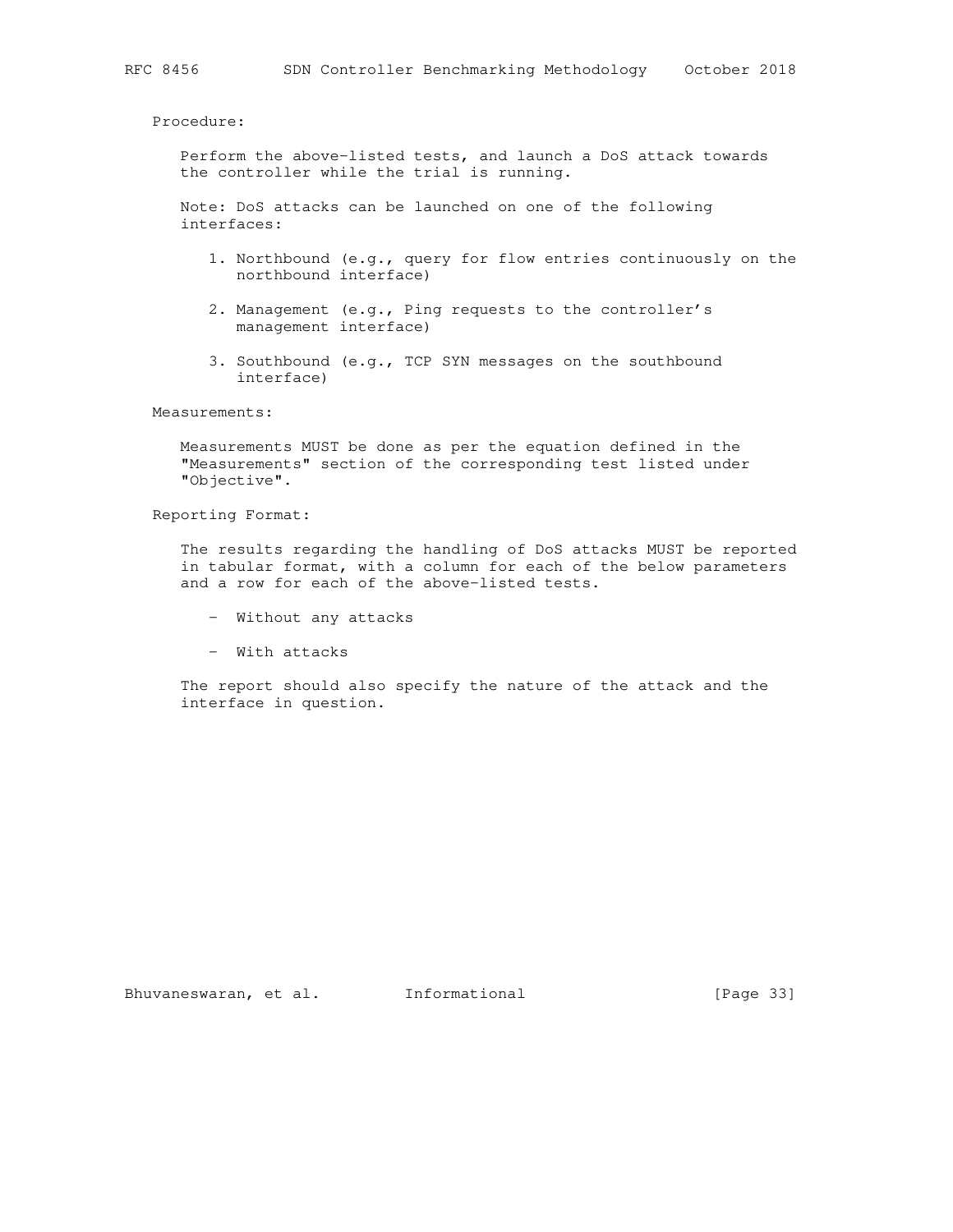## 5.4. Reliability

5.4.1. Controller Failover Time

Objective:

 Measure the time taken to switch from an active controller to the backup controller when the controllers work in redundancy mode and the active controller fails, defined as the interval starting when the active controller is brought down and ending with the first rediscovery message received from the new controller at its southbound interface.

Reference Test Setup:

 This test SHOULD use the test setup illustrated in Section 3.2 of this document.

Prerequisites:

- 1. Master controller election MUST be completed.
- 2. Nodes are connected to the controller cluster per the implemented redundancy mode (e.g., active-standby).
- 3. The controller cluster should have successfully completed the network topology discovery.
- 4. The Network Device MUST send all new flows to the controller when it receives them from the test traffic generator.
- 5. The controller should have learned the location of the destination (D1) at test traffic generator TP2.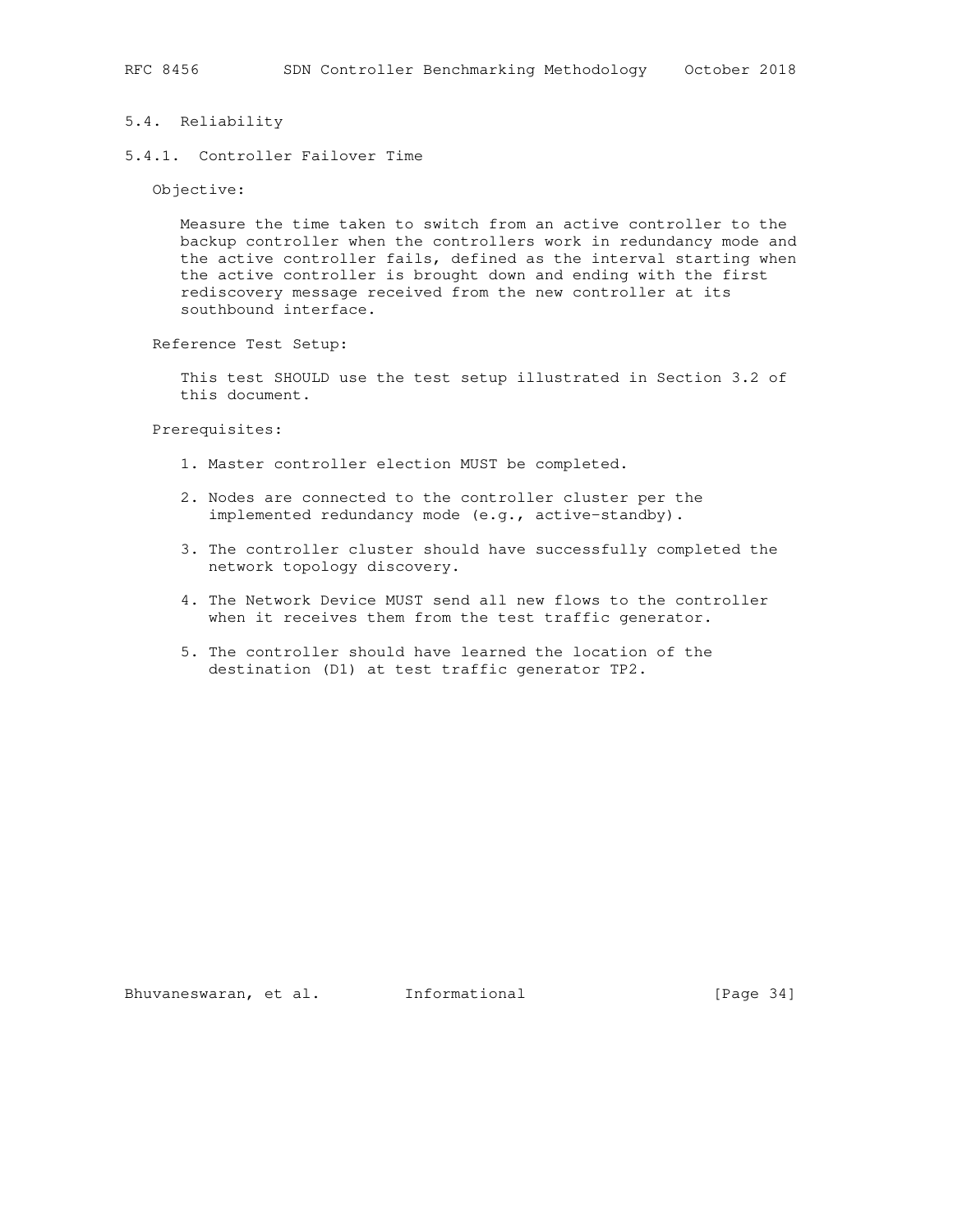Procedure:

- 1. Send unidirectional traffic continuously with incremental sequence numbers and source addresses from test traffic generator TP1 at the rate at which the controller can process the traffic without any drops.
- 2. Ensure that there are no packet drops observed at test traffic generator TP2.
- 3. Bring down the active controller.
- 4. Stop the trial when the first frame after the failover operation is received on test traffic generator TP2.
- 5. Record the time at which the last valid frame was received (T1) at test traffic generator TP2 before the sequence error and the time at which the first valid frame was received (T2) after the sequence error at test traffic generator TP2.

Measurements:

Controller Failover Time =  $(T2 - T1)$ 

Packet Loss = Number of missing packet sequences

Reporting Format:

 The Controller Failover Time results MUST be tabulated with the following information:

- Number of cluster nodes
- Redundancy mode
- Controller Failover Time
- Packet Loss
- Cluster keep-alive interval

Bhuvaneswaran, et al. 1nformational 1999 [Page 35]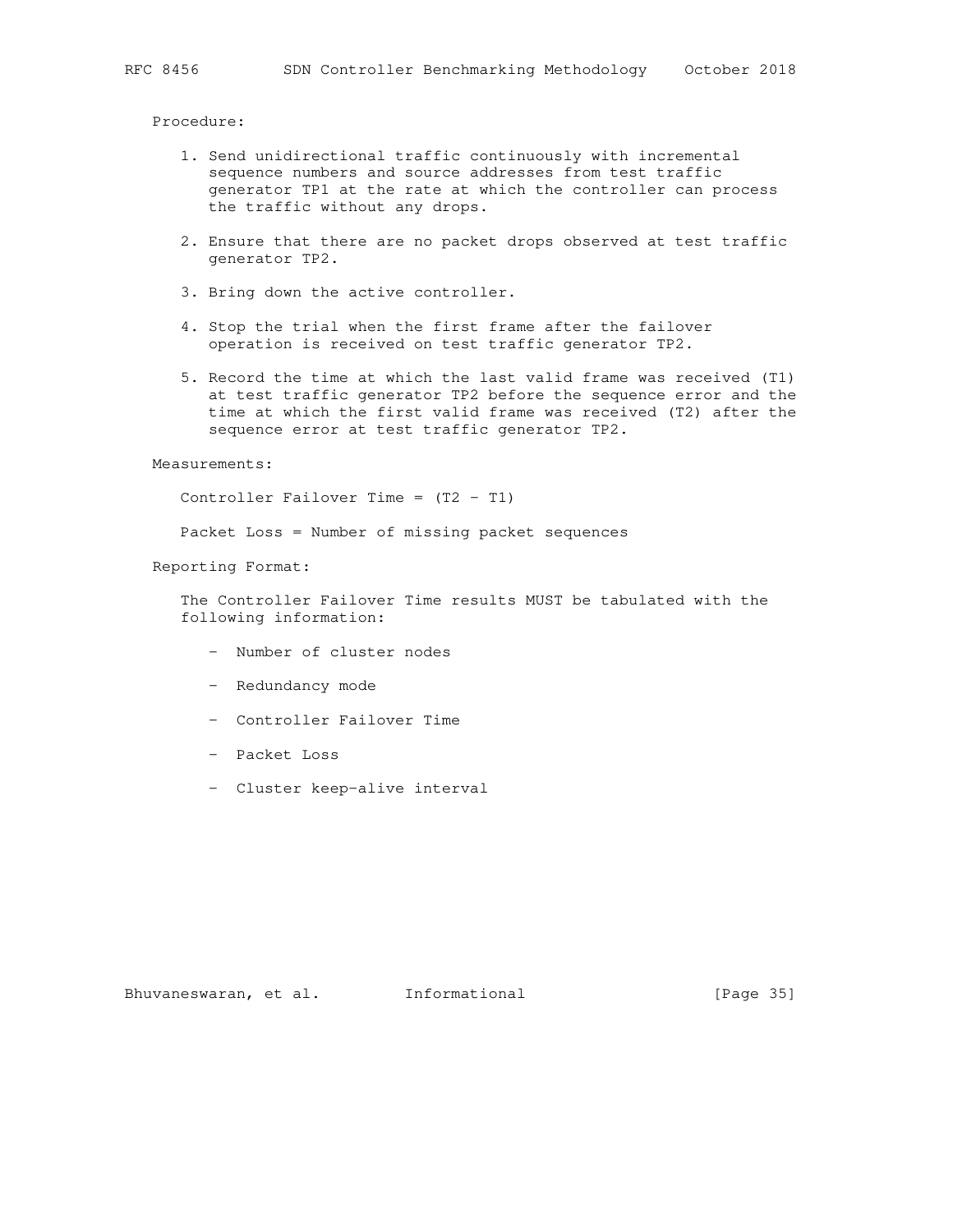## 5.4.2. Network Re-provisioning Time

Objective:

 Measure the time taken by the controller to reroute traffic when there is a failure in existing traffic paths, defined as the interval starting with the first failure notification message received by the controller and ending with the last flow re-provisioning message sent by the controller at its southbound interface.

Reference Test Setup:

 This test SHOULD use one of the test setups illustrated in Section 3.1 or Section 3.2 of this document.

Prerequisites:

- 1. A network with a specified number of nodes and redundant paths MUST be deployed.
- 2. The controller MUST know the location of test traffic generators TP1 and TP2.
- 3. Ensure that the controller does not pre-provision the alternate path in the emulated Network Devices at the forwarding-plane test emulator.

Procedure:

- 1. Send bidirectional traffic continuously with a unique sequence number from test traffic generators TP1 and TP2.
- 2. Bring down a link or switch in the traffic path.
- 3. Stop the trial after receiving the first frame after network reconvergence.
- 4. Record the time of the last received frame prior to the frame loss at test traffic generator TP2 (TP2-Tlfr) and the time of the first frame received after the frame loss at test traffic generator TP2 (TP2-Tffr). There must be a gap in sequence numbers of these frames.
- 5. Record the time of the last received frame prior to the frame loss at test traffic generator TP1 (TP1-Tlfr) and the time of the first frame received after the frame loss at test traffic generator TP1 (TP1-Tffr).

Bhuvaneswaran, et al. 1nformational 1999 [Page 36]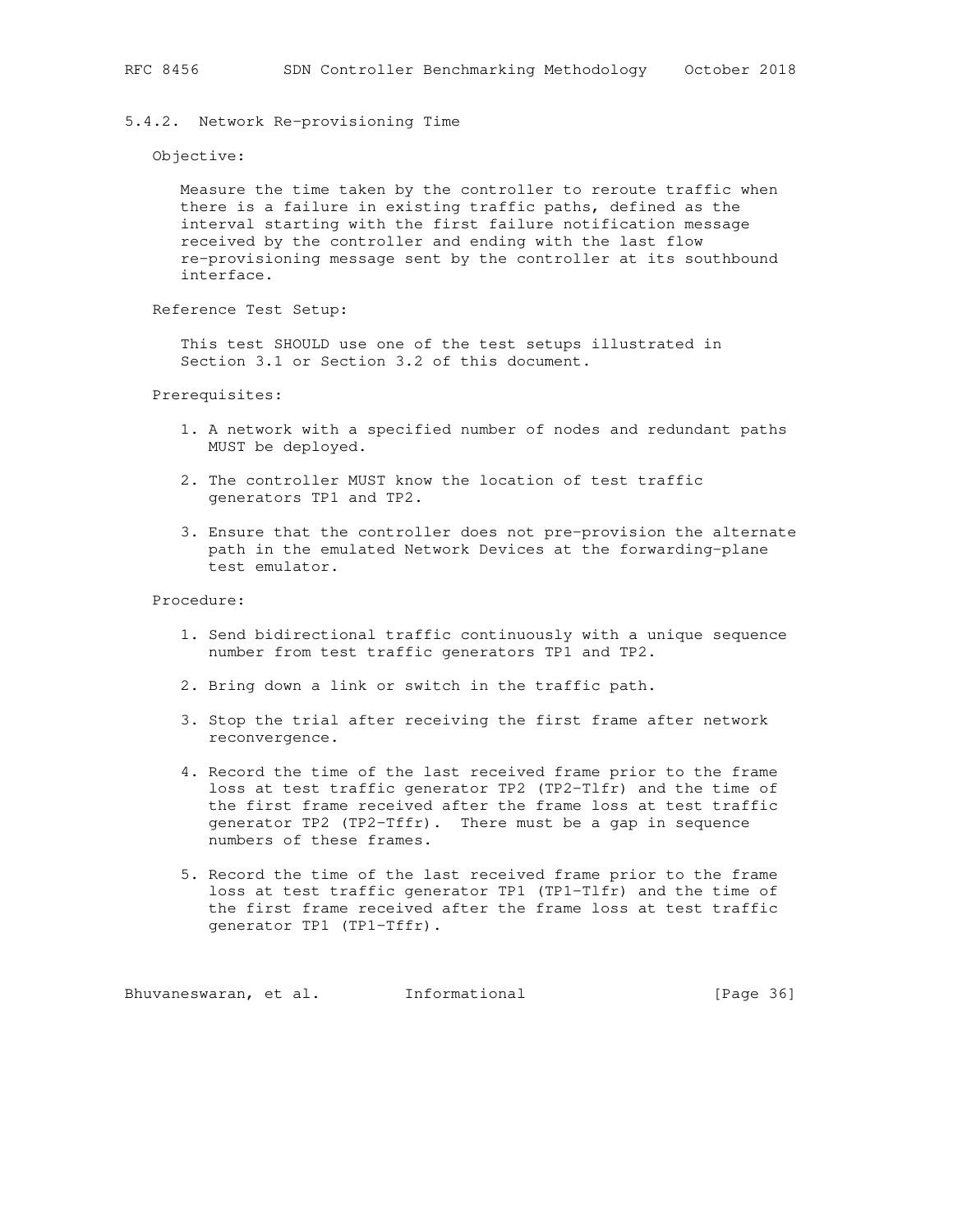Measurements: Forward Direction Path Re-provisioning Time (FDRT)  $=$  (TP2-Tffr - TP2-Tlfr) Reverse Direction Path Re-provisioning Time (RDRT)  $=$  (TP1-Tffr - TP1-Tlfr) Network Re-provisioning Time =  $(FDRT + RDRT)/2$  Forward Direction Packet Loss = Number of missing sequence frames at test traffic generator TP1 Reverse Direction Packet Loss = Number of missing sequence frames at test traffic generator TP2 Reporting Format: The Network Re-provisioning Time results MUST be tabulated with the following information:

- Number of nodes in the primary path
- Number of nodes in the alternate path
- Network Re-provisioning Time
- Forward Direction Packet Loss
- Reverse Direction Packet Loss
- 6. IANA Considerations

This document has no IANA actions.

Bhuvaneswaran, et al. Informational [Page 37]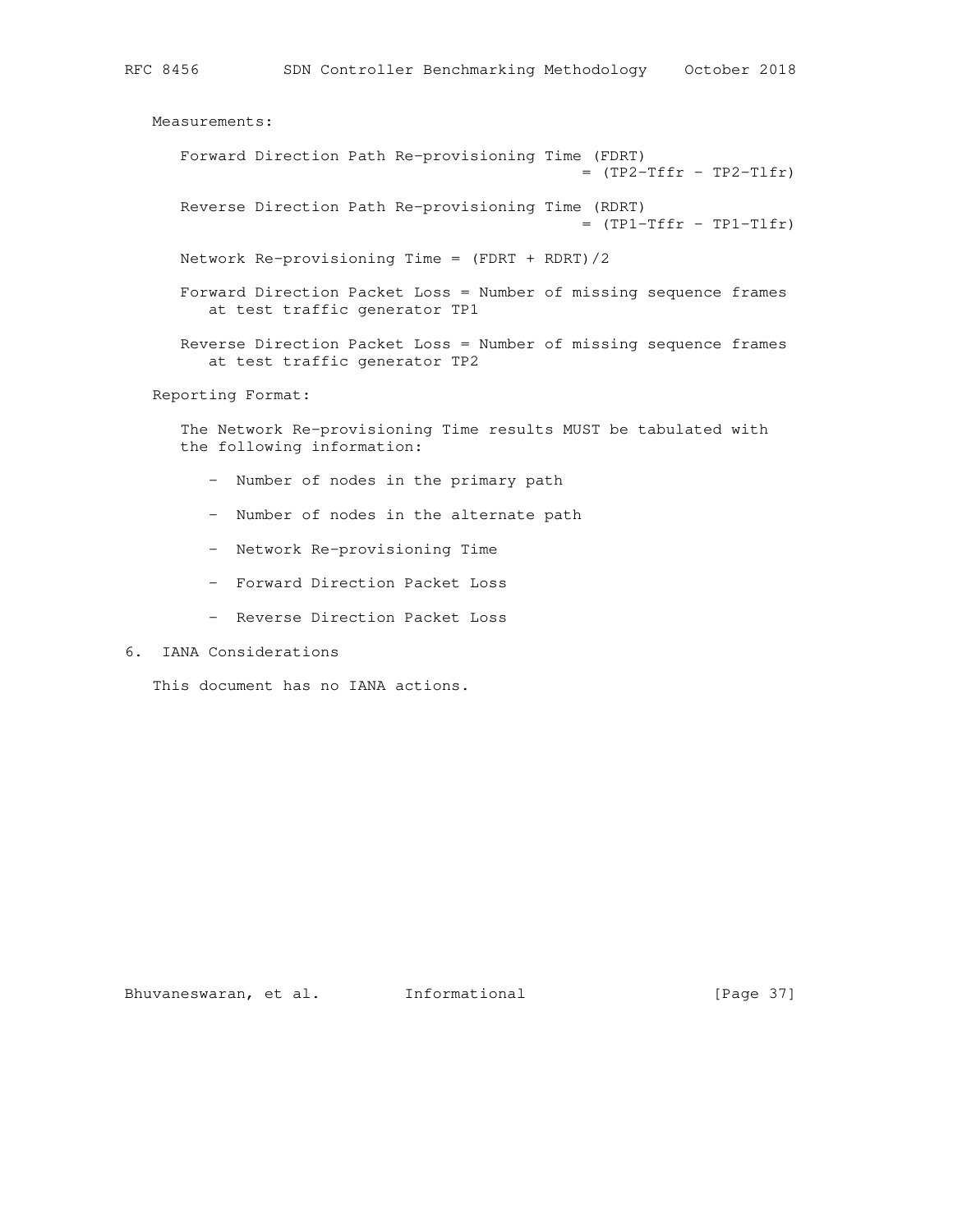#### 7. Security Considerations

 The benchmarking tests described in this document are limited to the performance characterization of controllers in a lab environment with isolated networks.

 The benchmarking network topology will be an independent test setup and MUST NOT be connected to devices that may forward the test traffic into a production network or misroute traffic to the test management network.

 Further, benchmarking is performed on a "black-box" basis, relying solely on measurements observable external to the controller.

 Special capabilities SHOULD NOT exist in the controller specifically for benchmarking purposes. Any implications for network security arising from the controller SHOULD be identical in the lab and in production networks.

- 8. References
- 8.1. Normative References
	- [RFC2119] Bradner, S., "Key words for use in RFCs to Indicate Requirement Levels", BCP 14, RFC 2119, DOI 10.17487/RFC2119, March 1997, <https://www.rfc-editor.org/info/rfc2119>.
	- [RFC8174] Leiba, B., "Ambiguity of Uppercase vs Lowercase in RFC 2119 Key Words", BCP 14, RFC 8174, DOI 10.17487/RFC8174, May 2017, <https://www.rfc-editor.org/info/rfc8174>.
	- [RFC8455] Bhuvaneswaran, V., Basil, A., Tassinari, M., Manral, V., and S. Banks, "Terminology for Benchmarking Software-Defined Networking (SDN) Controller Performance", RFC 8455, DOI 10.17487/RFC8455, October 2018, <https://www.rfc-editor.org/info/rfc8455>.
- 8.2. Informative References

 [OpenFlow-Spec] ONF, "OpenFlow Switch Specification" Version 1.4.0 (Wire Protocol 0x05), October 2013, <https://www.opennetworking.org/wp-content/ uploads/2014/10/openflow-spec-v1.4.0.pdf>.

Bhuvaneswaran, et al. Informational [Page 38]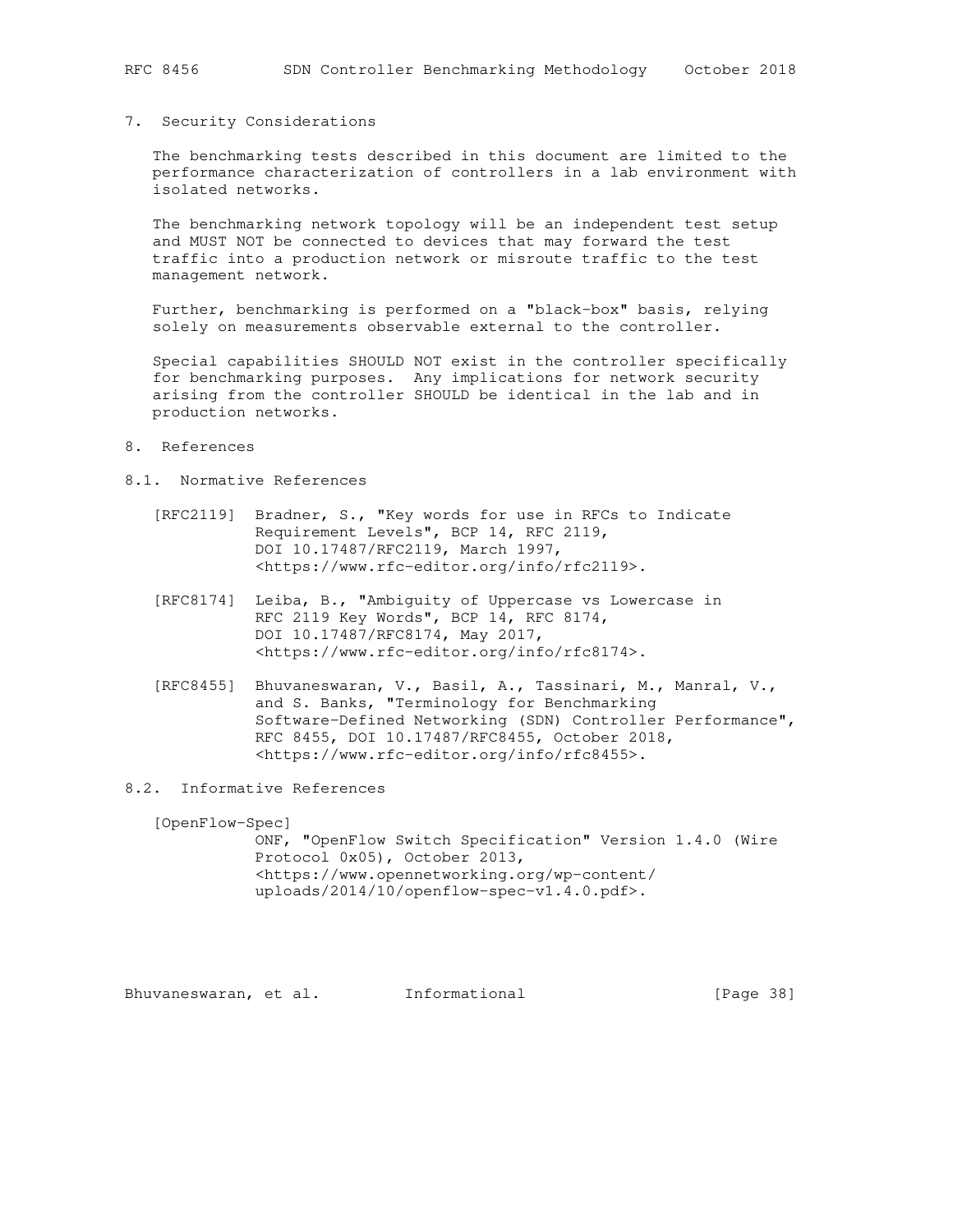Appendix A. Benchmarking Methodology Using OpenFlow Controllers

 This section gives an overview of the OpenFlow protocol [OpenFlow-Spec] and provides a test methodology for benchmarking SDN Controllers supporting the OpenFlow southbound protocol. The OpenFlow protocol is used as an example to illustrate the methodologies defined in this document.

## A.1. Protocol Overview

 OpenFlow [OpenFlow-Spec] is an open standard protocol defined by the Open Networking Foundation (ONF) and used for programming the forwarding plane of network switches or routers via a centralized controller.

#### A.2. Messages Overview

The OpenFlow protocol supports three message types  $-$ - namely, controller-to-switch, asynchronous, and symmetric.

 Controller-to-switch messages are initiated by the controller and used to directly manage or inspect the state of the switch. These messages allow controllers to query/configure the switch ("features" messages, configuration messages), collect information from a switch (Read-State messages), send packets on a specified port of a switch (OFPT\_PACKET\_OUT messages), and modify the switch forwarding plane and state (Modify-State messages, Role-Request messages, etc.).

 Asynchronous messages are generated by the switch without a controller soliciting them. These messages allow switches to update controllers to denote an arrival of a new flow (OFPT\_PACKET\_IN messages), switch state changes ("flow-removed" messages, port-status messages), and errors (Error messages).

 Symmetric messages are generated in either direction without solicitation. These messages allow switches and controllers to set up a connection (Hello messages), verify liveness (Echo messages), and offer additional functionalities (Experimenter messages).

#### A.3. Connection Overview

 The OpenFlow channel is used to exchange OpenFlow messages between an OpenFlow switch and an OpenFlow controller. The OpenFlow channel connection can be set up using plain TCP or TLS. By default, a switch establishes a single connection with the SDN Controller. A switch may establish multiple parallel connections to a single controller (auxiliary connection) or multiple controllers to handle controller failures and load balancing.

Bhuvaneswaran, et al. 1nformational 1999 [Page 39]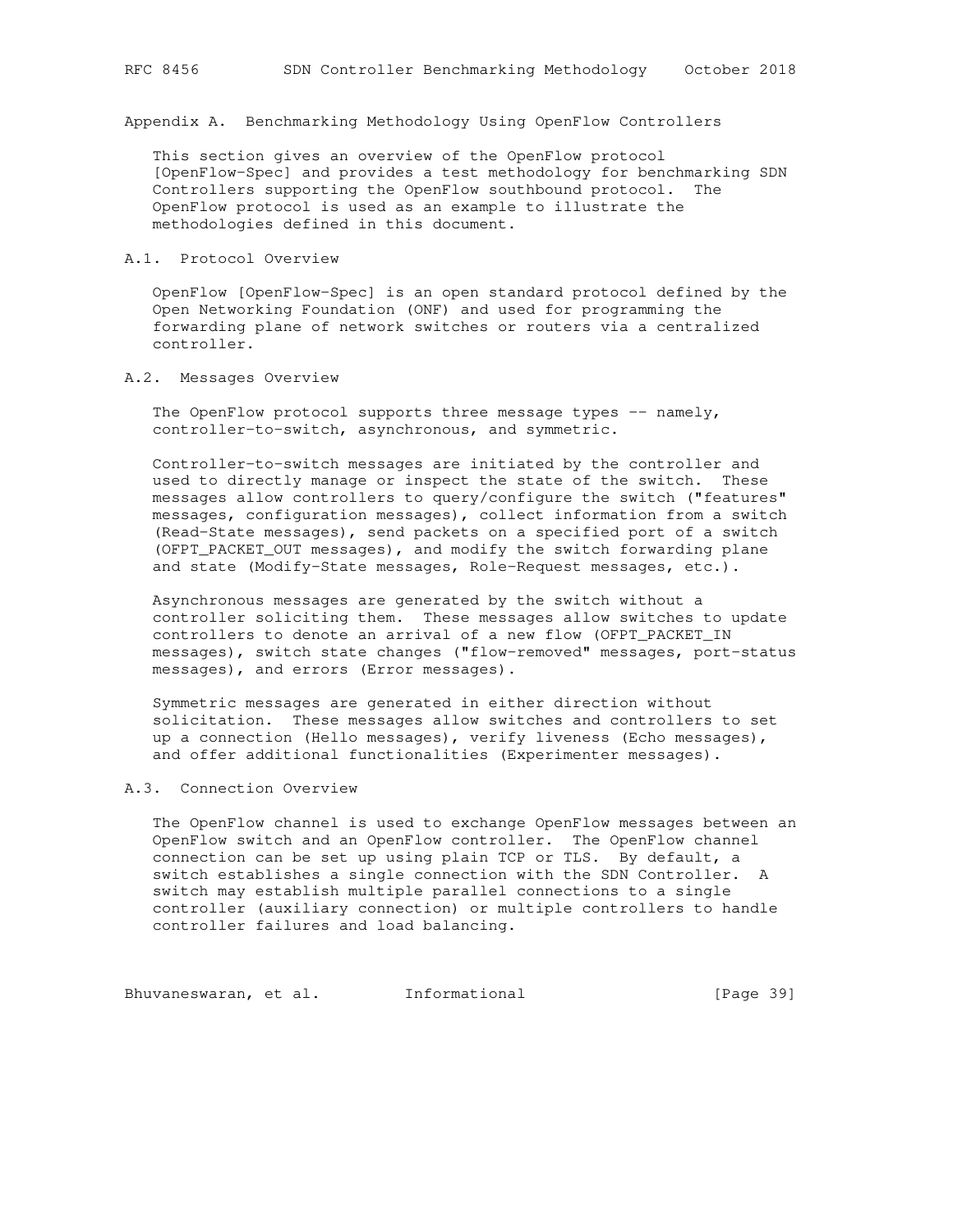# A.4. Performance Benchmarking Tests

# A.4.1. Network Topology Discovery Time

Procedure:

|       | Network Devices                                                                  | OpenFlow   |                                                                                              | SDN         |
|-------|----------------------------------------------------------------------------------|------------|----------------------------------------------------------------------------------------------|-------------|
|       |                                                                                  | Controller |                                                                                              | Application |
|       |                                                                                  |            | <initialize controller<br="">app., NB and SB interfaces&gt;</initialize>                     |             |
|       | <deploy network="" with<br="">given no. of OF switches&gt;</deploy>              |            |                                                                                              |             |
|       | OFPT_HELLO Exchange<br>_________________________                                 |            |                                                                                              |             |
| (Tm1) | OFPT_PACKET_OUT with LLDP<br>to all switches<br><----------------------------    |            |                                                                                              |             |
|       | OFPT_PACKET_IN with LLDP<br>rcvd from Switch 1<br>-------------------->          |            |                                                                                              |             |
|       | OFPT_PACKET_IN with LLDP<br>rcvd from Switch 2<br>----------------------->       |            |                                                                                              |             |
|       |                                                                                  |            |                                                                                              |             |
| (Tmn) | OFPT_PACKET_IN with LLDP<br>rcvd from Switch n<br>-----------------------------> |            |                                                                                              |             |
|       |                                                                                  |            | <wait expiry="" for="" of<br="" the="">the Trial Duration (Td)&gt;</wait>                    |             |
|       |                                                                                  |            | Query the controller for<br>discovered n/w topo. (Di)<br>___________________                 |             |
|       |                                                                                  |            | <compare discovered<br="" the="">n/w topology and the<br/>offered n/w topology&gt;</compare> |             |

Bhuvaneswaran, et al. Informational [Page 40]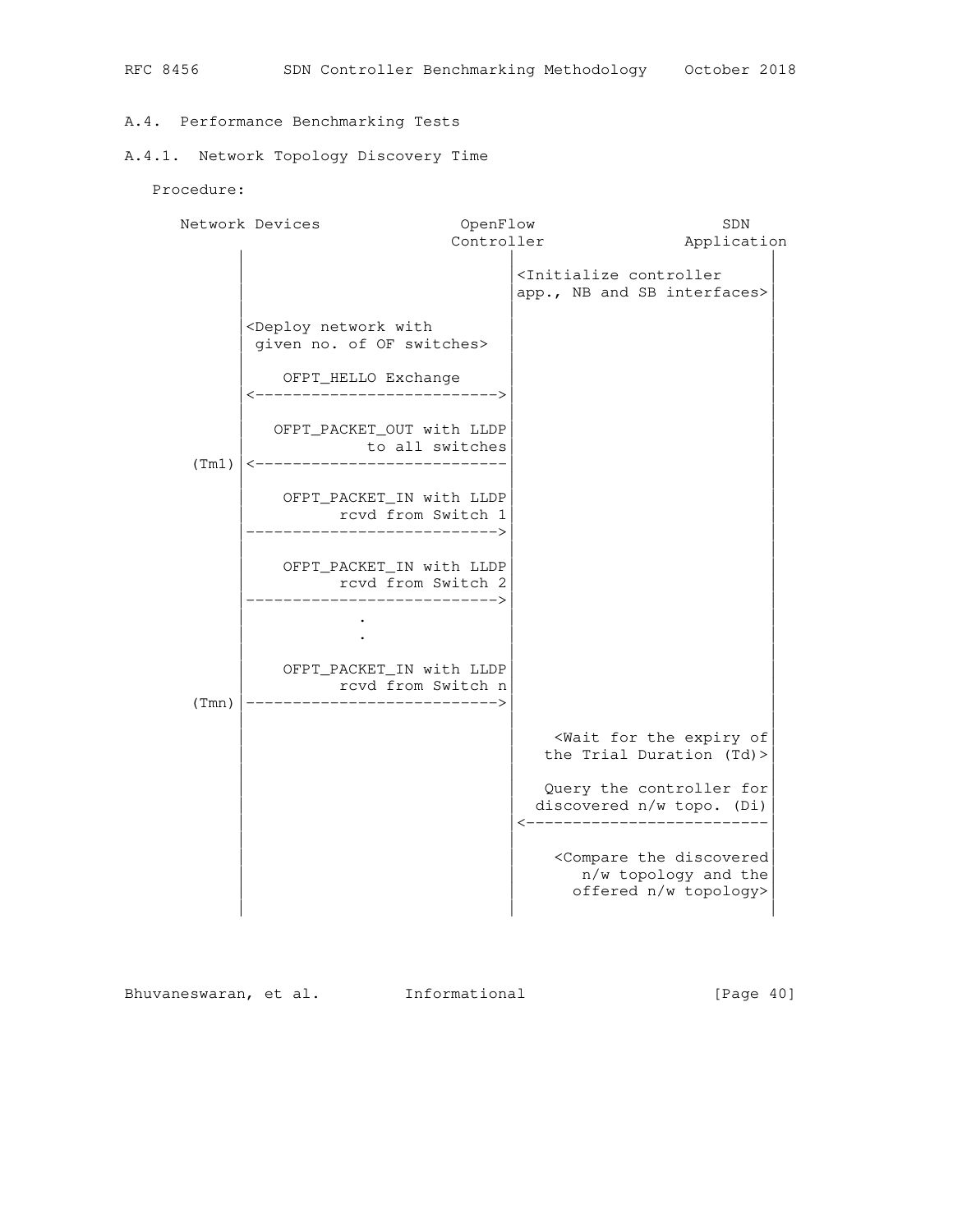Legend:

 NB: Northbound SB: Southbound OF: OpenFlow OFP: OpenFlow Protocol LLDP: Link-Layer Discovery Protocol Tm1: Time of reception of first LLDP message from controller Tmn: Time of last LLDP message sent to controller

Discussion:

 The Network Topology Discovery Time can be obtained by calculating the time difference between the first OFPT\_PACKET\_OUT with an LLDP message received from the controller (Tm1) and the last OFPT\_PACKET\_IN with an LLDP message sent to the controller (Tmn) when the comparison is successful.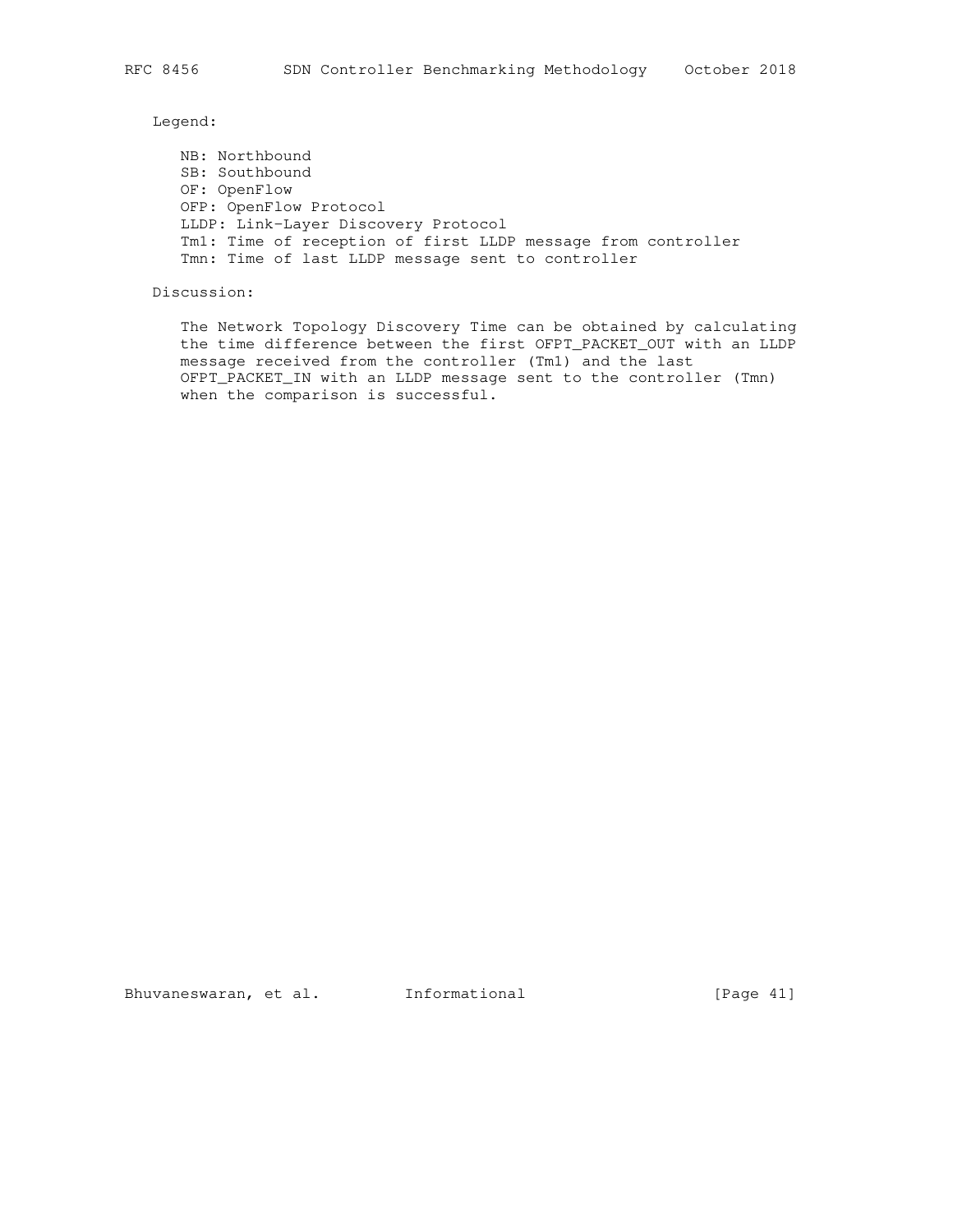## A.4.2. Asynchronous Message Processing Time

#### Procedure:

|      | Network Devices                                                                                                        | OpenFlow<br>Controller | SDN<br>Application |
|------|------------------------------------------------------------------------------------------------------------------------|------------------------|--------------------|
| (T0) | OFPT_PACKET_IN with single<br>OFP match header                                                                         |                        |                    |
| (R0) | OFPT_PACKET_OUT with single<br>OFP action header<br>----------------------                                             |                        |                    |
|      |                                                                                                                        |                        |                    |
| (Tn) | OFPT_PACKET_IN with single<br>OFP match header<br>_____________________________                                        |                        |                    |
| (Rn) | OFPT_PACKET_OUT with single<br>OFP action header<br>________________                                                   |                        |                    |
|      | <wait expiry="" for="" of="" the="" the<br="">Trial Duration&gt;</wait>                                                |                        |                    |
|      | <record number="" of<br="" the="">OFPT_PACKET_INS/<br/>OFPT_PACKET_OUTs<br/><math>exchanged</math> (Nrx) &gt;</record> |                        |                    |

# Legend:

 T0,T1, ..Tn: transmit timestamps of OFPT\_PACKET\_IN messages R0,R1, ..Rn: receive timestamps of OFPT\_PACKET\_OUT messages Nrx: Number of successful OFPT\_PACKET\_IN/OFPT\_PACKET\_OUT message exchanges

Discussion:

 The Asynchronous Message Processing Time will be obtained by calculating the sum of  $((R0 - T0), (R1 - T1)...(Rn - Tn))/Nrx$ .

Bhuvaneswaran, et al. Informational (Page 42)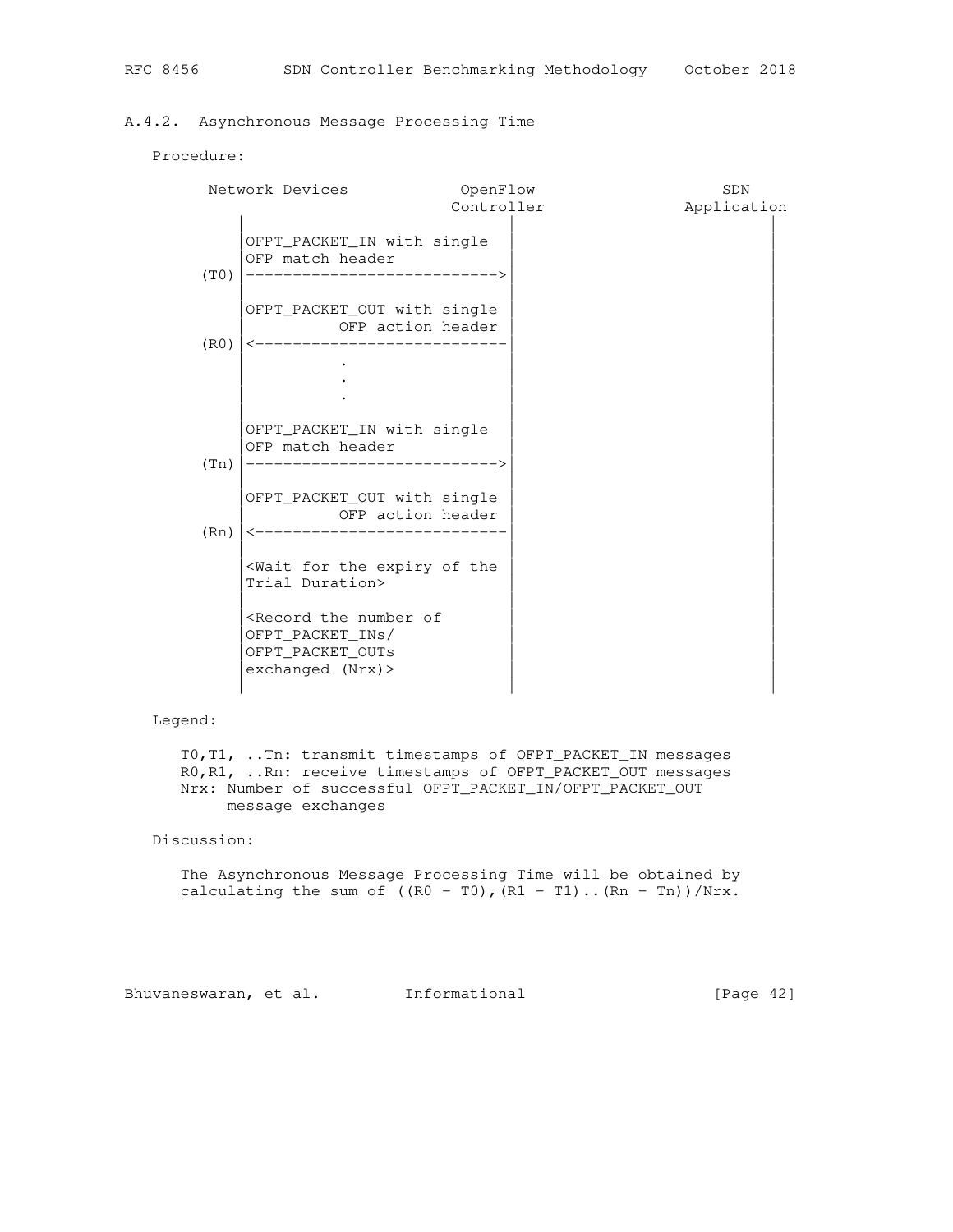# A.4.3. Asynchronous Message Processing Rate

# Procedure:

|        | Network Devices                                                                               | OpenFlow   | SDN         |
|--------|-----------------------------------------------------------------------------------------------|------------|-------------|
|        |                                                                                               | Controller | Application |
|        | OFPT_PACKET_IN with single<br>OFP match header<br>------------------------->                  |            |             |
|        | OFPT_PACKET_OUT with single<br>OFP action header<br>----------------------------              |            |             |
|        |                                                                                               |            |             |
|        | OFPT_PACKET_IN with single<br>OFP match header<br>______________________________              |            |             |
|        | OFPT_PACKET_OUT with single<br>OFP action header<br><----------------------------             |            |             |
|        | <repeat steps="" the="" until<br="">the expiry of the<br/>Trial Duration&gt;</repeat>         |            |             |
| (Ntx1) | <record number="" of="" ofp<br="" the="">match headers sent&gt;</record>                      |            |             |
|        | <record number="" of="" ofp<br="" the=""><math>(Nrx1)</math> action headers rcvd&gt;</record> |            |             |

 Note: The Ntx1 on initial trials should be greater than Nrx1. Repeat the trials until the Nrxn for two consecutive trials equals  $(+/-P<sup>o</sup>)$  .

Bhuvaneswaran, et al. Informational [Page 43]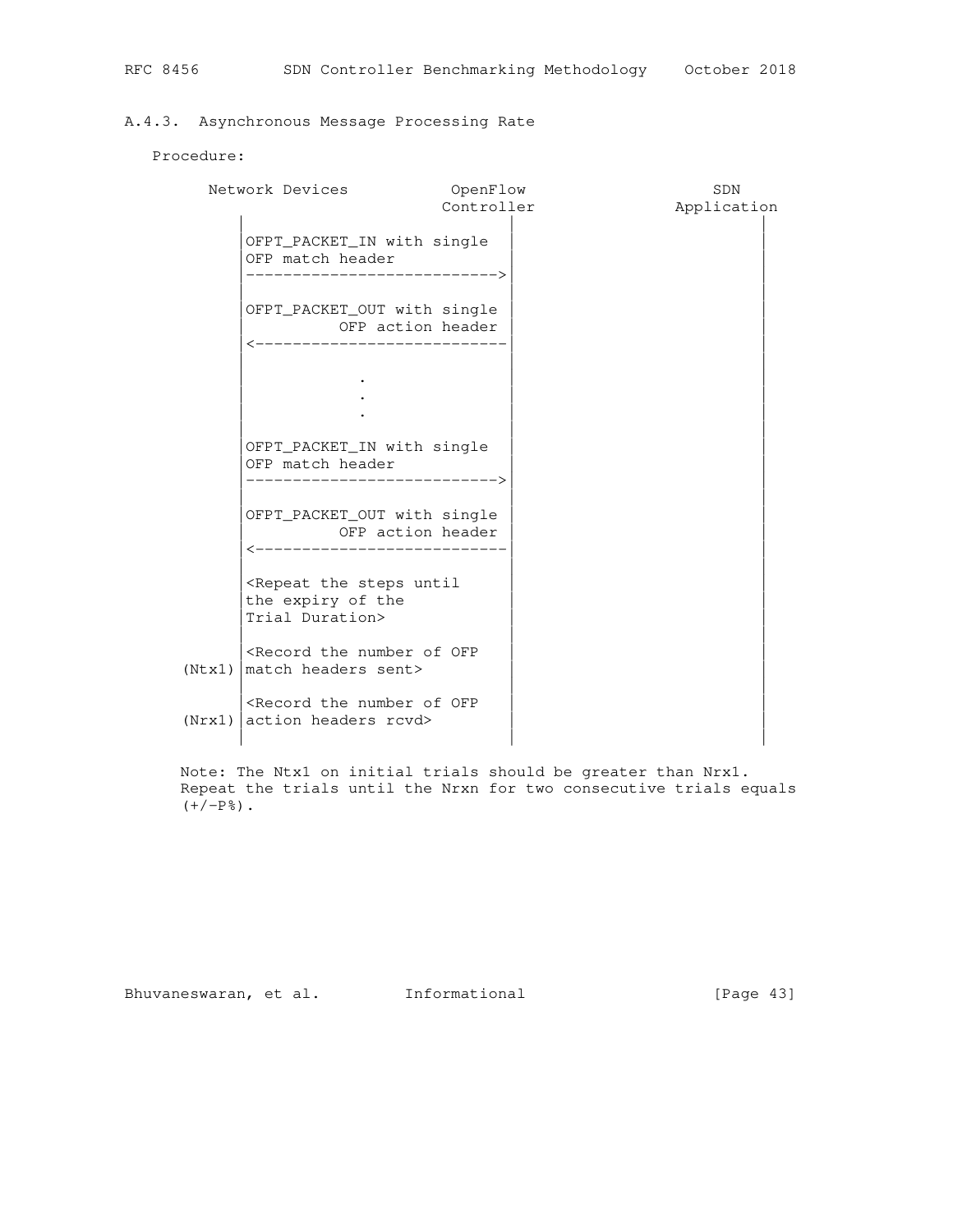Discussion:

Using a single procedure, this test will measure two benchmarks:

- 1. The Maximum Asynchronous Message Processing Rate will be obtained by calculating the maximum OFPT\_PACKET\_OUTs (Nrxn) received from the controller(s) across n trials.
- 2. The Loss-Free Asynchronous Message Processing Rate will be obtained by calculating the maximum OFPT\_PACKET\_OUTs received from the controller(s) when the Loss Ratio equals zero. The Loss Ratio is obtained by calculating 1 - Nrxn/Ntxn.
- A.4.4. Reactive Path Provisioning Time

Procedure:

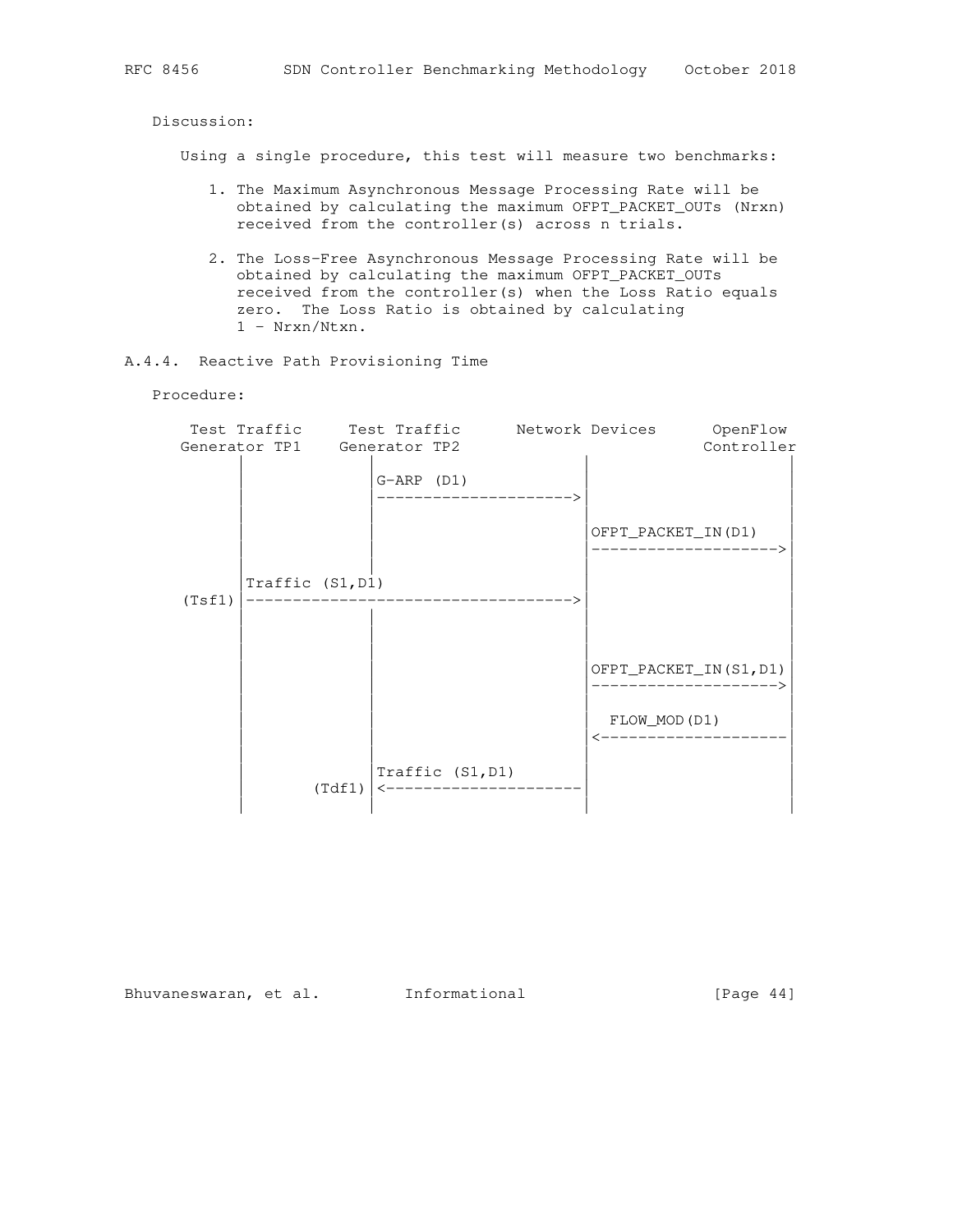Legend:

 G-ARP: Gratuitous ARP message Tsf1: Time of first frame sent from TP1 Tdf1: Time of first frame received from TP2

Discussion:

 The Reactive Path Provisioning Time can be obtained by finding the time difference between the transmit and receive times of the traffic (Tsf1 - Tdf1).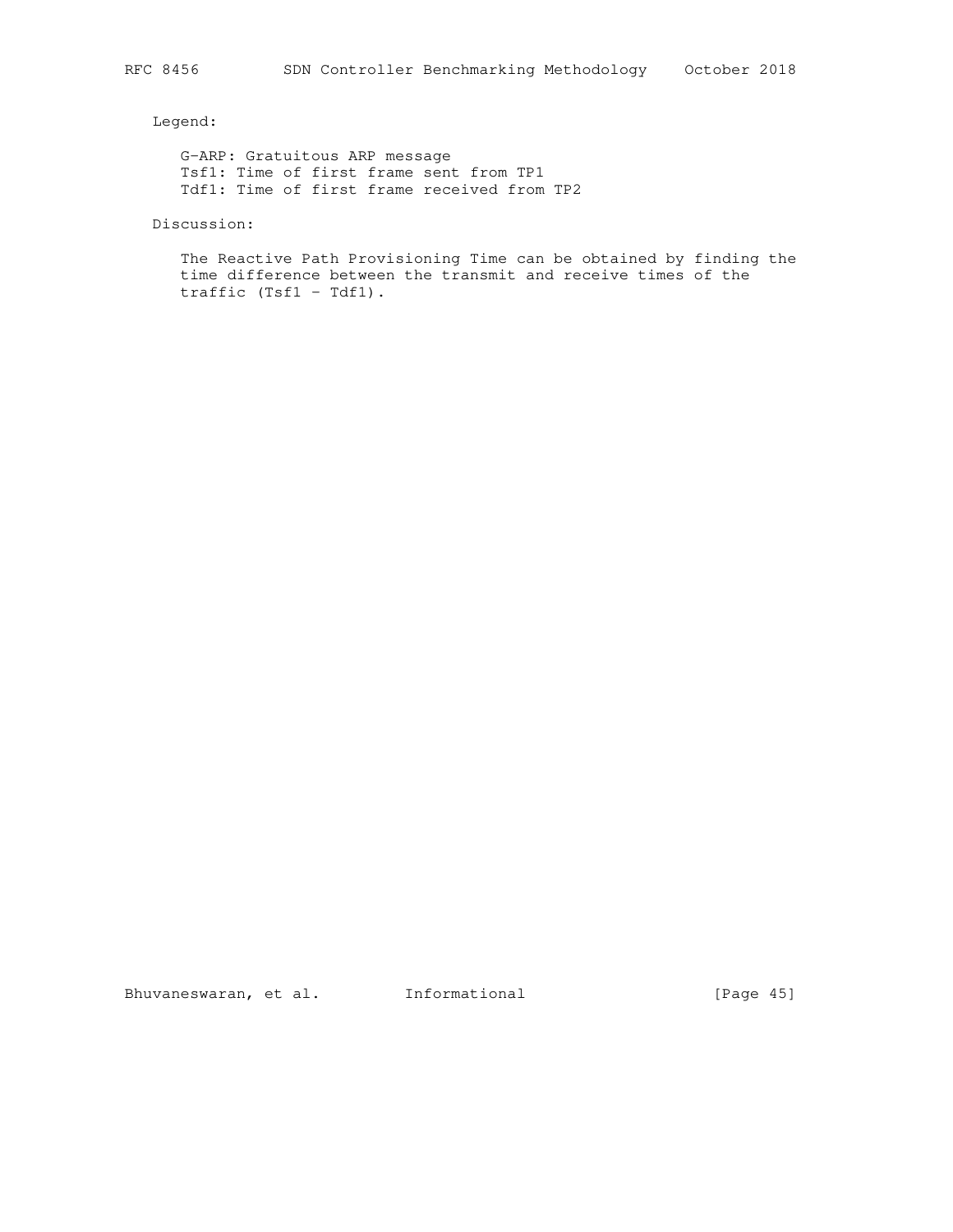A.4.5. Proactive Path Provisioning Time



Legend:

 G-ARP: Gratuitous ARP message Tsf1: Time of first frame sent from TP1 Tdf1: Time of first frame received from TP2

Discussion:

 The Proactive Path Provisioning Time can be obtained by finding the time difference between the transmit and receive times of the traffic (Tsf1 - Tdf1).

Procedure: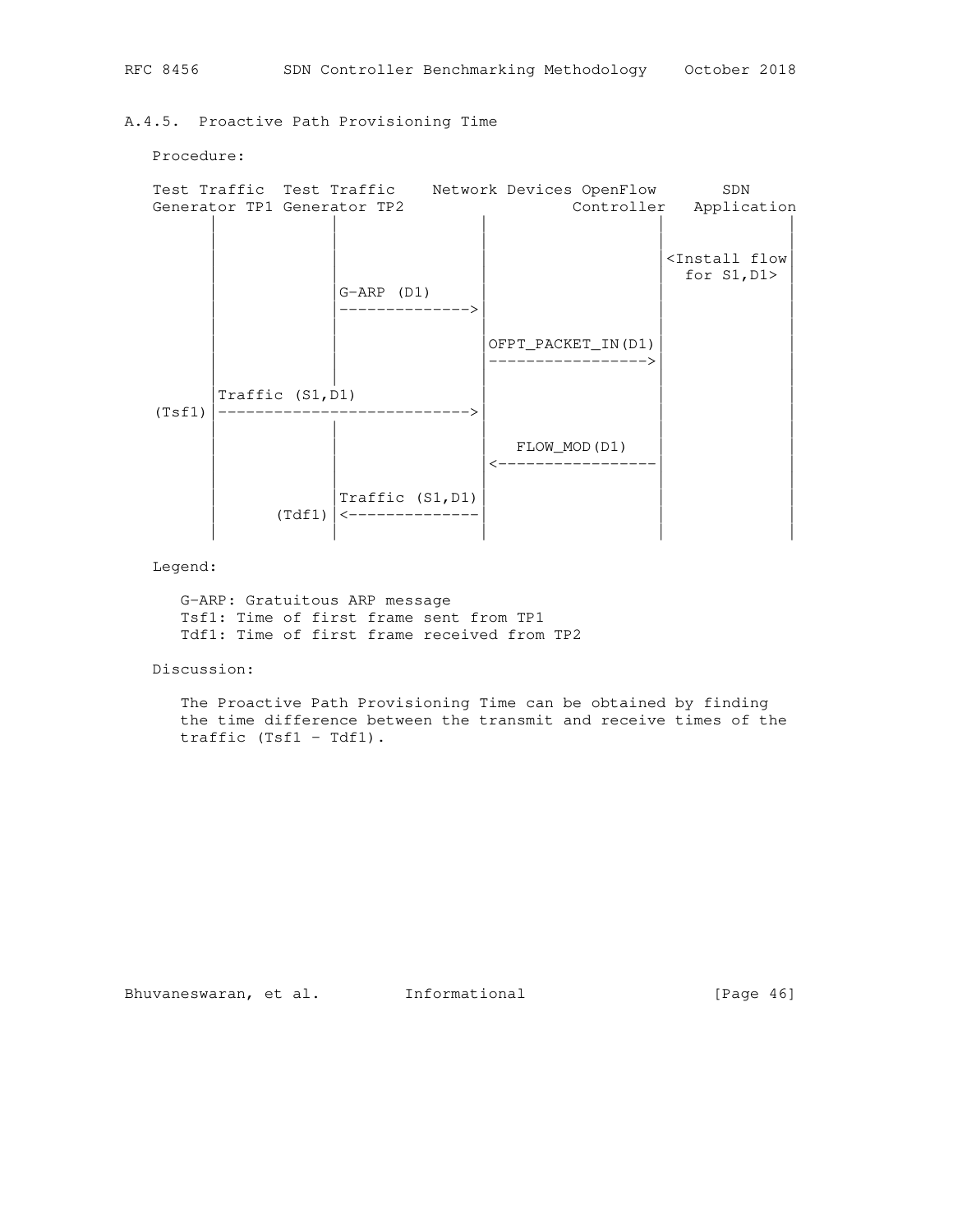# A.4.6. Reactive Path Provisioning Rate

Procedure:

| Test Traffic Test Traffic Network Devices<br>Generator TP1 Generator TP2 |                |                                | OpenFlow<br>Controller                        |
|--------------------------------------------------------------------------|----------------|--------------------------------|-----------------------------------------------|
|                                                                          | $G-ARP (D1Dn)$ |                                |                                               |
|                                                                          |                |                                | OFPT_PACKET_IN(D1Dn)<br>--------------------> |
| Traffic (S1Sn, D1Dn)                                                     |                |                                |                                               |
|                                                                          |                |                                | OFPT_PACKET_IN(S1Sn,<br>D1Dn)                 |
|                                                                          |                |                                | FLOW_MOD(S1)<br>_____________.                |
|                                                                          |                |                                | FLOW_MOD(D1)<br>_____________                 |
|                                                                          |                |                                | FLOW_MOD(S2)<br>_______________               |
|                                                                          |                |                                | FLOW_MOD(D2)                                  |
|                                                                          |                |                                |                                               |
|                                                                          |                |                                | FLOW_MOD(Sn)                                  |
|                                                                          |                |                                | FLOW_MOD(Dn)                                  |
|                                                                          | Traffic (S1Sn, | $D1.$ Dn)<br>----------------- |                                               |
|                                                                          |                |                                |                                               |

Bhuvaneswaran, et al. Informational [Page 47]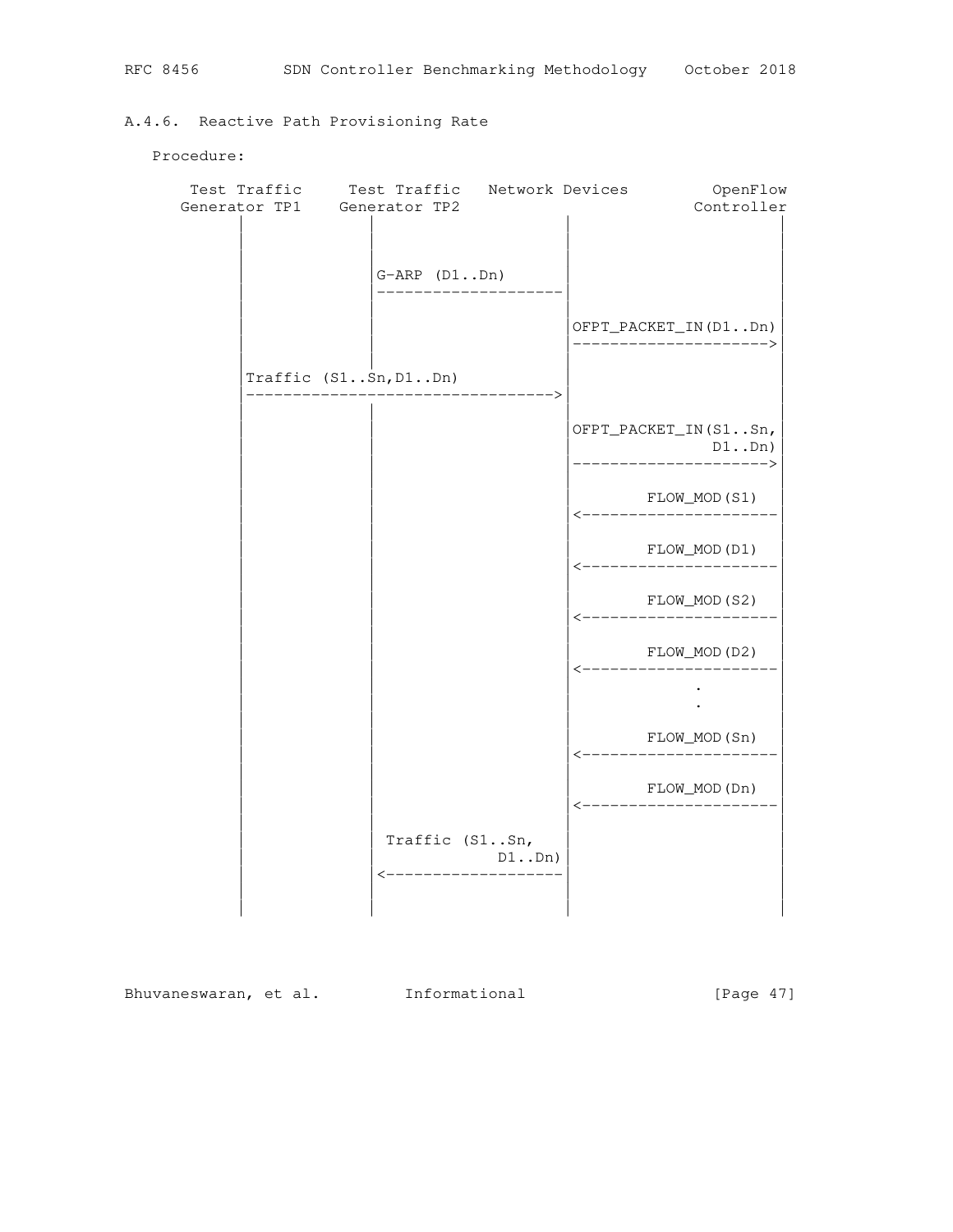Legend:

 G-ARP: Gratuitous ARP message D1..Dn: Destination Endpoint 1, Destination Endpoint 2 ..., Destination Endpoint n S1..Sn: Source Endpoint 1, Source Endpoint 2 ..., Source Endpoint n

Discussion:

 The Reactive Path Provisioning Rate can be obtained by finding the total number of frames received at test traffic generator TP2 after the Trial Duration.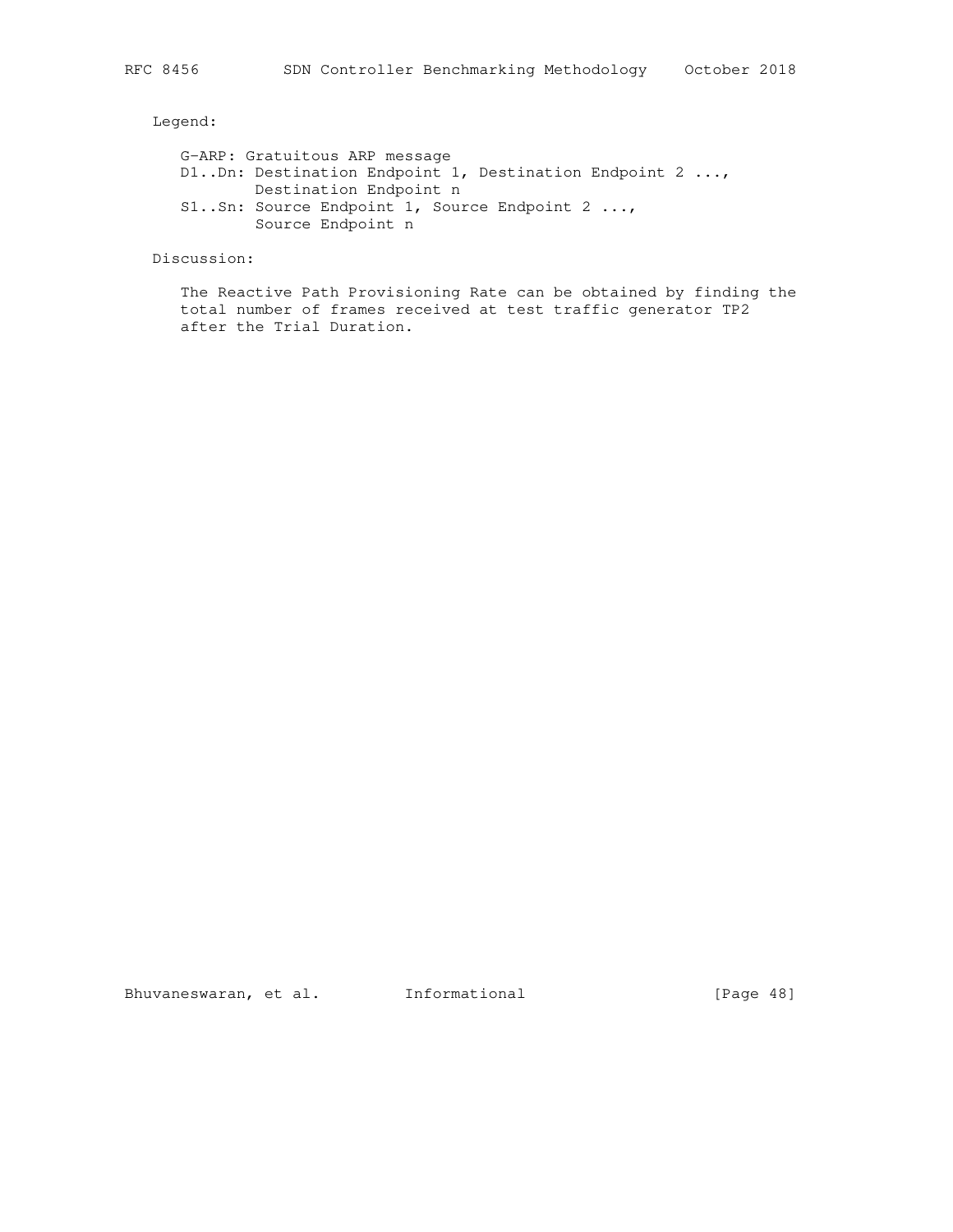A.4.7. Proactive Path Provisioning Rate

Procedure:

|        | Test Traffic Test Traffic   |                                               | Network Devices |                                 | OpenFlow                   | SDN                                                   |
|--------|-----------------------------|-----------------------------------------------|-----------------|---------------------------------|----------------------------|-------------------------------------------------------|
|        | Generator TP1 Generator TP2 |                                               |                 |                                 |                            | Controller Application                                |
|        |                             | $G-ARP (D1Dn)$<br>--------------->            |                 |                                 |                            |                                                       |
|        |                             |                                               |                 | OFPT_PACKET_IN                  | (D1Dn)<br>---------------> |                                                       |
| (Tsf1) | Traffic $(S1Sn, D1Dn)$      | ----------------------->                      |                 |                                 |                            |                                                       |
|        |                             |                                               |                 |                                 |                            | <install flow<br="">for <math>S1, D1</math></install> |
|        |                             |                                               |                 |                                 |                            | <install flow<br="">for Sn, Dn&gt;</install>          |
|        |                             |                                               |                 | FLOW_MOD(S1)                    | _____________              |                                                       |
|        |                             |                                               |                 | FLOW_MOD(D1)                    | _______________            |                                                       |
|        |                             |                                               |                 | FLOW_MOD(Sn)<br>--------------- |                            |                                                       |
|        |                             |                                               |                 | FLOW_MOD(Dn)                    | <----------------          |                                                       |
|        |                             | Traffic (S1Sn,<br>$\leftarrow$ -------------- | $D1$ $Dn)$      |                                 |                            |                                                       |
|        | (Tdf1)                      |                                               |                 |                                 |                            |                                                       |

Bhuvaneswaran, et al. Informational [Page 49]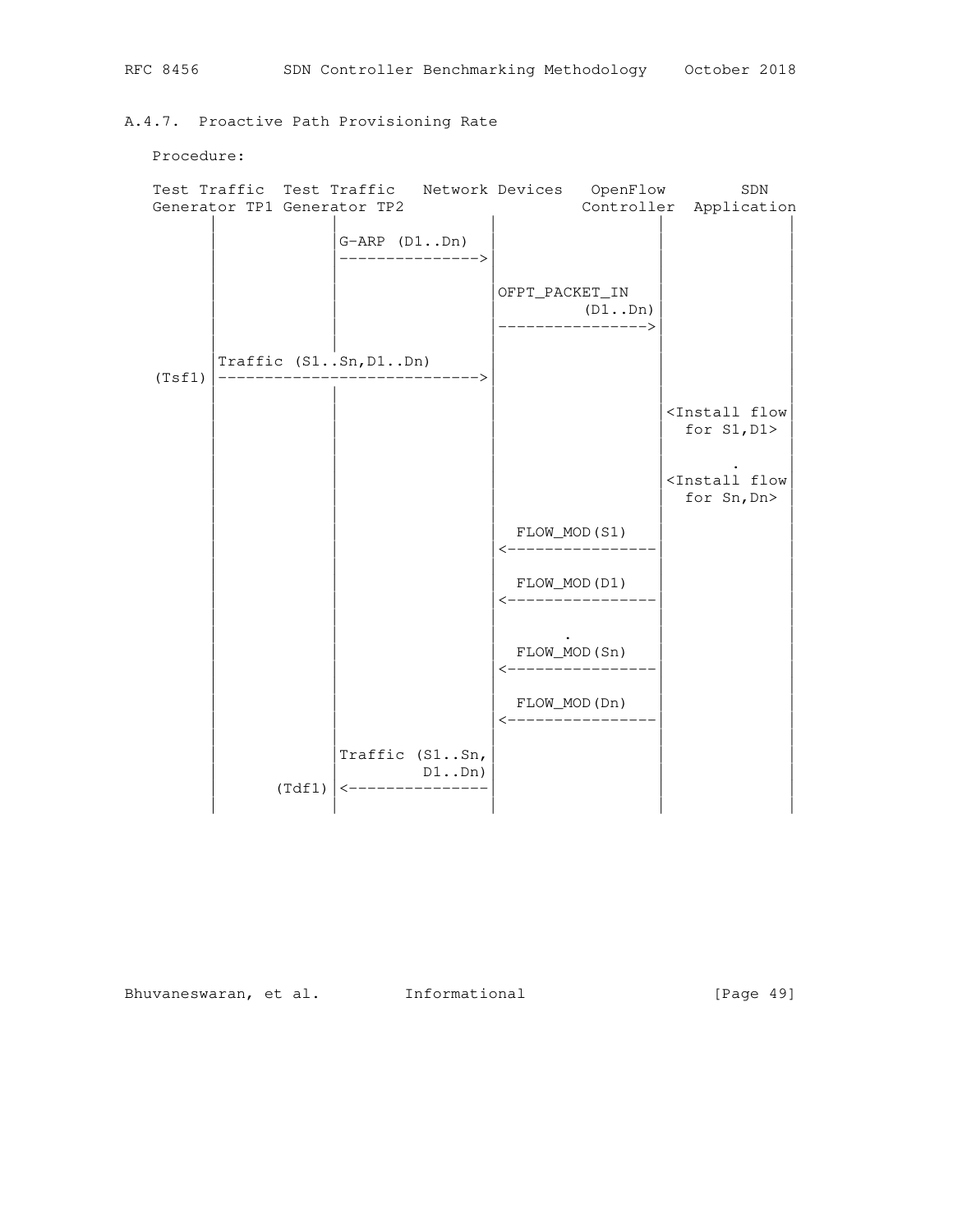Legend:

```
 G-ARP: Gratuitous ARP message
 D1..Dn: Destination Endpoint 1, Destination Endpoint 2 ...,
         Destination Endpoint n
 S1..Sn: Source Endpoint 1, Source Endpoint 2 ...,
         Source Endpoint n
```
Discussion:

 The Proactive Path Provisioning Rate can be obtained by finding the total number of frames received at test traffic generator TP2 after the Trial Duration.

A.4.8. Network Topology Change Detection Time

## Procedure:

|    | Network Devices                                                             |            | <b>SDN</b>                                                                      |
|----|-----------------------------------------------------------------------------|------------|---------------------------------------------------------------------------------|
|    |                                                                             | Controller | Application                                                                     |
|    |                                                                             |            | <bring a="" down="" in<br="" link="">Switch S1&gt;</bring>                      |
| T0 | PORT_STATUS with link down<br>from S1<br>------------------------>          |            |                                                                                 |
| T1 | First OFPT_PACKET_OUT with<br>LLDP to OF switch<br>________________________ |            |                                                                                 |
|    |                                                                             |            | <record first<br="" of="" time="">OFPT_PACKET_OUT with<br/>LLDP T1&gt;</record> |

Discussion:

 The Network Topology Change Detection Time can be obtained by finding the difference between the time that OpenFlow Switch S1 sends the PORT\_STATUS message (T0) and the time that the OpenFlow controller sends the first topology rediscovery message (T1) to OpenFlow switches.

Bhuvaneswaran, et al. Informational [Page 50]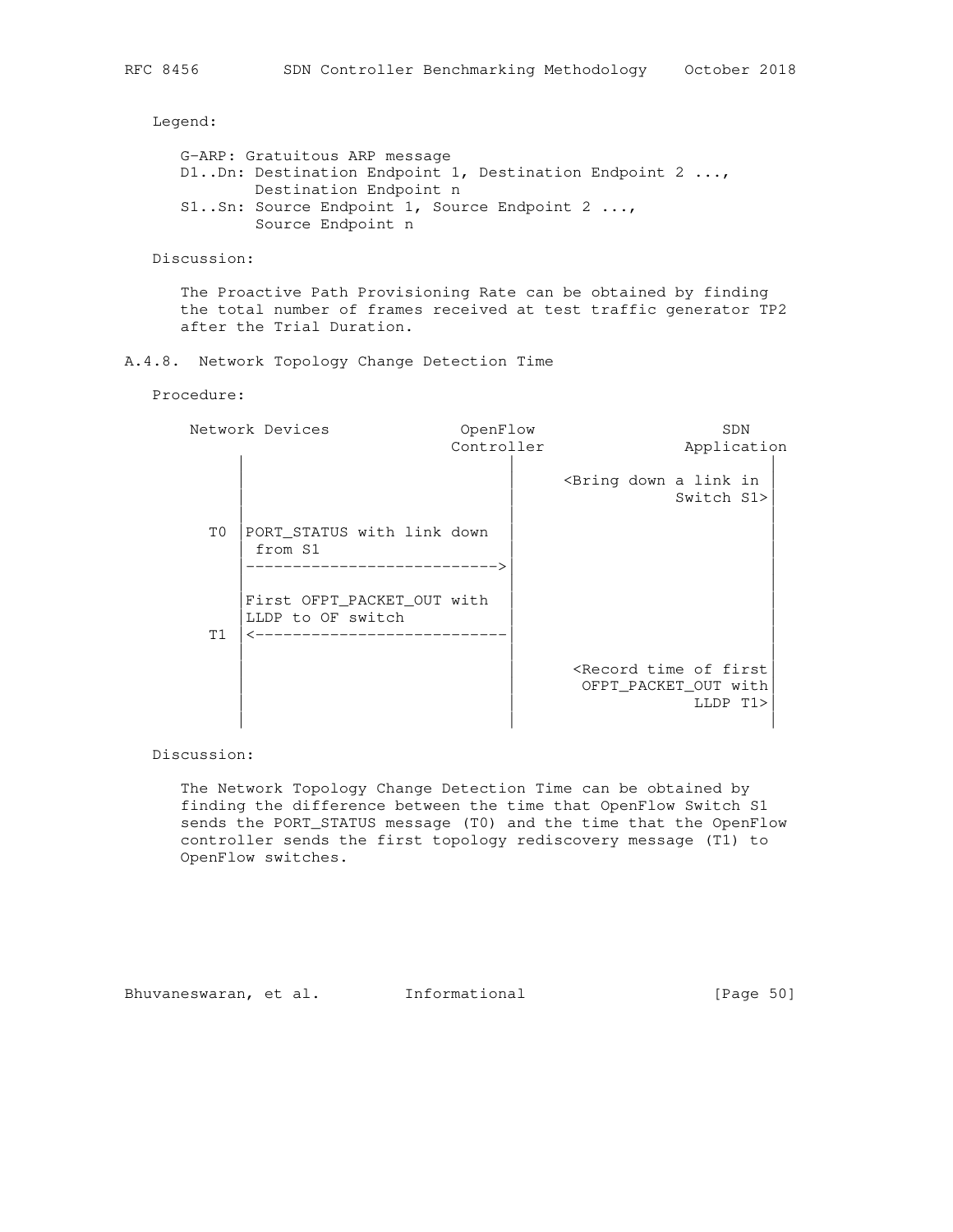# A.5. Scalability

## A.5.1. Control Sessions Capacity

Procedure:

Network Devices **OpenFlow**  Controller | | OFPT\_HELLO Exchange for Switch 1 |<------------------------------------->| | | OFPT\_HELLO Exchange for Switch 2 |<------------------------------------->| | . | | . | | . | OFPT\_HELLO Exchange for Switch n |X<----------------------------------->X| | |

Discussion:

The value of Switch  $(n - 1)$  will provide the Control Sessions Capacity.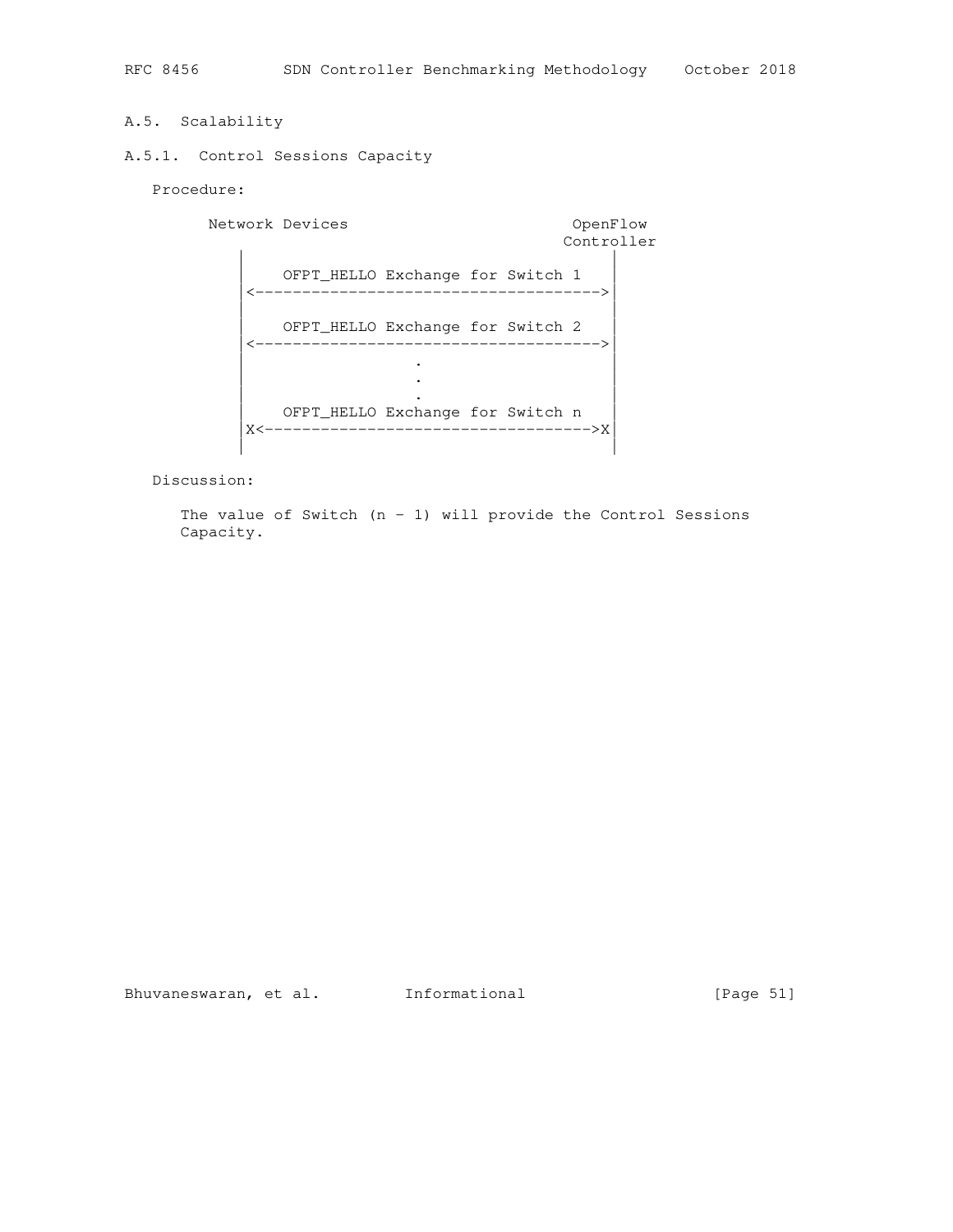# A.5.2. Network Discovery Size

# Procedure:

| Network Devices                                                           | OpenFlow   |       |                                                                                                                             |  | SDN                                    |  |
|---------------------------------------------------------------------------|------------|-------|-----------------------------------------------------------------------------------------------------------------------------|--|----------------------------------------|--|
|                                                                           | Controller |       |                                                                                                                             |  | Application                            |  |
|                                                                           |            |       | <deploy network="" with<br="">given no. of OF switches N&gt;</deploy>                                                       |  |                                        |  |
| OFPT_HELLO Exchange<br>------------------------->                         |            |       |                                                                                                                             |  |                                        |  |
| OFPT_PACKET_OUT with LLDP<br>to all switches<br>------------------------  |            |       |                                                                                                                             |  |                                        |  |
| OFPT_PACKET_IN with LLDP<br>rcvd from Switch 1<br>-------------------->   |            |       |                                                                                                                             |  |                                        |  |
| OFPT_PACKET_IN with LLDP<br>rcvd from Switch 2<br>----------------------> |            |       |                                                                                                                             |  |                                        |  |
| OFPT_PACKET_IN with LLDP<br>rcvd from Switch n<br>----------------------> |            |       |                                                                                                                             |  |                                        |  |
|                                                                           |            |       | <wait expiry="" for="" of<br="" the="">the Trial Duration (Td)&gt;</wait>                                                   |  |                                        |  |
|                                                                           |            |       | Query the controller for<br>discovered n/w topo. (N1)                                                                       |  | -----------------------                |  |
|                                                                           |            |       | <if 1<="" n1="N," repeat="" step="" td=""><td></td><td>with <math>N + 1</math> nodes<br/>until N1<n></n></td><td></td></if> |  | with $N + 1$ nodes<br>until N1 <n></n> |  |
|                                                                           |            | exit> | <if 1<br="" n1<n,="" repeat="" step="">with N=N1 nodes once and</if>                                                        |  |                                        |  |

Bhuvaneswaran, et al. Informational [Page 52]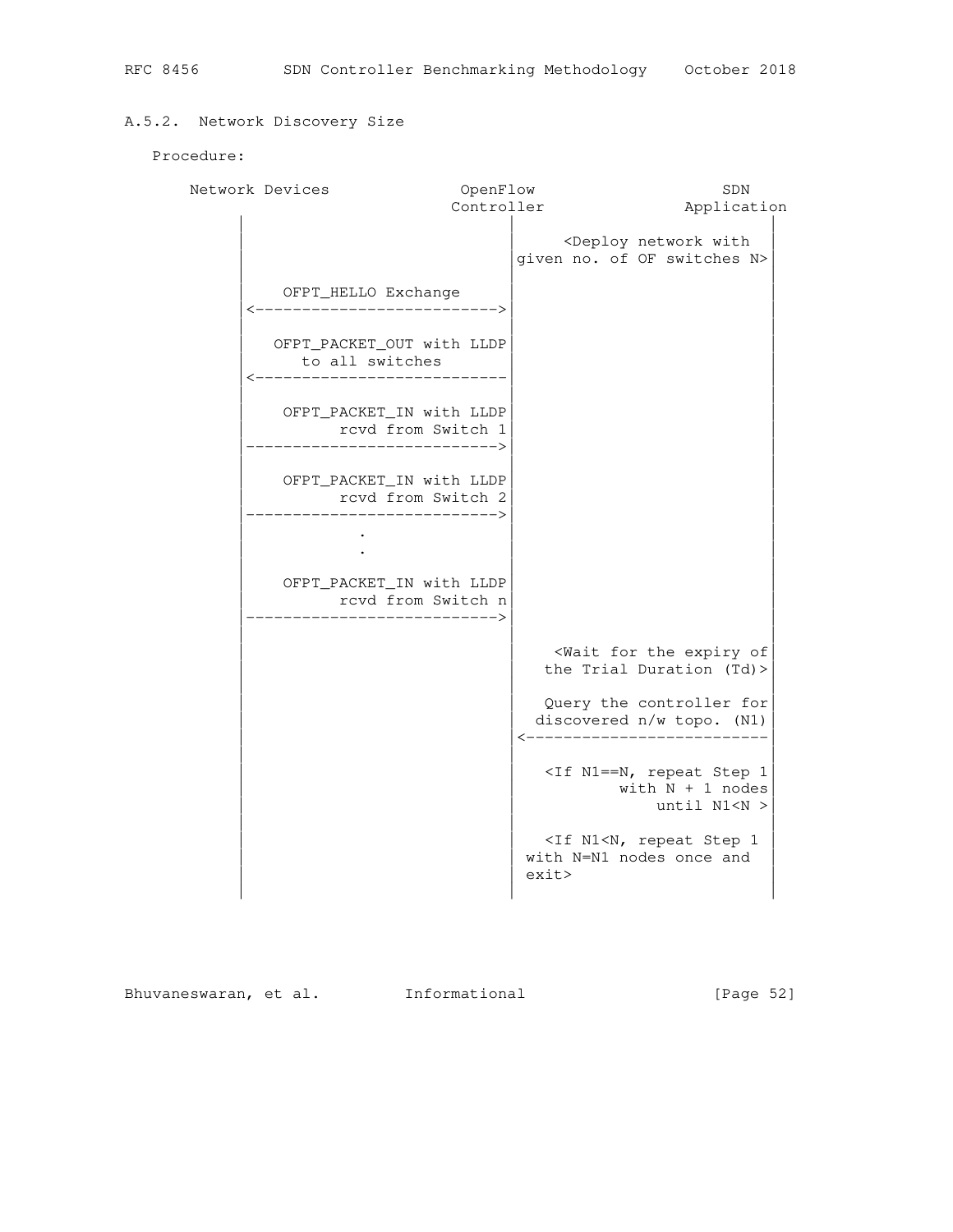Legend:

 n/w topo: Network topology OF: OpenFlow

Discussion:

 The value of N1 provides the Network Discovery Size value. The Trial Duration can be set to the stipulated time within which the user expects the controller to complete the discovery process.

Bhuvaneswaran, et al. 1nformational 1999 [Page 53]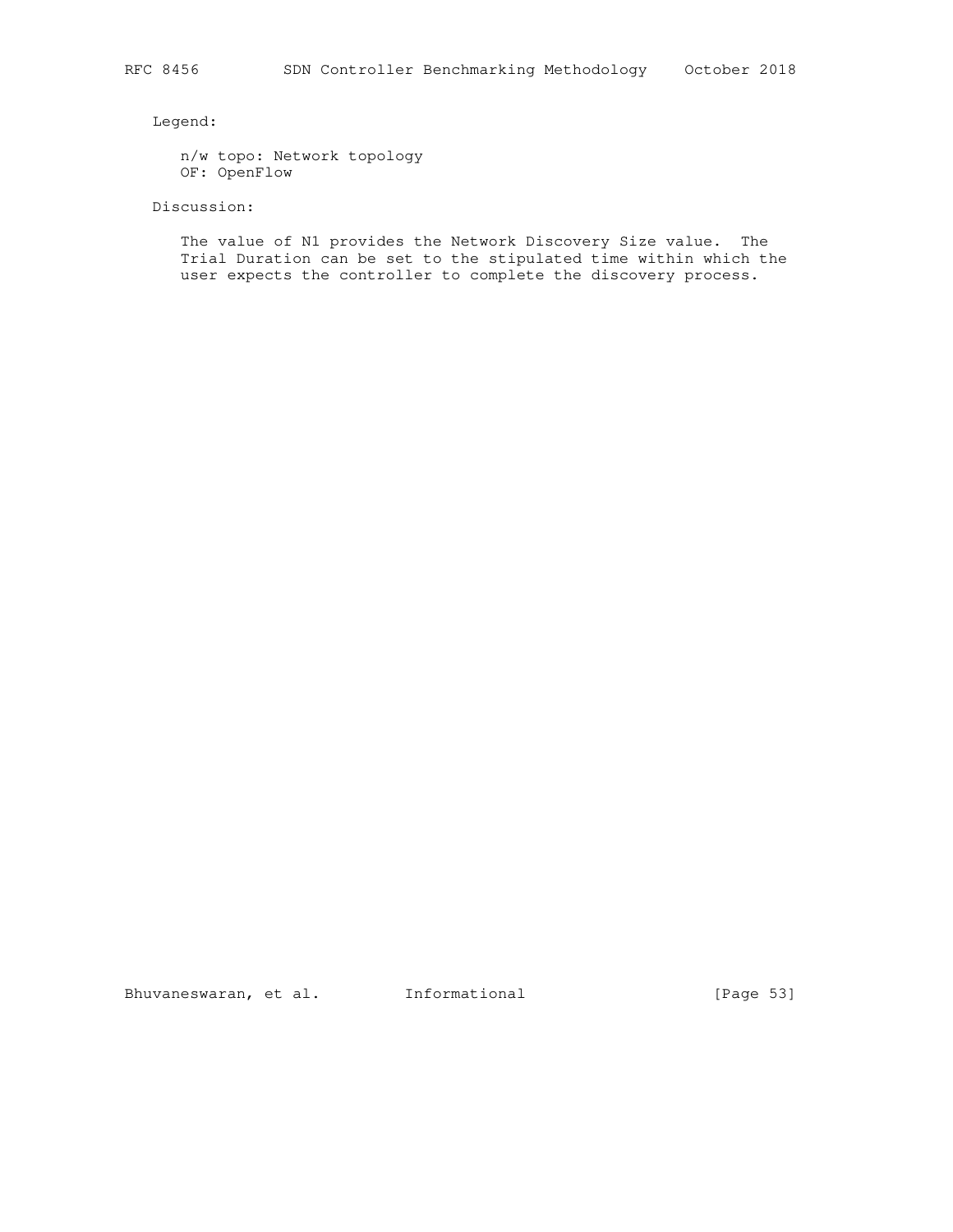## A.5.3. Forwarding Table Capacity

#### Procedure:

|                 |  | Test Traffic Metwork Devices               | OpenFlow |                                                                                          | SDN                                       |          |
|-----------------|--|--------------------------------------------|----------|------------------------------------------------------------------------------------------|-------------------------------------------|----------|
| Generator TP1   |  |                                            |          |                                                                                          | Controller Application                    |          |
|                 |  |                                            |          |                                                                                          |                                           |          |
| $G-ARP (H1.Hn)$ |  |                                            |          |                                                                                          |                                           |          |
|                 |  |                                            |          |                                                                                          |                                           |          |
|                 |  | OFPT_PACKET_IN(D1Dn)<br>__________________ |          |                                                                                          |                                           |          |
|                 |  |                                            |          |                                                                                          |                                           |          |
|                 |  |                                            |          |                                                                                          | <wait 5="" for="" secs=""></wait>         |          |
|                 |  |                                            |          |                                                                                          | <query for="" fwd<br="">entry&gt;</query> | (F1)     |
|                 |  |                                            |          |                                                                                          | <wait 5="" for="" secs=""></wait>         |          |
|                 |  |                                            |          |                                                                                          | <query for="" fwd<br="">entry&gt;</query> | (F2)     |
|                 |  |                                            |          |                                                                                          | <wait 5="" for="" secs=""></wait>         |          |
|                 |  |                                            |          |                                                                                          | <query for="" fwd<br="">entry</query>     | $ $ (F3) |
|                 |  |                                            |          | <repeat 2<="" step="" td=""><td>until <math>F1 == F2 == F3</math></td><td></td></repeat> | until $F1 == F2 == F3$                    |          |
|                 |  |                                            |          |                                                                                          |                                           |          |

Legend:

 G-ARP: Gratuitous ARP message H1..Hn: Host 1 .. Host n FWD: Forwarding Table

Discussion:

 Query the controller's Forwarding Table entries multiple times, until three consecutive queries return the same value. The last value retrieved from the controller will provide the Forwarding Table Capacity value. The query interval is user configurable. The interval of 5 seconds shown in this example is for representational purposes.

Bhuvaneswaran, et al. 1nformational 1999 [Page 54]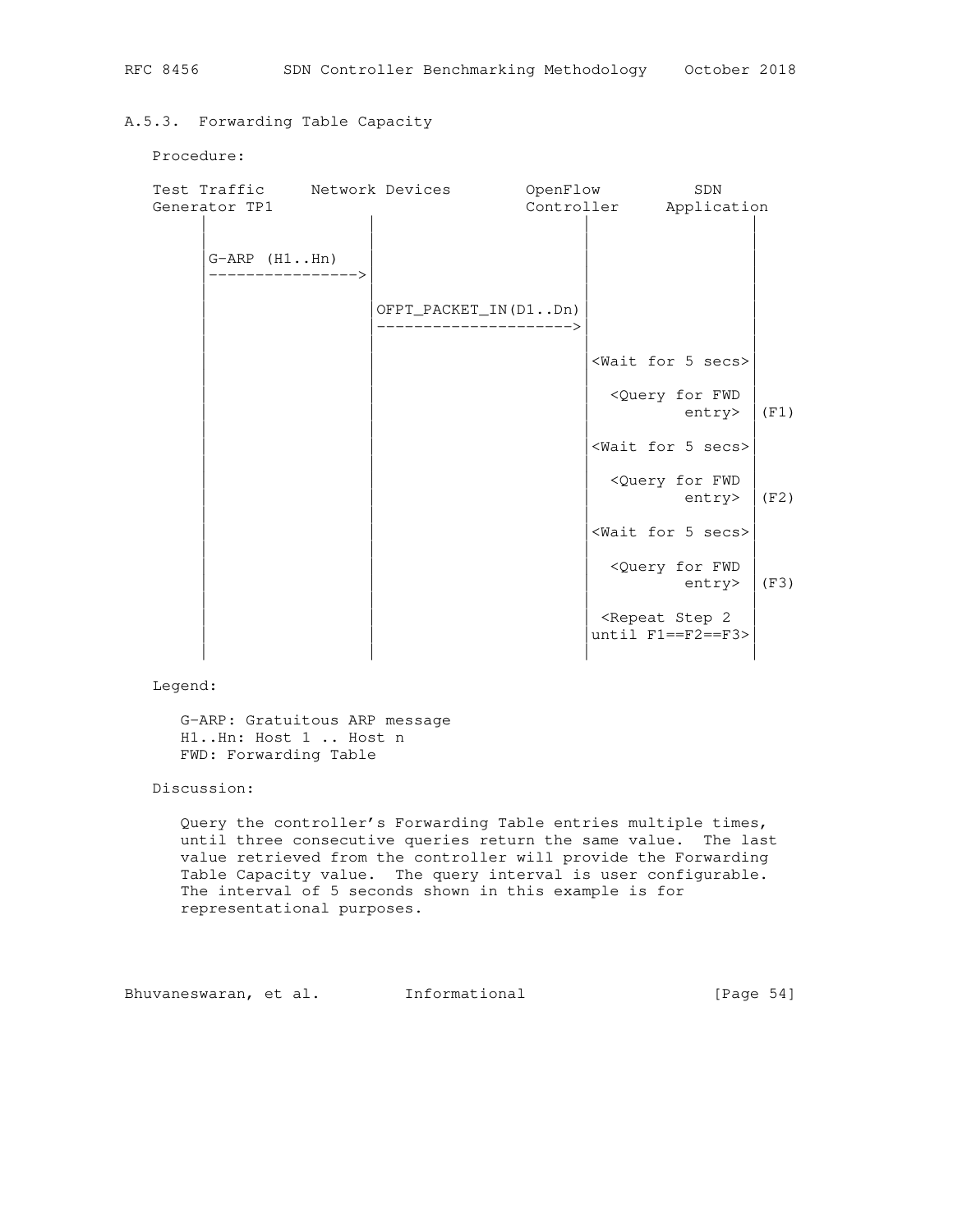# A.6. Security

A.6.1. Exception Handling

Procedure:

| Test Traffic Test Traffic Network Devices<br>Generator TP1 Generator TP2 | OpenFlow<br>Controller                                                                                | SDN<br>Application                                                     |
|--------------------------------------------------------------------------|-------------------------------------------------------------------------------------------------------|------------------------------------------------------------------------|
| $G-ARP (D1Dn)$<br>--------------->                                       |                                                                                                       |                                                                        |
|                                                                          | OFPT_PACKET_IN(D1Dn)<br>--------------------->                                                        |                                                                        |
| Traffic $(S1Sn, D1Dn)$<br>------------------>                            |                                                                                                       |                                                                        |
|                                                                          | OFPT_PACKET_IN(S1Sa,<br>$D1.$ . $Da)$<br>---------------------->                                      |                                                                        |
|                                                                          | OFPT_PACKET_IN<br>$(Sa+1Sn,$<br>$Da+1$ Dn)<br>(1% incorrect OFP<br>match header)<br>----------------> |                                                                        |
|                                                                          | $FLOW_MOD(D1Dn)$                                                                                      |                                                                        |
|                                                                          | FLOW_MOD(S1Sa)<br>OFP headers<br><----------------------                                              |                                                                        |
| Traffic (S1Sa,<br>$D1.$ Da)<br><u> &lt;---------------</u>               |                                                                                                       |                                                                        |
|                                                                          |                                                                                                       | <wait for="" the<br="">expiry of the<br/>Trial<br/>Duration&gt;</wait> |
|                                                                          |                                                                                                       | <record rx<br="">frames at<br/><math>TP2</math> (Rn1) &gt;</record>    |

Bhuvaneswaran, et al. 1nformational 1999 [Page 55]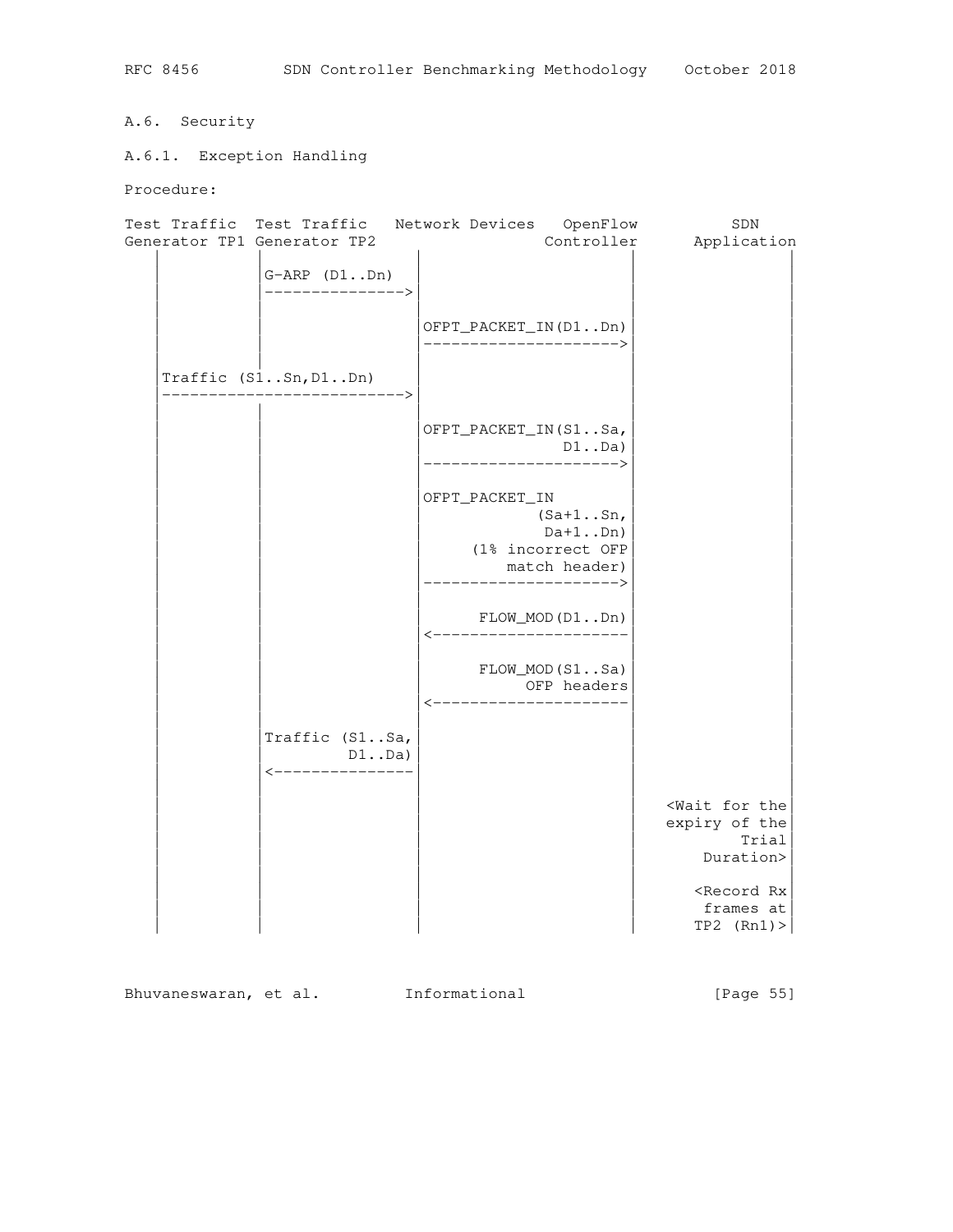| | | | | | | | | <Repeat | Step 1 with 2% incorrect OFPT\_PACKET\_INs> | | | | |  $<$ Record Rx $|$ 

frames at  $TP2$  (Rn2) >

Legend:

 G-ARP: Gratuitous ARP message OFPT\_PACKET\_IN(Sa+1..Sn,Da+1..Dn): OFPT\_PACKET\_IN with wrong version number Rn1: Total number of frames received at Test Port 2 with 1% incorrect frames Rn2: Total number of frames received at Test Port 2 with 2% incorrect frames

#### Discussion:

 The traffic rate sent towards the OpenFlow switch from Test Port 1 should be 1% higher than the Path Programming Rate. Rn1 will provide the Path Provisioning Rate of the controller when 1% of incorrect frames are received, and Rn2 will provide the Path Provisioning Rate of the controller when 2% of incorrect frames are received.

 The procedure defined above provides test steps to determine the effects of handling error packets on the Path Programming Rate. The same procedure can be adapted to determine the effects on other performance tests listed in this benchmarking test.

Bhuvaneswaran, et al. Informational [Page 56]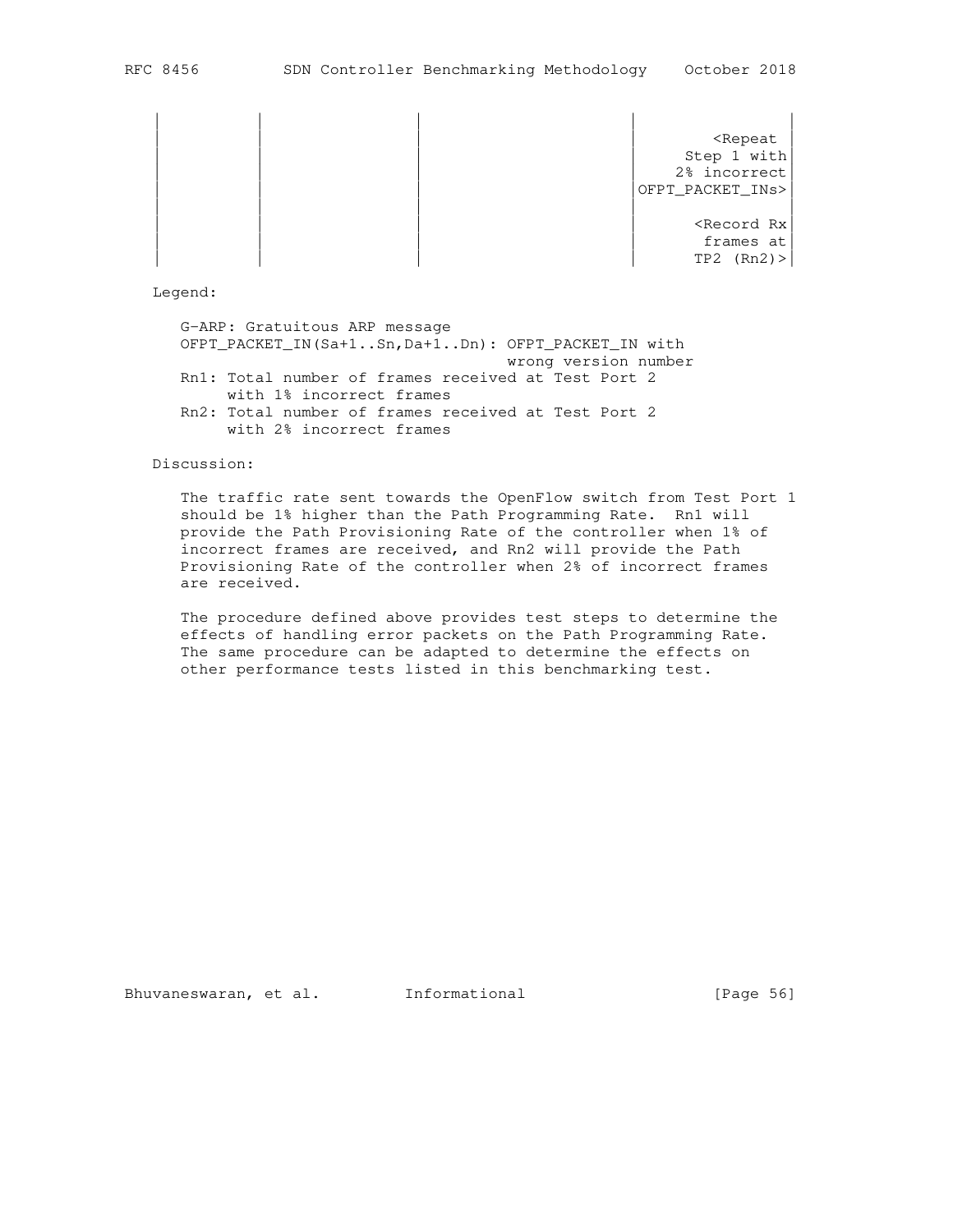A.6.2. Handling Denial-of-Service Attacks

Procedure:

|  | Test Traffic Test Traffic                     | Network Device |                                                            | OpenFlow | SDN                                                                    |
|--|-----------------------------------------------|----------------|------------------------------------------------------------|----------|------------------------------------------------------------------------|
|  | Generator TP1 Generator TP2                   |                |                                                            |          | Controller Application                                                 |
|  | $G-ARP (D1Dn)$<br>---------------->           |                | OFPT_PACKET_IN(D1Dn)                                       |          |                                                                        |
|  |                                               |                | _______________________                                    |          |                                                                        |
|  | Traffic $(S1Sn, D1Dn)$<br>---------------->   |                |                                                            |          |                                                                        |
|  |                                               |                | OFPT_PACKET_IN(S1Sn,<br>D1Dn)<br><------------------>      |          |                                                                        |
|  |                                               |                | TCP SYN attack<br>from a switch<br>----------------------> |          |                                                                        |
|  |                                               |                | $FLOW_MOD(D1Dn)$<br><----------------------                |          |                                                                        |
|  |                                               |                | $FLOW_MOD(S1Sn)$<br>OFP headers<br><---------------------- |          |                                                                        |
|  | Traffic (S1Sn,<br>D1Dn)<br>-----------------> | $DI$ Dn)       |                                                            |          |                                                                        |
|  |                                               |                |                                                            |          | <wait for="" the<br="">expiry of the<br/>Trial<br/>Duration&gt;</wait> |
|  |                                               |                |                                                            |          | <record rx<br="">frames at<br/>TP2 (Rn1)</record>                      |

Bhuvaneswaran, et al. Informational [Page 57]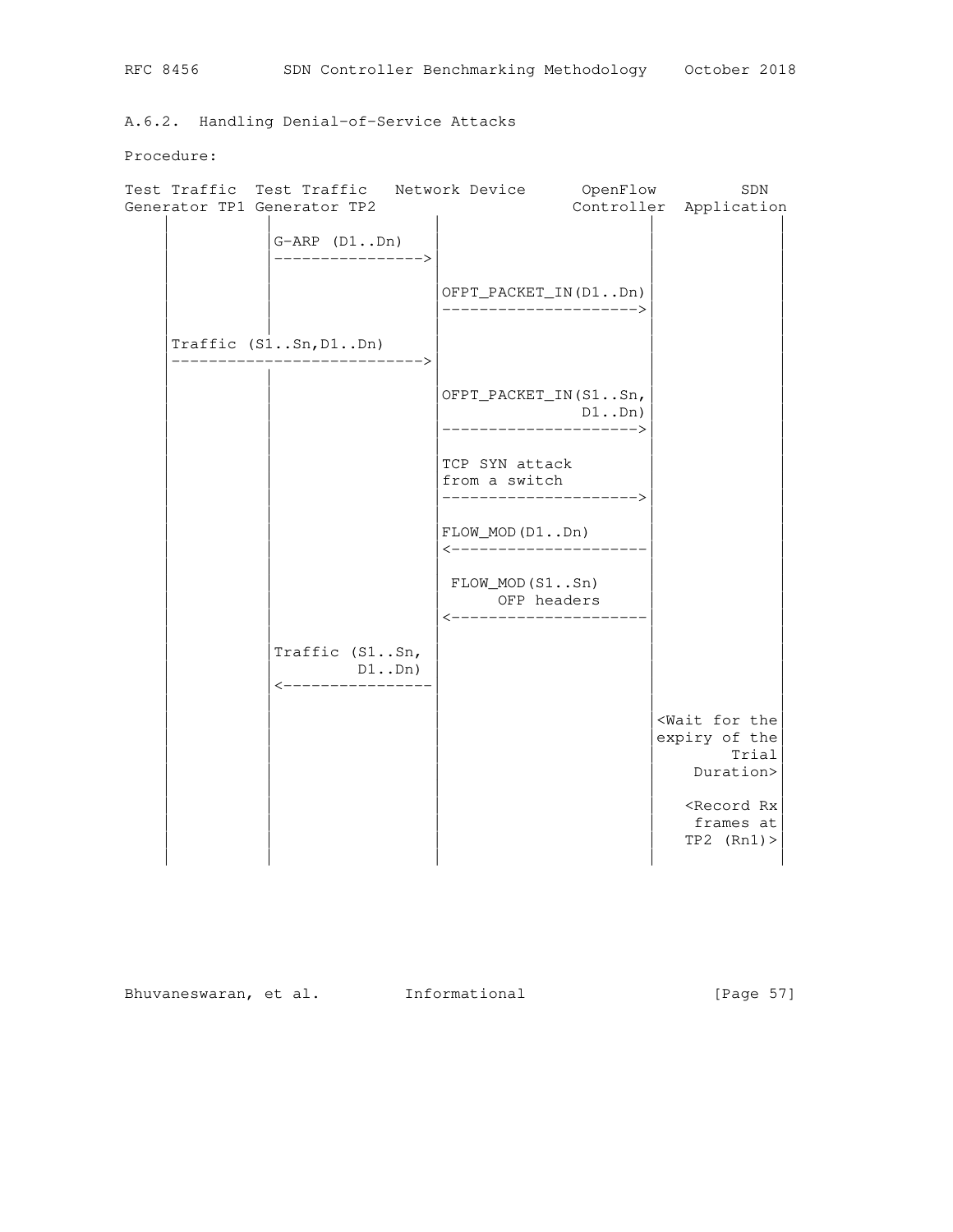## Legend:

G-ARP: Gratuitous ARP message

# Discussion:

 A TCP SYN attack should be launched from one of the emulated/simulated OpenFlow switches. Rn1 provides the Path Programming Rate of the controller upon handling a denial-of service attack.

 The procedure defined above provides test steps to determine the effects of handling denial of service on the Path Programming Rate. The same procedure can be adapted to determine the effects on other performance tests listed in this benchmarking test.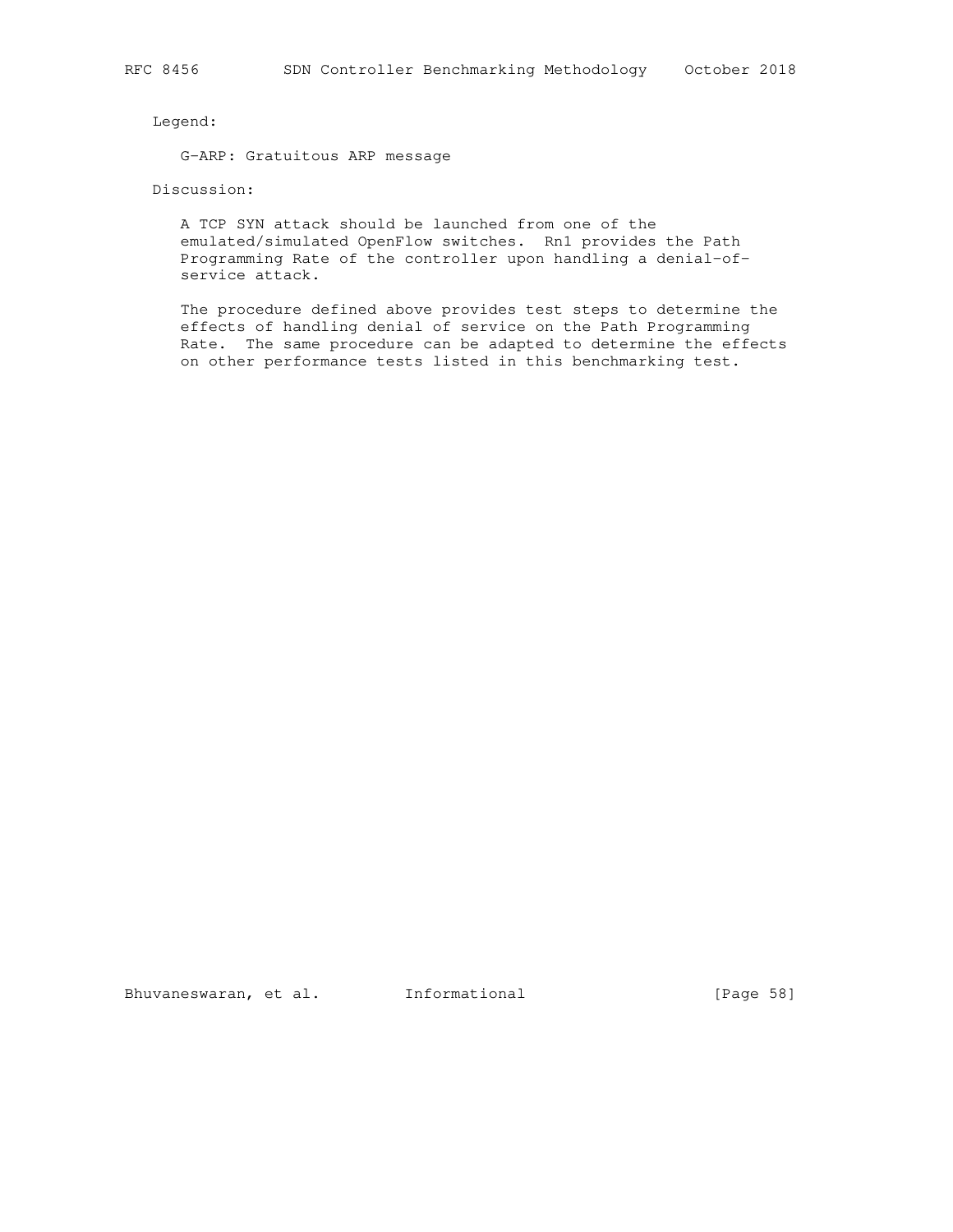A.7. Reliability

A.7.1. Controller Failover Time

Procedure:



Bhuvaneswaran, et al. 1nformational 1999 [Page 59]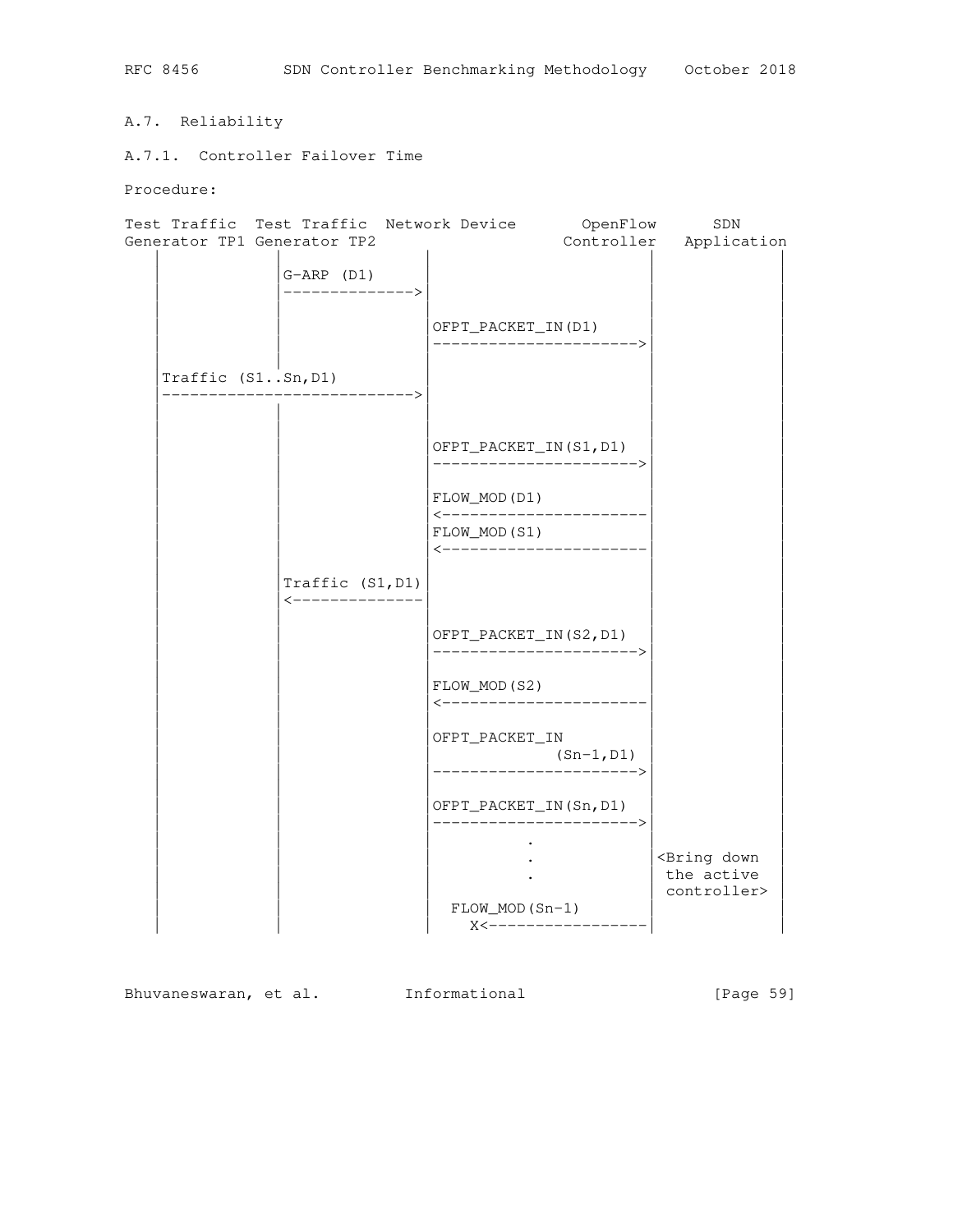

Legend:

G-ARP: Gratuitous ARP message

#### Discussion:

 The time difference between the last valid frame received before the traffic loss and the first frame received after the traffic loss will provide the Controller Failover Time.

 If there is no frame loss during the Controller Failover Time, the Controller Failover Time can be deemed negligible.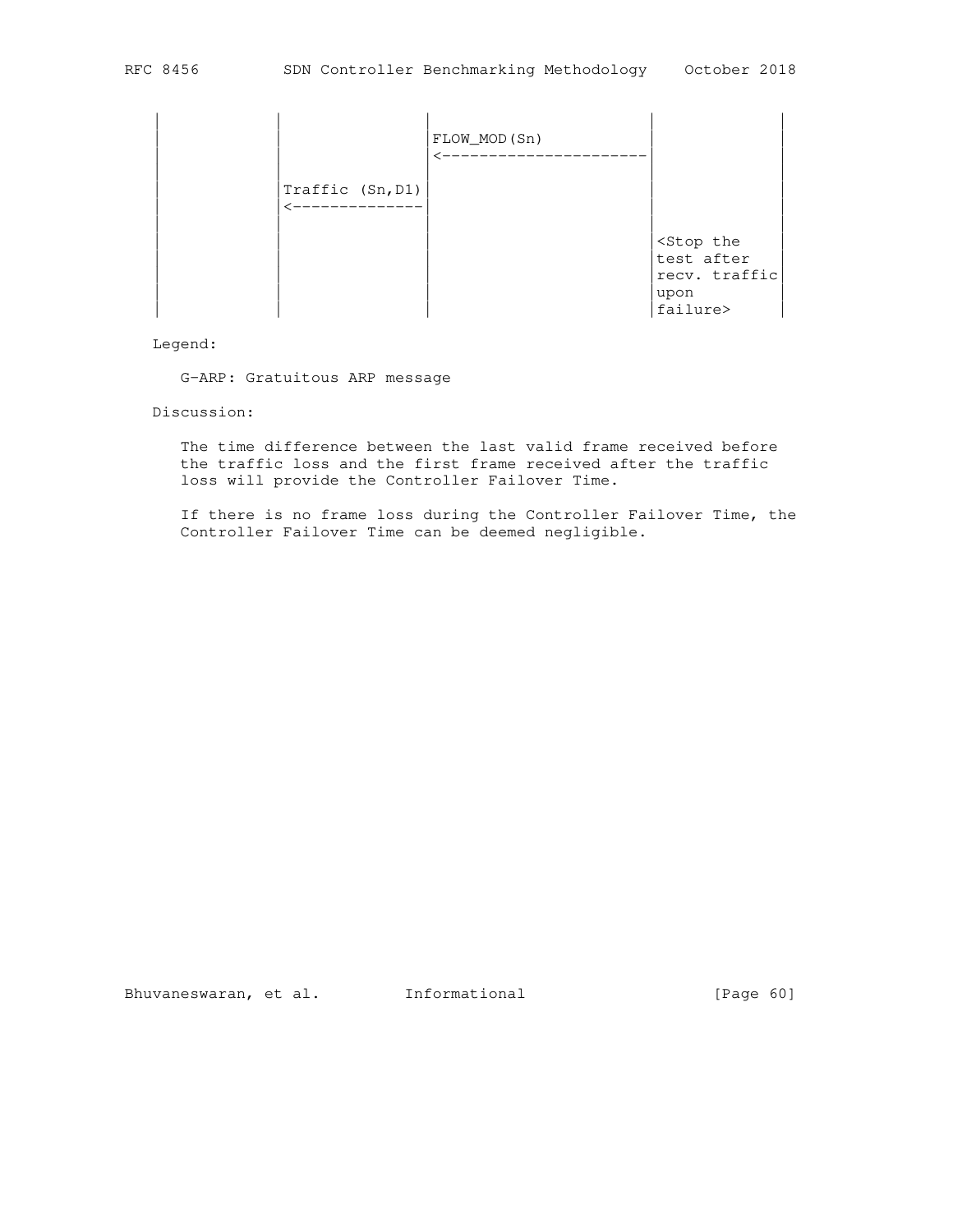A.7.2. Network Re-provisioning Time

Procedure:

| Test Traffic Test Traffic        |                                                                  | Network Devices OpenFlow                           | SDN                    |
|----------------------------------|------------------------------------------------------------------|----------------------------------------------------|------------------------|
| Generator TP1 Generator TP2      |                                                                  |                                                    | Controller Application |
|                                  | $G-ARP (D1)$<br>--------------->                                 |                                                    |                        |
|                                  |                                                                  | OFPT_PACKET_IN(D1)<br>_______________________      |                        |
|                                  | $ G-ARP (S1)$<br>-------------------->                           |                                                    |                        |
|                                  |                                                                  | OFPT_PACKET_IN(S1)<br>--------------------->       |                        |
| Traffic $(S1, D1, Seq. no (1n))$ | -------------------------->                                      |                                                    |                        |
|                                  |                                                                  | OFPT_PACKET_IN(S1, D1)<br>-----------------------> |                        |
|                                  | Traffic (D1, S1,<br>Seq. no $(1n)$ )<br>--------------->         |                                                    |                        |
|                                  |                                                                  | OFPT_PACKET_IN(D1, S1)<br>_______________________  |                        |
|                                  |                                                                  | FLOW_MOD(D1)<br><----------------------            |                        |
|                                  |                                                                  | FLOW_MOD(S1)<br><----------------------            |                        |
|                                  | Traffic (S1, D1,<br>Seq. $no(1)$ )<br>----------------           |                                                    |                        |
|                                  | Traffic (S1, D1,<br>Seq. no(2))<br>$\leftarrow$ ---------------- |                                                    |                        |
|                                  |                                                                  |                                                    |                        |

Bhuvaneswaran, et al. Informational [Page 61]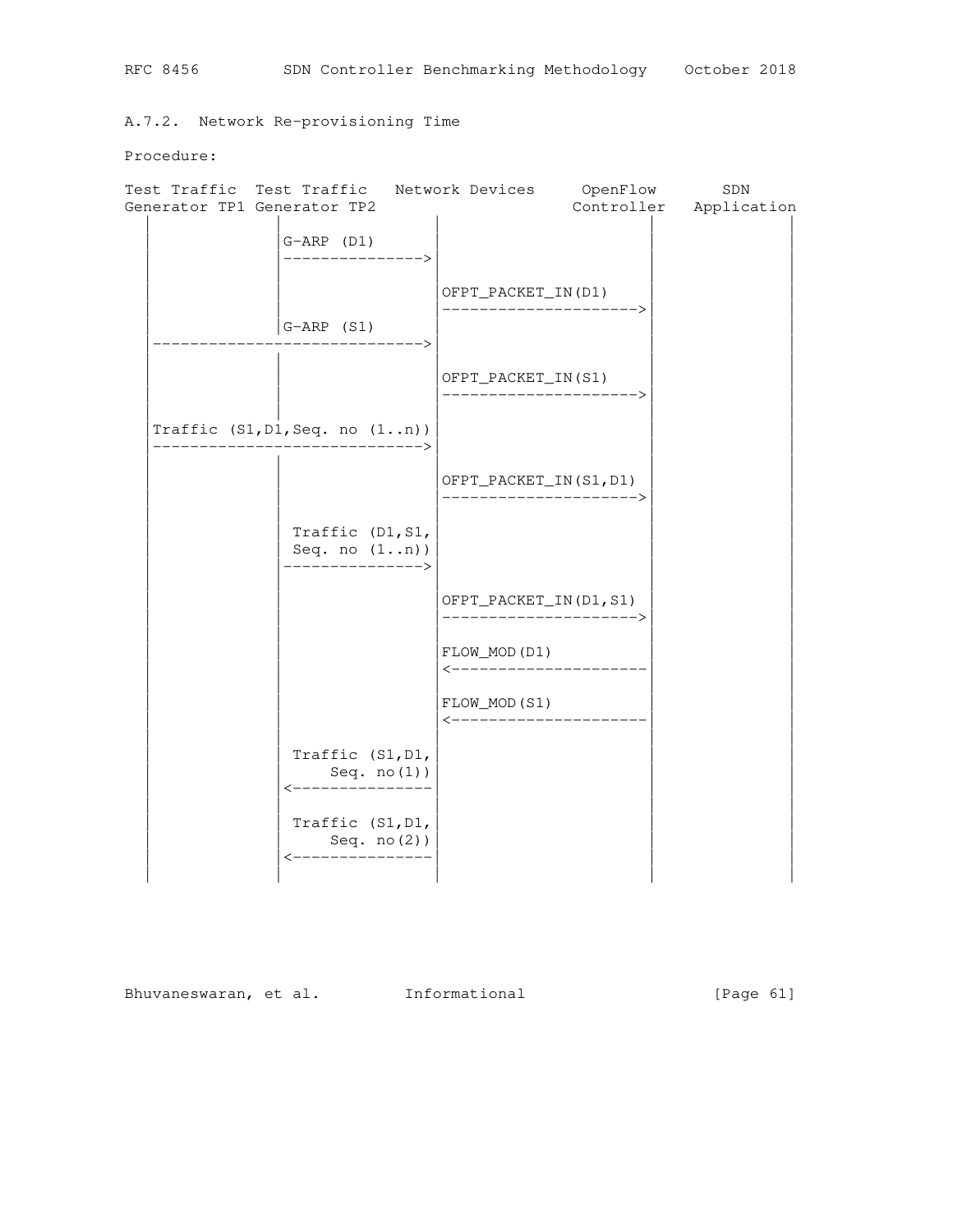| Traffic $(D1, S1, Seq. no(1))$                                       |                                        |                                                                              |
|----------------------------------------------------------------------|----------------------------------------|------------------------------------------------------------------------------|
| Traffic $(D1, S1, Seq. no(2))$                                       |                                        |                                                                              |
|                                                                      |                                        |                                                                              |
| Traffic $(D1, S1, Seq. no(x))$                                       |                                        |                                                                              |
| Traffic (S1, D1,<br>Seq. no(x))<br>---------------                   |                                        |                                                                              |
|                                                                      |                                        | <bring down<br="">the switch in<br/>the active<br/>traffic path&gt;</bring>  |
|                                                                      | PORT_STATUS (Sa)                       |                                                                              |
| Traffic (S1, D1,<br>Seq. $no(n - 1)$ )<br>X<------------             |                                        |                                                                              |
| Traffic $(D1, S1, Seq. no(n - 1))$<br>$X$ $\lt$ $\sim$ $\sim$ $\sim$ |                                        |                                                                              |
|                                                                      | FLOW_MOD(D1)<br><--------------------- |                                                                              |
|                                                                      | FLOW_MOD(S1)<br><--------------------- |                                                                              |
| Traffic $(D1, S1, Seq. no(n))$                                       |                                        |                                                                              |
| Traffic (S1, D1,<br>Seq. $no(n)$ )<br><----                          |                                        |                                                                              |
|                                                                      |                                        | <stop test<br="" the="">after recv.<br/>traffic upon<br/>failover&gt;</stop> |

Bhuvaneswaran, et al. 1nformational 1999 [Page 62]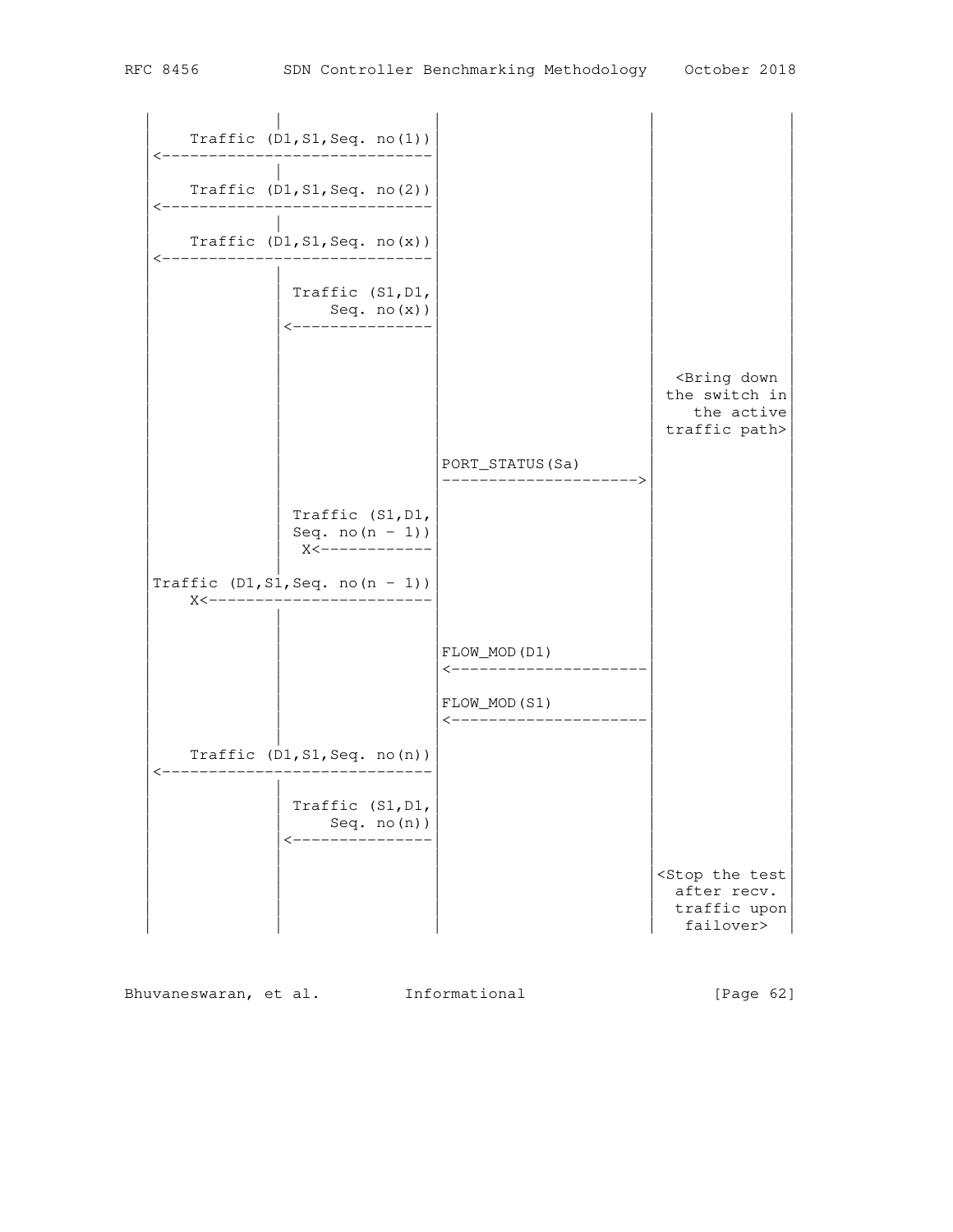Legend:

 G-ARP: Gratuitous ARP message Seq. no: Sequence number Sa: Neighbor switch of the switch that was brought down

## Discussion:

 The time difference between the last valid frame received before the traffic loss (packet with sequence number x) and the first frame received after the traffic loss (packet with sequence number n) will provide the Network Re-provisioning Time.

 Note that the trial is valid only when the controller provisions the alternate path upon network failure.

## Acknowledgments

 The authors would like to thank the following individuals for providing their valuable comments regarding the earlier draft versions of this document: Al Morton (AT&T), Sandeep Gangadharan (HP), M. Georgescu (NAIST), Andrew McGregor (Google), Scott Bradner, Jay Karthik (Cisco), Ramki Krishnan (VMware), Boris Khasanov (Huawei), and Brian Castelli (Spirent).